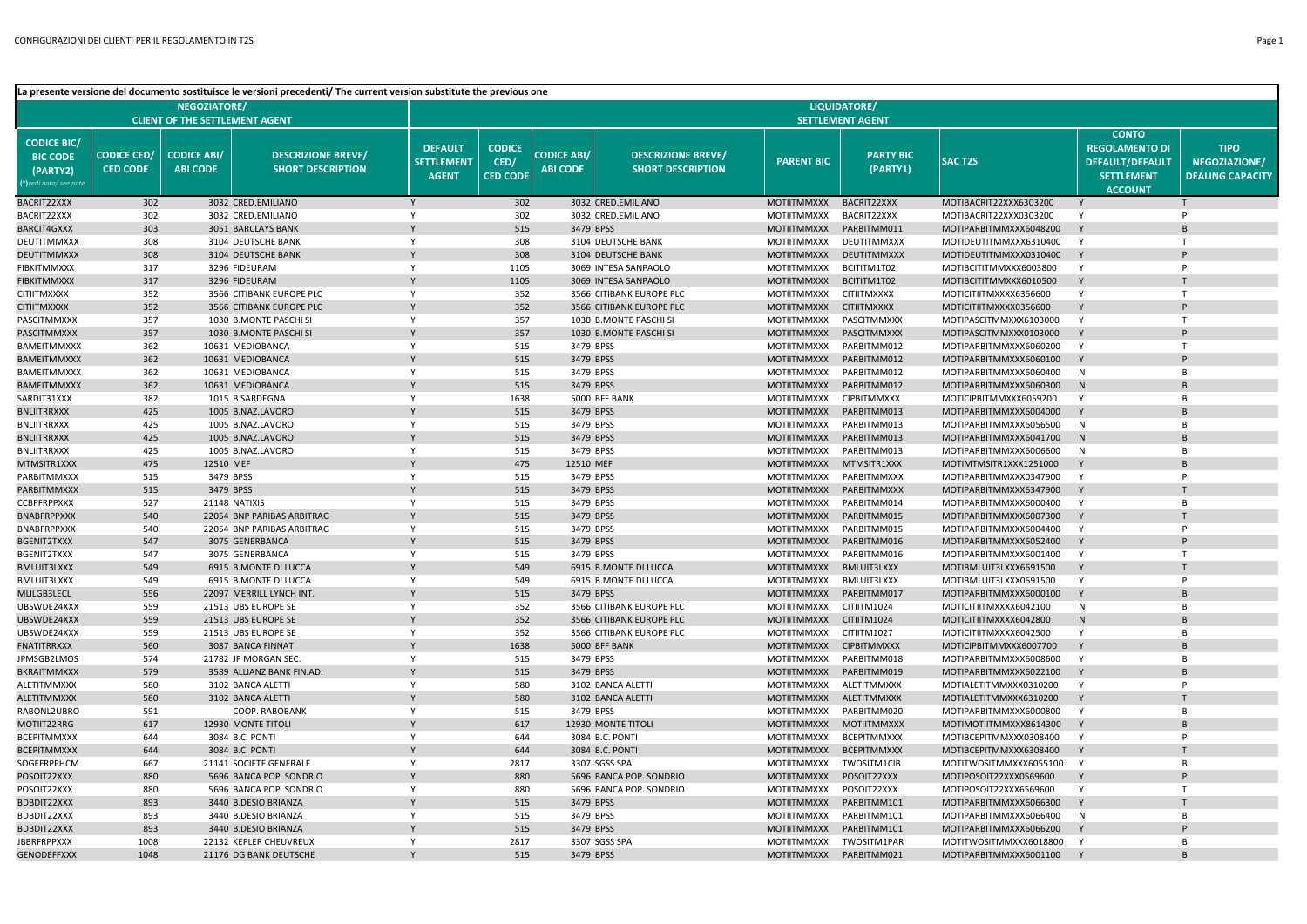|                                                                             |                                       | <b>NEGOZIATORE</b><br><b>CLIENT OF THE SETTLEMENT AGENT</b> |                                                        |                                                     |                                          |                                       |                                                       |                                   | <b>LIQUIDATORE/</b><br><b>SETTLEMENT AGENT</b> |                                                  |                                                                                                        |                                                         |
|-----------------------------------------------------------------------------|---------------------------------------|-------------------------------------------------------------|--------------------------------------------------------|-----------------------------------------------------|------------------------------------------|---------------------------------------|-------------------------------------------------------|-----------------------------------|------------------------------------------------|--------------------------------------------------|--------------------------------------------------------------------------------------------------------|---------------------------------------------------------|
| <b>CODICE BIC/</b><br><b>BIC CODE</b><br>(PARTY2)<br>(*)vedi nota/ see noti | <b>CODICE CED/</b><br><b>CED CODE</b> | <b>CODICE ABI/</b><br><b>ABI CODE</b>                       | <b>DESCRIZIONE BREVE/</b><br><b>SHORT DESCRIPTION</b>  | <b>DEFAULT</b><br><b>SETTLEMENT</b><br><b>AGENT</b> | <b>CODICE</b><br>CED/<br><b>CED CODE</b> | <b>CODICE ABI/</b><br><b>ABI CODE</b> | <b>DESCRIZIONE BREVE/</b><br><b>SHORT DESCRIPTION</b> | <b>PARENT BIC</b>                 | <b>PARTY BIC</b><br>(PARTY1)                   | <b>SACT2S</b>                                    | <b>CONTO</b><br><b>REGOLAMENTO DI</b><br><b>DEFAULT/DEFAULT</b><br><b>SETTLEMENT</b><br><b>ACCOUNT</b> | <b>TIPO</b><br>NEGOZIAZIONE/<br><b>DEALING CAPACITY</b> |
| BLEOITM1XXX                                                                 | 1050                                  |                                                             | 3126 B.LEONARDO                                        | Y                                                   | 515                                      |                                       | 3479 BPSS                                             | MOTIITMMXXX                       | PARBITMM022                                    | MOTIPARBITMMXXX6032800                           | Y                                                                                                      |                                                         |
| <b>BLEOITM1XXX</b>                                                          | 1050                                  |                                                             | 3126 B.LEONARDO                                        |                                                     | 515                                      |                                       | 3479 BPSS                                             | <b>MOTIITMMXXX</b>                | PARBITMM022                                    | MOTIPARBITMMXXX6008900                           | Y                                                                                                      |                                                         |
| <b>DEUTDEFFDSO</b>                                                          | 1055                                  |                                                             | 21054 DEUTSCHE BANK AG                                 | Y                                                   | 8934                                     |                                       | 21054 DEUTSCHE BANK AG                                | <b>MOTIITMMXXX</b>                | <b>DEUTDEFFCUS</b>                             | MOTIDEUTDEFFCUS6079700                           | Y                                                                                                      | $\overline{B}$                                          |
| MGTCBEBEECL                                                                 | 1058                                  |                                                             | 12934 EUROCLEAR BANK                                   |                                                     | 1058                                     |                                       | 12934 EUROCLEAR BANK                                  | MOTIITMMXXX                       | MGTCBEBEECL                                    | MOTIMGTCBEBEXXX1293400                           | Y                                                                                                      |                                                         |
| NEWGGB2LXXX                                                                 | 1074                                  |                                                             | 38040 SOC.GEN.INT.                                     | Y                                                   | 515                                      |                                       | 3479 BPSS                                             | MOTIITMMXXX                       | PARBITMM023                                    | MOTIPARBITMMXXX6001600                           | Y                                                                                                      | $\overline{B}$                                          |
| NEWGGB2LXXX                                                                 | 1074                                  |                                                             | 38040 SOC.GEN.INT.                                     |                                                     | 515                                      |                                       | 3479 BPSS                                             | MOTIITMMXXX                       | PARBITMM023                                    | MOTIPARBITMMXXX6051800                           | N                                                                                                      |                                                         |
| NEWGGB2LXXX                                                                 | 1074                                  |                                                             | 38040 SOC.GEN.INT.                                     | Y                                                   | 515                                      |                                       | 3479 BPSS                                             | MOTIITMMXXX                       | PARBITMM023                                    | MOTIPARBITMMXXX6051700                           | N                                                                                                      | $\overline{B}$                                          |
| NEWGGB2LXXX                                                                 | 1074                                  |                                                             | 38040 SOC.GEN.INT.                                     |                                                     | 515                                      |                                       | 3479 BPSS                                             | <b>MOTIITMMXXX</b>                | PARBITMM023                                    | MOTIPARBITMMXXX6067100                           | N                                                                                                      |                                                         |
| NEWGGB2LXXX                                                                 | 1074                                  |                                                             | 38040 SOC.GEN.INT.                                     | Y                                                   | 515                                      |                                       | 3479 BPSS                                             | <b>MOTIITMMXXX</b>                | PARBITMM023                                    | MOTIPARBITMMXXX6063100                           | N                                                                                                      | $\overline{B}$                                          |
| <b>BCITITMMXXX</b>                                                          | 1105                                  |                                                             | 3069 INTESA SANPAOLO                                   |                                                     | 1105                                     |                                       | 3069 INTESA SANPAOLO                                  | <b>MOTIITMMXXX</b>                | <b>BCITITMMXXX</b>                             | MOTIBCITITMMXXX6306900                           | Y                                                                                                      |                                                         |
| BCITITMMXXX                                                                 | 1105<br>1107                          |                                                             | 3069 INTESA SANPAOLO                                   | Y                                                   | 1105                                     |                                       | 3069 INTESA SANPAOLO                                  | MOTIITMMXXX                       | <b>BCITITMMPRO</b>                             | MOTIBCITITMMXXX0306900                           | Y<br>N                                                                                                 | P                                                       |
| ISNTGB2LXXX                                                                 | 1107                                  |                                                             | 22247 INSTINET EUROPE LTD<br>22247 INSTINET EUROPE LTD | Y                                                   | 352<br>352                               |                                       | 3566 CITIBANK EUROPE PLC<br>3566 CITIBANK EUROPE PLC  | MOTIITMMXXX                       | CITIITM1005<br>CITIITM1029                     | MOTICITIITMXXXX6088100                           | Y                                                                                                      | R                                                       |
| ISNTGB2LXXX<br>ISNTGB2LXXX                                                  | 1107                                  |                                                             | 22247 INSTINET EUROPE LTD                              |                                                     | 352                                      |                                       | 3566 CITIBANK EUROPE PLC                              | MOTIITMMXXX<br>MOTIITMMXXX        | CITIITM1029                                    | MOTICITIITMXXXX6014000<br>MOTICITIITMXXXX6042700 | N                                                                                                      |                                                         |
| GSILGB2XXXX                                                                 | 1118                                  |                                                             | 22125 GOLDMAN SACHS                                    | Y                                                   | 352                                      |                                       | 3566 CITIBANK EUROPE PLC                              | <b>MOTIITMMXXX</b>                | CITIITM1012                                    | MOTICITIITMXXXX6013800                           | Y                                                                                                      | $\overline{B}$                                          |
| GEBABEBB36A                                                                 | 1123                                  |                                                             | <b>BNP P.FORTIS SA/NV</b>                              |                                                     | 515                                      |                                       | 3479 BPSS                                             | <b>MOTIITMMXXX</b>                | PARBITMM024                                    | MOTIPARBITMMXXX6053900                           | Y                                                                                                      |                                                         |
| DEUTGB22EEQ                                                                 | 1133                                  |                                                             | DEUTSCHE BANK AG                                       | Y                                                   | 8934                                     |                                       | 21054 DEUTSCHE BANK AG                                | MOTIITMMXXX                       | <b>DEUTDEFFCUS</b>                             | MOTIDEUTDEFFCUS6080000                           | Y                                                                                                      | P                                                       |
| DEUTGB22EEQ                                                                 | 1133                                  |                                                             | DEUTSCHE BANK AG                                       |                                                     | 8934                                     |                                       | 21054 DEUTSCHE BANK AG                                | <b>MOTIITMMXXX</b>                | <b>DEUTDEFFCUS</b>                             | MOTIDEUTDEFFCUS6080100                           | Y                                                                                                      |                                                         |
| BBPIPTPLXXX                                                                 | 1146                                  |                                                             | <b>BANCO BPI SA</b>                                    | Y                                                   | 515                                      |                                       | 3479 BPSS                                             | MOTIITMMXXX                       | PARBITMM081                                    | MOTIPARBITMMXXX6032600                           | Y                                                                                                      | B                                                       |
| BREDFRPPXXX                                                                 | 1188                                  |                                                             | 21210 BRED B.P.                                        |                                                     | 515                                      |                                       | 3479 BPSS                                             | <b>MOTIITMMXXX</b>                | PARBITMM026                                    | MOTIPARBITMMXXX6006100                           | Y                                                                                                      |                                                         |
| DNIBNL2GXXX                                                                 | 1203                                  |                                                             | NIB CAPITAL BANK NV                                    | Y                                                   | 1105                                     |                                       | 3069 INTESA SANPAOLO                                  | MOTIITMMXXX                       | BCITITM1T39                                    | MOTIBCITITMMXXX6011100                           | Y                                                                                                      | R                                                       |
| <b>BRTOITTTXXX</b>                                                          | 1210                                  |                                                             | 3138 BANCA REALE                                       |                                                     | 1638                                     |                                       | 5000 BFF BANK                                         | <b>MOTIITMMXXX</b>                | <b>CIPBITMMXXX</b>                             | MOTICIPBITMMXXX6010000                           | Y                                                                                                      |                                                         |
| CAIXESBBXXX                                                                 | 1219                                  |                                                             | CAIXABANK                                              | Y                                                   | 515                                      |                                       | 3479 BPSS                                             | MOTIITMMXXX                       | PARBITMM027                                    | MOTIPARBITMMXXX6045600                           | Y                                                                                                      | B                                                       |
| HYVEDEMMXXX                                                                 | 1352                                  |                                                             | 21310 UNICREDIT BANK AG                                |                                                     | 9743                                     |                                       | 3438 CACEIS                                           | <b>MOTIITMMXXX</b>                | <b>ISAEITMMUCB</b>                             | MOTIISAEITMMXXX6083700                           | Y                                                                                                      | R                                                       |
| <b>CCFRFRPPXXX</b>                                                          | 1410                                  |                                                             | 21258 HSBC CONT.                                       | Y                                                   | 515                                      |                                       | 3479 BPSS                                             | <b>MOTIITMMXXX</b>                | PARBITMM029                                    | MOTIPARBITMMXXX6063300                           | N                                                                                                      | $\overline{B}$                                          |
| <b>CCFRFRPPXXX</b>                                                          | 1410                                  |                                                             | 21258 HSBC CONT.                                       |                                                     | 515                                      |                                       | 3479 BPSS                                             | <b>MOTIITMMXXX</b>                | PARBITMM029                                    | MOTIPARBITMMXXX6002100                           | Y                                                                                                      | R                                                       |
| MSLNGB2XXXX                                                                 | 1415                                  |                                                             | 22003 MORGAN STANLEY                                   | Y                                                   | 352                                      |                                       | 3566 CITIBANK EUROPE PLC                              | MOTIITMMXXX                       | CITIITM1016                                    | MOTICITIITMXXXX6023500                           | N                                                                                                      | <b>B</b>                                                |
| MSLNGB2XXXX                                                                 | 1415                                  |                                                             | 22003 MORGAN STANLEY                                   |                                                     | 352                                      |                                       | 3566 CITIBANK EUROPE PLC                              | <b>MOTIITMMXXX</b>                | CITIITM1016                                    | MOTICITIITMXXXX6024000                           | N                                                                                                      |                                                         |
| MSLNGB2XXXX                                                                 | 1415                                  |                                                             | 22003 MORGAN STANLEY                                   | Y                                                   | 352                                      |                                       | 3566 CITIBANK EUROPE PLC                              | MOTIITMMXXX                       | CITIITM1016                                    | MOTICITIITMXXXX6036600                           | N                                                                                                      | R                                                       |
| MSLNGB2XXXX                                                                 | 1415                                  |                                                             | 22003 MORGAN STANLEY                                   |                                                     | 352                                      |                                       | 3566 CITIBANK EUROPE PLC                              | <b>MOTIITMMXXX</b>                | CITIITM1016                                    | MOTICITIITMXXXX6036700                           | N                                                                                                      |                                                         |
| MSLNGB2XXXX                                                                 | 1415                                  |                                                             | 22003 MORGAN STANLEY                                   | Y                                                   | 352                                      |                                       | 3566 CITIBANK EUROPE PLC                              | <b>MOTIITMMXXX</b>                | CITIITM1016                                    | MOTICITIITMXXXX6036800                           | N                                                                                                      | B                                                       |
| MSLNGB2XXXX<br>EMSIITM1XXX                                                  | 1415<br>1505                          |                                                             | 22003 MORGAN STANLEY                                   | Y                                                   | 352<br>1105                              |                                       | 3566 CITIBANK EUROPE PLC                              | <b>MOTIITMMXXX</b>                | CITIITM1016                                    | MOTICITIITMXXXX6014300                           | N                                                                                                      | $\overline{B}$                                          |
| EMSIITM1XXX                                                                 | 1505                                  |                                                             | 16040 EQUITA SIM<br>16040 EQUITA SIM                   |                                                     | 1105                                     |                                       | 3069 INTESA SANPAOLO<br>3069 INTESA SANPAOLO          | MOTIITMMXXX<br><b>MOTIITMMXXX</b> | BCITITM1T03<br>BCITITM1T03                     | MOTIBCITITMMXXX6011200<br>MOTIBCITITMMXXX6039800 | Y                                                                                                      |                                                         |
| EMSIITM1XXX                                                                 | 1505                                  |                                                             | 16040 EQUITA SIM                                       | Y                                                   | 1105                                     |                                       | 3069 INTESA SANPAOLO                                  | <b>MOTIITMMXXX</b>                | BCITITM1T03                                    | MOTIBCITITMMXXX6016400                           | Y                                                                                                      | P                                                       |
| UNCRITMMXX)                                                                 | 1550                                  |                                                             | 2008 UNICREDIT                                         |                                                     | 1550                                     |                                       | 2008 UNICREDIT                                        | <b>MOTIITMMXXX</b>                | <b>UNCRITMMXXX</b>                             | MOTIUNCRITMMXXX0200800                           | Y                                                                                                      |                                                         |
| UNCRITMMXXX                                                                 | 1550                                  |                                                             | 2008 UNICREDIT                                         | Y                                                   | 1550                                     |                                       | 2008 UNICREDIT                                        | <b>MOTIITMMXXX</b>                | <b>UNCRITMMXXX</b>                             | MOTIUNCRITMMXXX6200800                           | Y                                                                                                      | T                                                       |
| CCEGITRRXXX                                                                 | 1610                                  |                                                             | 90000 C.COMP.GARANZIA                                  |                                                     | 1610                                     |                                       | 90000 C.COMP.GARANZIA                                 | <b>MOTIITMMXXX</b>                | <b>CCEGITRRXXX</b>                             | MOTICCEGITRRXXX9000000                           | Y                                                                                                      | B                                                       |
| BPMOIT22XXX                                                                 | 1635                                  | 5387 BPER                                                   |                                                        | Y                                                   | 1638                                     |                                       | 5000 BFF BANK                                         | <b>MOTIITMMXXX</b>                | <b>CIPBITMMXXX</b>                             | MOTICIPBITMMXXX6007800                           | Y                                                                                                      | $\mathsf{T}$                                            |
| <b>BPMOIT22XXX</b>                                                          | 1635                                  |                                                             | 5387 BPER                                              |                                                     | 1638                                     |                                       | 5000 BFF BANK                                         | <b>MOTIITMMXXX</b>                | <b>CIPBITMMXXX</b>                             | MOTICIPBITMMXXX6059100                           | Y                                                                                                      |                                                         |
| CIPBITMMXXX                                                                 | 1638                                  |                                                             | 5000 BFF BANK                                          | Y                                                   | 1638                                     |                                       | 5000 BFF BANK                                         | MOTIITMMXXX                       | <b>CIPBITMMXXX</b>                             | MOTICIPBITMMXXX6500000                           | Y                                                                                                      | $\mathsf{T}$                                            |
| <b>CIPBITMMXXX</b>                                                          | 1638                                  |                                                             | 5000 BFF BANK                                          |                                                     | 1638                                     |                                       | 5000 BFF BANK                                         | <b>MOTIITMMXXX</b>                | <b>CIPBITMMXXX</b>                             | MOTICIPBITMMXXX0500000                           | Y                                                                                                      |                                                         |
| CRVOIT3VXXX                                                                 | 1683                                  |                                                             | 6370 CR VOLTERRA                                       | Y                                                   | 1638                                     |                                       | 5000 BFF BANK                                         | <b>MOTIITMMXXX</b>                | <b>CIPBITMMXXX</b>                             | MOTICIPBITMMXXX6058400                           | Y                                                                                                      | B                                                       |
| MEDBITMMXXX                                                                 | 1740                                  |                                                             | 3062 B.MEDIOLANUM                                      |                                                     | 1105                                     |                                       | 3069 INTESA SANPAOLO                                  | <b>MOTIITMMXXX</b>                | BCITITM1T04                                    | MOTIBCITITMMXXX6049100                           |                                                                                                        |                                                         |
| MEDBITMMXXX                                                                 | 1740                                  |                                                             | 3062 B.MEDIOLANUM                                      | Y                                                   | 1105                                     |                                       | 3069 INTESA SANPAOLO                                  | <b>MOTIITMMXXX</b>                | BCITITM1T04                                    | MOTIBCITITMMXXX6016100                           | Y                                                                                                      | T                                                       |
| <b>BACPFRPPXXX</b>                                                          | 1748                                  |                                                             | 21323 CLEARNET SA                                      |                                                     | 1748                                     |                                       | 21323 CLEARNET SA                                     | <b>MOTIITMMXXX</b>                | <b>BACPFRPPXXX</b>                             | MOTIBACPFRPPXXX2132300                           | Y                                                                                                      |                                                         |
| COBADEFFXXX                                                                 | 1752                                  |                                                             | 21177 COMMERZBANK AG                                   | Y                                                   | 1105                                     |                                       | 3069 INTESA SANPAOLO                                  | <b>MOTIITMMXXX</b>                | BCITITM1T05                                    | MOTIBCITITMMXXX6010400                           | Y                                                                                                      | B                                                       |
| SBILGB2LXXX                                                                 | 1756                                  |                                                             | 22133 CITIGROUP GLOBAL M                               |                                                     | 352                                      |                                       | 3566 CITIBANK EUROPE PLC                              | <b>MOTIITMMXXX</b>                | CITIITM1006                                    | MOTICITIITMXXXX6024600                           | N                                                                                                      |                                                         |
| SBILGB2LXXX                                                                 | 1756                                  |                                                             | 22133 CITIGROUP GLOBAL M                               | Y                                                   | 352                                      |                                       | 3566 CITIBANK EUROPE PLC                              | <b>MOTIITMMXXX</b>                | CITIITM1006                                    | MOTICITIITMXXXX6014600                           | Y                                                                                                      | B                                                       |
| SBILGB2LXXX                                                                 | 1756                                  |                                                             | 22133 CITIGROUP GLOBAL M.                              |                                                     | 352                                      |                                       | 3566 CITIBANK EUROPE PLC                              | <b>MOTIITMMXXX</b>                | CITIITM1006                                    | MOTICITIITMXXXX6024500                           | N<br>Y                                                                                                 |                                                         |
| NATXFRPPMAR                                                                 | 1758                                  |                                                             | <b>NATIXIS</b>                                         | Y                                                   | 515<br>1773                              |                                       | 3479 BPSS                                             | <b>MOTIITMMXXX</b>                | PARBITMM062                                    | MOTIPARBITMMXXX6052700                           |                                                                                                        |                                                         |
| IMTRNL21XXX                                                                 | 1764                                  |                                                             | 23012 IMC TRADING                                      |                                                     |                                          |                                       | 21422 ABN AMRO CLEARING BA                            | <b>MOTIITMMXXX</b>                | ABNCNL2AXXX                                    | MOTIABNCNL2AXXX6073400                           |                                                                                                        |                                                         |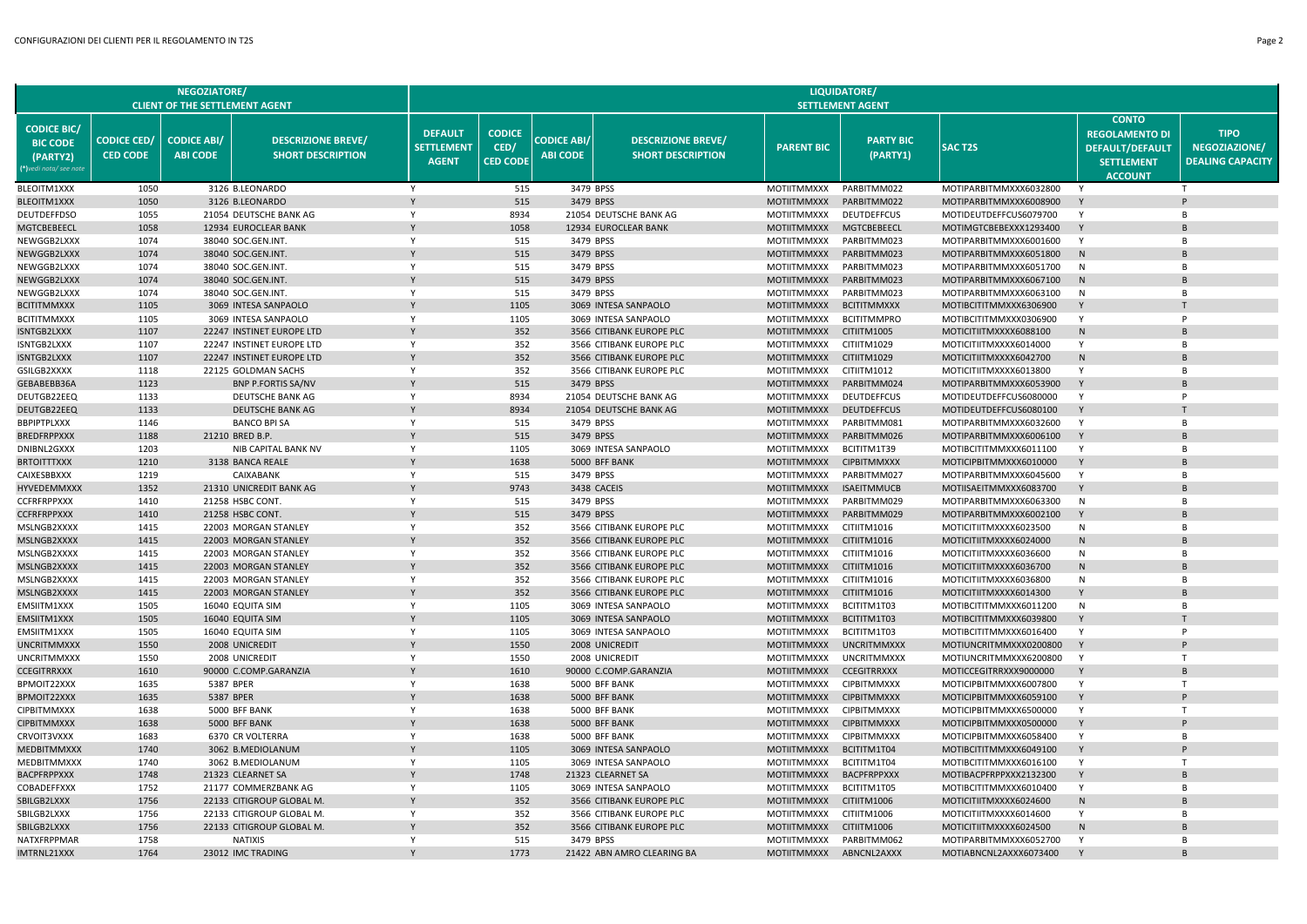|                                                                             |                                       | NEGOZIATORE/<br><b>CLIENT OF THE SETTLEMENT AGENT</b> |                                                       |                                                     |                                          |                                       |                                                       |                                          | LIQUIDATORE/<br><b>SETTLEMENT AGENT</b> |                                                  |                                                                                                        |                                                         |
|-----------------------------------------------------------------------------|---------------------------------------|-------------------------------------------------------|-------------------------------------------------------|-----------------------------------------------------|------------------------------------------|---------------------------------------|-------------------------------------------------------|------------------------------------------|-----------------------------------------|--------------------------------------------------|--------------------------------------------------------------------------------------------------------|---------------------------------------------------------|
| <b>CODICE BIC/</b><br><b>BIC CODE</b><br>(PARTY2)<br>(*)vedi nota/ see note | <b>CODICE CED/</b><br><b>CED CODE</b> | <b>CODICE ABI/</b><br><b>ABI CODE</b>                 | <b>DESCRIZIONE BREVE/</b><br><b>SHORT DESCRIPTION</b> | <b>DEFAULT</b><br><b>SETTLEMENT</b><br><b>AGENT</b> | <b>CODICE</b><br>CED/<br><b>CED CODE</b> | <b>CODICE ABI/</b><br><b>ABI CODE</b> | <b>DESCRIZIONE BREVE/</b><br><b>SHORT DESCRIPTION</b> | <b>PARENT BIC</b>                        | <b>PARTY BIC</b><br>(PARTY1)            | <b>SACT2S</b>                                    | <b>CONTO</b><br><b>REGOLAMENTO DI</b><br><b>DEFAULT/DEFAULT</b><br><b>SETTLEMENT</b><br><b>ACCOUNT</b> | <b>TIPO</b><br>NEGOZIAZIONE/<br><b>DEALING CAPACITY</b> |
| SBOSITMLXXX                                                                 | 1770                                  |                                                       | 3439 STATE STREET BANK                                | Y                                                   | 1105                                     |                                       | 3069 INTESA SANPAOLO                                  | <b>MOTIITMMXXX</b>                       | BCITITM1T06                             | MOTIBCITITMMXXX6020800                           | N                                                                                                      | B                                                       |
| <b>SBOSITMLXXX</b>                                                          | 1770                                  |                                                       | 3439 STATE STREET BANK                                | Y                                                   | 1105                                     |                                       | 3069 INTESA SANPAOLO                                  | <b>MOTIITMMXXX</b>                       | BCITITM1T06                             | MOTIBCITITMMXXX6040800                           | Y                                                                                                      | B                                                       |
| SBOSITMLXXX                                                                 | 1770                                  |                                                       | 3439 STATE STREET BANK                                | Y                                                   | 1105                                     |                                       | 3069 INTESA SANPAOLO                                  | <b>MOTIITMMXXX</b>                       | BCITITM1T34                             | MOTIBCITITMMXXX6049700                           | N                                                                                                      | B                                                       |
| JPMSGB2LEQI                                                                 | 1772                                  |                                                       | JP MORGAN SEC.                                        |                                                     | 515                                      |                                       | 3479 BPSS                                             | <b>MOTIITMMXXX</b>                       | PARBITMM031                             | MOTIPARBITMMXXX6002400                           | Y                                                                                                      |                                                         |
| JPMSGB2LEQI                                                                 | 1772                                  |                                                       | JP MORGAN SEC.                                        | Y                                                   | 515                                      |                                       | 3479 BPSS                                             | <b>MOTIITMMXXX</b>                       | PARBITMM102                             | MOTIPARBITMMXXX6002200                           | N                                                                                                      | B                                                       |
| ABNCNL2AXXX                                                                 | 1773                                  |                                                       | 21422 ABN AMRO CLEARING BA                            |                                                     | 1773                                     |                                       | 21422 ABN AMRO CLEARING BA                            | <b>MOTIITMMXXX</b>                       | ABNCNL2AXXX                             | MOTIABNCNL2AXXX6073400                           | Y                                                                                                      |                                                         |
| GKCCBEBBXXX                                                                 | 1778                                  |                                                       | <b>BELFIUS BANQUE</b>                                 | Y                                                   | 515                                      |                                       | 3479 BPSS                                             | MOTIITMMXXX                              | PARBITMM033                             | MOTIPARBITMMXXX6022200                           | Y                                                                                                      | B                                                       |
| TMBECH22XXX<br>BPPIITRRXXX                                                  | 1781<br>1788                          |                                                       | 23005 IBKR FINANCIAL<br>86143 POSTE ITALIANE          | Y                                                   | 515<br>515                               |                                       | 3479 BPSS<br>3479 BPSS                                | <b>MOTIITMMXXX</b><br>MOTIITMMXXX        | PARBITMM034<br>PARBITMM035              | MOTIPARBITMMXXX6002500<br>MOTIPARBITMMXXX6056700 | N                                                                                                      | B                                                       |
| <b>BPPIITRRXXX</b>                                                          | 1788                                  |                                                       | 86143 POSTE ITALIANE                                  |                                                     | 515                                      |                                       | 3479 BPSS                                             | <b>MOTIITMMXXX</b>                       | PARBITMM035                             | MOTIPARBITMMXXX6056800                           | Y                                                                                                      |                                                         |
| <b>BNPAITMMXXX</b>                                                          | 1795                                  |                                                       | 3181 BPSA                                             | Y                                                   | 515                                      |                                       | 3479 BPSS                                             | <b>MOTIITMMXXX</b>                       | PARBITMM036                             | MOTIPARBITMMXXX6003900                           | Y                                                                                                      | B                                                       |
| BITAITRRTER                                                                 | 1797                                  |                                                       | 1004 B.D'ITALIA                                       |                                                     | 2331                                     |                                       | 1003 B.D'ITALIA                                       | <b>MOTIITMMXXX</b>                       | <b>BITAITRRXXX</b>                      | MOTIBITAITRRXXX6100400                           | N                                                                                                      |                                                         |
| <b>BITAITRRTER</b>                                                          | 1797                                  |                                                       | 1004 B.D'ITALIA                                       | Y                                                   | 2331                                     |                                       | 1003 B.D'ITALIA                                       | <b>MOTIITMMXXX</b>                       | <b>BITAITRRXXX</b>                      | MOTIBITAITRRXXX0100400                           | Y                                                                                                      | B                                                       |
| MCENITRRXXX                                                                 | 1798                                  |                                                       | 10680 BDM - MCC                                       |                                                     | 1798                                     |                                       | 10680 BDM - MCC                                       | <b>MOTIITMMXXX</b>                       | <b>MCENITRRXXX</b>                      | MOTIMCENITRRXXX1068000                           | Y                                                                                                      |                                                         |
| XMILITM1XXX                                                                 | 1800                                  |                                                       | 81592 BORSA ITALIANA                                  | Y                                                   | 1800                                     |                                       | 81592 BORSA ITALIANA                                  | <b>MOTIITMMXXX</b>                       | XMILITM1XXX                             | MOTIXMILITM1XXX8159200                           | Y                                                                                                      | $\mathsf{T}$                                            |
| XMILITM1XXX                                                                 | 1800                                  |                                                       | 81592 BORSA ITALIANA                                  |                                                     | 1800                                     |                                       | 81592 BORSA ITALIANA                                  | <b>MOTIITMMXXX</b>                       | XMILITM1XXX                             | MOTIXMILITM1XXX3759200                           |                                                                                                        |                                                         |
| ESPEITMMXXX                                                                 | 1860                                  |                                                       | 3183 B.ESPERIA                                        | Y                                                   | 515                                      |                                       | 3479 BPSS                                             | MOTIITMMXXX                              | PARBITMM037                             | MOTIPARBITMMXXX6006500                           | Y                                                                                                      | B                                                       |
| <b>BSISITMMXXX</b>                                                          | 1862                                  |                                                       | 3158 BANCA SISTEMA                                    | $\mathsf{N}$                                        | 1638                                     |                                       | 5000 BFF BANK                                         | <b>MOTIITMMXXX</b>                       | <b>CIPBITMMXXX</b>                      | MOTICIPBITMMXXX6058100                           | Y                                                                                                      |                                                         |
| BSISITMMXXX                                                                 | 1862                                  |                                                       | 3158 BANCA SISTEMA                                    | Y                                                   | 1862                                     |                                       | 3158 BANCA SISTEMA                                    | MOTIITMMXXX                              | <b>BSISITMMXXX</b>                      | MOTIBSISITMMXXX0315800                           | Y                                                                                                      | B                                                       |
| POVEIT33XXX                                                                 | 1863                                  |                                                       | 5602 POP.VESUVIANA                                    |                                                     | 1638                                     |                                       | 5000 BFF BANK                                         | <b>MOTIITMMXXX</b>                       | <b>CIPBITMMXXX</b>                      | MOTICIPBITMMXXX6500000                           |                                                                                                        |                                                         |
| CAHMESMMXXX                                                                 | 1867                                  |                                                       | CAIXAB. S.A.                                          | Y                                                   | 352                                      |                                       | 3566 CITIBANK EUROPE PLC                              | <b>MOTIITMMXXX</b>                       | CITIITM1037                             | MOTICITIITMXXXX6013000                           | Y                                                                                                      | B                                                       |
| SOLADESTXXX<br>EXANFRPPXXX                                                  | 1874<br>1875                          |                                                       | LANDESBANK BADEN WUT<br>22064 EXANE S.A               | Y                                                   | 515<br>515                               |                                       | 3479 BPSS<br>3479 BPSS                                | <b>MOTIITMMXXX</b><br><b>MOTIITMMXXX</b> | PARBITMM038<br>PARBITMM023              | MOTIPARBITMMXXX6047400<br>MOTIPARBITMMXXX6001600 | Y<br>N                                                                                                 | B                                                       |
| EXANFRPPXXX                                                                 | 1875                                  |                                                       | 22064 EXANE S.A                                       |                                                     | 515                                      |                                       | 3479 BPSS                                             | <b>MOTIITMMXXX</b>                       | PARBITMM039                             | MOTIPARBITMMXXX6001200                           | Y                                                                                                      |                                                         |
| <b>DIRIITTTXXX</b>                                                          | 1885                                  |                                                       | 16326 DIRECTA SIM                                     | Y                                                   | 1885                                     |                                       | 16326 DIRECTA SIM                                     | <b>MOTIITMMXXX</b>                       | <b>DIRIITTTXXX</b>                      | MOTIDIRIITT1XXX7632600                           | Y                                                                                                      | T                                                       |
| <b>DIRIITTTXXX</b>                                                          | 1885                                  |                                                       | 16326 DIRECTA SIM                                     |                                                     | 1885                                     |                                       | 16326 DIRECTA SIM                                     | <b>MOTIITMMXXX</b>                       | <b>DIRIITTTXXX</b>                      | MOTIDIRIITT1XXX1632600                           | Y                                                                                                      |                                                         |
| BARCGBN1XXX                                                                 | 1899                                  |                                                       | 22560 BARCLAYS CAPITAL SEC                            | Y                                                   | 352                                      |                                       | 3566 CITIBANK EUROPE PLC                              | <b>MOTIITMMXXX</b>                       | CITIITM1005                             | MOTICITIITMXXXX6042600                           | N                                                                                                      | B                                                       |
| <b>BARCGBN1XXX</b>                                                          | 1899                                  |                                                       | 22560 BARCLAYS CAPITAL SEC                            |                                                     | 352                                      |                                       | 3566 CITIBANK EUROPE PLC                              | <b>MOTIITMMXXX</b>                       | CITIITM1005                             | MOTICITIITMXXXX6033200                           |                                                                                                        |                                                         |
| INGBNL2AXXX                                                                 | 1959                                  |                                                       | 21022 ING BANK NV                                     | N                                                   | 515                                      |                                       | 3479 BPSS                                             | MOTIITMMXXX                              | PARBITMM054                             | MOTIPARBITMMXXX6008800                           | Y                                                                                                      | B                                                       |
| INGBNL2AXXX                                                                 | 1959                                  |                                                       | 21022 ING BANK NV                                     |                                                     | 352                                      |                                       | 3566 CITIBANK EUROPE PLC                              | <b>MOTIITMMXXX</b>                       | CITIITM1028                             | MOTICITIITMXXXX6013900                           |                                                                                                        |                                                         |
| AKROITMMXXX                                                                 | 1994                                  |                                                       | 3045 BANCA AKROS                                      | Y                                                   | 515                                      |                                       | 3479 BPSS                                             | <b>MOTIITMMXXX</b>                       | PARBITMM040                             | MOTIPARBITMMXXX6056200                           | $\mathsf{N}$                                                                                           | B                                                       |
| AKROITMMXXX                                                                 | 1994                                  |                                                       | 3045 BANCA AKROS                                      |                                                     | 515                                      |                                       | 3479 BPSS                                             | <b>MOTIITMMXXX</b>                       | PARBITMM040                             | MOTIPARBITMMXXX6063500                           |                                                                                                        |                                                         |
| AKROITMMXXX                                                                 | 1994                                  |                                                       | 3045 BANCA AKROS                                      | Y                                                   | 515                                      |                                       | 3479 BPSS                                             | MOTIITMMXXX                              | PARBITMM040                             | MOTIPARBITMMXXX6063400                           | Y                                                                                                      | P                                                       |
| MIDLGB22XXX                                                                 | 1995                                  |                                                       | 21051 HSBC BANK PLC                                   |                                                     | 515                                      |                                       | 3479 BPSS                                             | <b>MOTIITMMXXX</b>                       | PARBITMM041                             | MOTIPARBITMMXXX6052500                           |                                                                                                        |                                                         |
| MIDLGB22XXX                                                                 | 1995                                  |                                                       | 21051 HSBC BANK PLC                                   | Y                                                   | 515                                      |                                       | 3479 BPSS                                             | <b>MOTIITMMXXX</b>                       | PARBITMM041                             | MOTIPARBITMMXXX6045900                           | N                                                                                                      | B                                                       |
| MIDLGB22XXX<br><b>BNPAFRPPXXX</b>                                           | 1995                                  |                                                       | 21051 HSBC BANK PLC                                   | Y                                                   | 515<br>515                               |                                       | 3479 BPSS<br>3479 BPSS                                | <b>MOTIITMMXXX</b>                       | PARBITMM041<br>PARBITMM042              | MOTIPARBITMMXXX6022300                           | N<br>Y                                                                                                 | B                                                       |
| CFMMITM1XXX                                                                 | 2000<br>2042                          |                                                       | 21005 BNP PARIBAS SA<br>16392 C.F.O. SIM SPA          |                                                     | 1638                                     |                                       | 5000 BFF BANK                                         | <b>MOTIITMMXXX</b><br><b>MOTIITMMXXX</b> | <b>CIPBITMMXXX</b>                      | MOTIPARBITMMXXX6002700<br>MOTICIPBITMMXXX6030200 |                                                                                                        |                                                         |
| STGSITR1XXX                                                                 | 2077                                  |                                                       | 16376 STUDIO GAFFINO                                  | Y                                                   | 1105                                     |                                       | 3069 INTESA SANPAOLO                                  | <b>MOTIITMMXXX</b>                       | BCITITM1T40                             | MOTIBCITITMMXXX6041000                           | Y                                                                                                      | B                                                       |
| RBOSGB2RTCM                                                                 | 2084                                  |                                                       | 21095 NATWEST                                         |                                                     | 515                                      |                                       | 3479 BPSS                                             | <b>MOTIITMMXXX</b>                       | PARBITMM043                             | MOTIPARBITMMXXX6001500                           | Y                                                                                                      |                                                         |
| IFIGIT31XXX                                                                 | 2093                                  |                                                       | 3185 BANCA IFIGEST                                    | Y                                                   | 2093                                     |                                       | 3185 BANCA IFIGEST                                    | <b>MOTIITMMXXX</b>                       | IFIGIT31XXX                             | MOTIIFIGIT31XXX0318500                           | Y                                                                                                      | P                                                       |
| IFIGIT31XXX                                                                 | 2093                                  |                                                       | 3185 BANCA IFIGEST                                    |                                                     | 2093                                     |                                       | 3185 BANCA IFIGEST                                    | <b>MOTIITMMXXX</b>                       | IFIGIT31XXX                             | MOTIIFIGIT31XXX6318500                           |                                                                                                        |                                                         |
| ERBKGRAAXXX                                                                 | 2106                                  |                                                       | EFG-EUROBANK ERGAS.                                   | Y                                                   | 1105                                     |                                       | 3069 INTESA SANPAOLO                                  | MOTIITMMXXX                              | BCITITM1T41                             | MOTIBCITITMMXXX6021000                           | Y                                                                                                      | B                                                       |
| BBVAESMMXXX                                                                 | 2171                                  | 21296 BBVA                                            |                                                       |                                                     | 515                                      |                                       | 3479 BPSS                                             | <b>MOTIITMMXXX</b>                       | PARBITMM045                             | MOTIPARBITMMXXX6004200                           |                                                                                                        |                                                         |
| KREDBEBBXXX                                                                 | 2175                                  |                                                       | <b>KBC BANK NV - BRUXEL</b>                           | Y                                                   | 515                                      |                                       | 3479 BPSS                                             | <b>MOTIITMMXXX</b>                       | PARBITMM046                             | MOTIPARBITMMXXX6004300                           | Y                                                                                                      | B                                                       |
| DKBNGB21XXX                                                                 | 2177                                  |                                                       | 22598 DRESDNER KLEINWORT                              |                                                     | 515                                      |                                       | 3479 BPSS                                             | <b>MOTIITMMXXX</b>                       | PARBITMM047                             | MOTIPARBITMMXXX6005800                           |                                                                                                        |                                                         |
| NDEAFIHH030                                                                 | 2183                                  |                                                       | NORDEA BANK ABP                                       | Y                                                   | 352                                      |                                       | 3566 CITIBANK EUROPE PLC                              | <b>MOTIITMMXXX</b>                       | CITIITM1046                             | MOTICITIITMXXXX6014500                           | Y                                                                                                      | B                                                       |
| FEBIITM1XXX                                                                 | 2187                                  |                                                       | 3015 FINECOBANK                                       |                                                     | 2187                                     |                                       | 3015 FINECOBANK                                       | <b>MOTIITMMXXX</b>                       | FEBIITM1XXX                             | MOTIFEBIITM1XXX6301500                           |                                                                                                        |                                                         |
| FEBIITM1XXX                                                                 | 2187                                  |                                                       | 3015 FINECOBANK                                       | Y                                                   | 2187                                     |                                       | 3015 FINECOBANK                                       | <b>MOTIITMMXXX</b>                       | FEBIITM1XXX                             | MOTIFEBIITM1XXX0301500                           | Y                                                                                                      | P                                                       |
| <b>CITTITMMXXX</b>                                                          | 2258                                  |                                                       | 21320 CITIBANK EUROPE                                 |                                                     | 352                                      |                                       | 3566 CITIBANK EUROPE PLC                              | <b>MOTIITMMXXX</b>                       | CITIITM1028                             | MOTICITIITMXXXX6013900                           | N                                                                                                      |                                                         |
| <b>CITTITMMXXX</b><br><b>CITTITMMXXX</b>                                    | 2258<br>2258                          |                                                       | 21320 CITIBANK EUROPE<br>21320 CITIBANK EUROPE        | Y                                                   | 352<br>352                               |                                       | 3566 CITIBANK EUROPE PLC<br>3566 CITIBANK EUROPE PLC  | MOTIITMMXXX<br><b>MOTIITMMXXX</b>        | CITIITM1012<br>CITIITM1017              | MOTICITIITMXXXX6013800<br>MOTICITIITMXXXX6033700 | N                                                                                                      | B                                                       |
|                                                                             |                                       |                                                       |                                                       |                                                     |                                          |                                       |                                                       |                                          |                                         |                                                  |                                                                                                        |                                                         |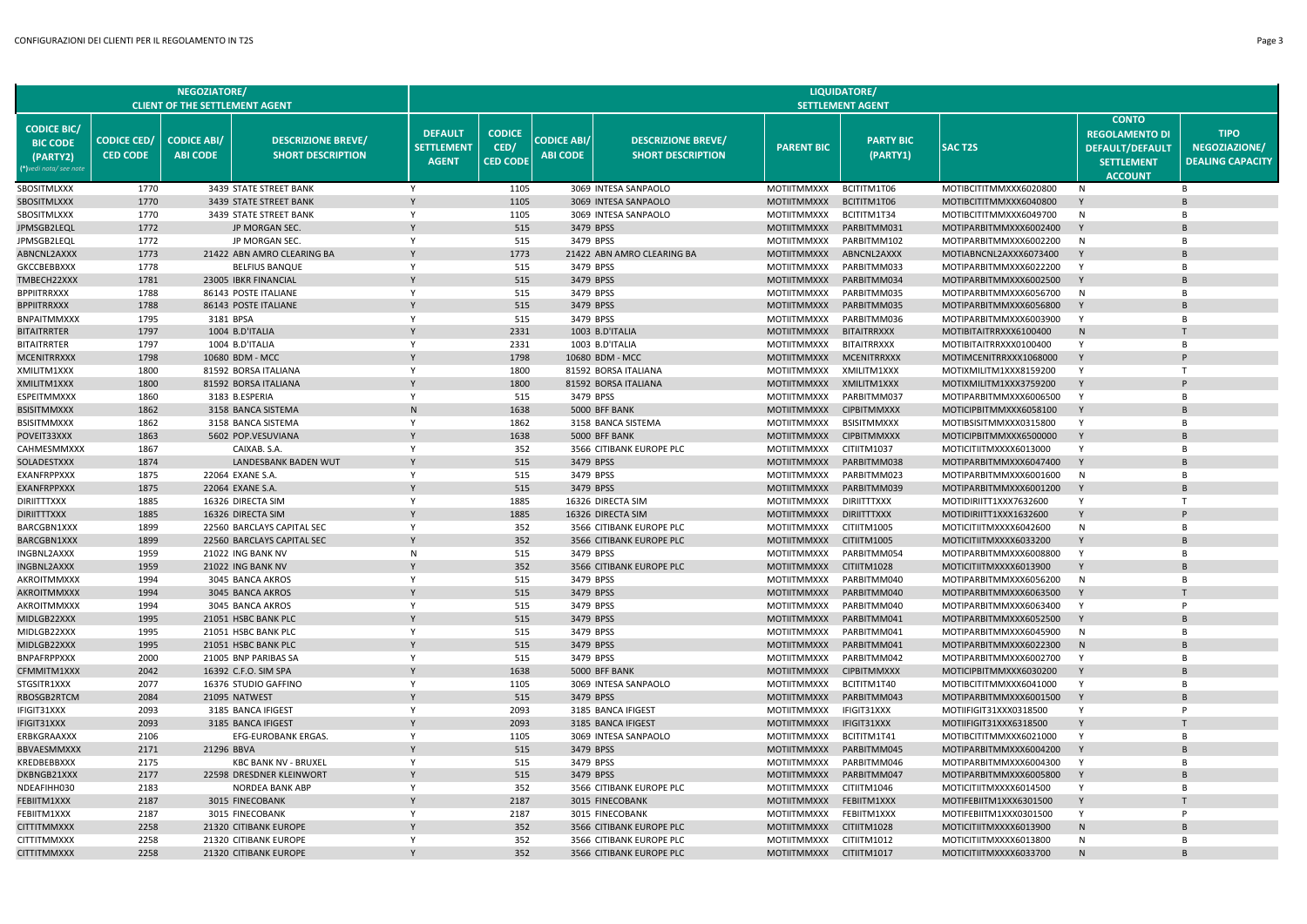|                                                                             |                                       | <b>NEGOZIATORE/</b><br><b>CLIENT OF THE SETTLEMENT AGENT</b> |                                                       |                                                     |                                          |                                       |                                                       |                                          | <b>LIQUIDATORE/</b><br><b>SETTLEMENT AGENT</b> |                                                  |                                                                                                        |                                                         |
|-----------------------------------------------------------------------------|---------------------------------------|--------------------------------------------------------------|-------------------------------------------------------|-----------------------------------------------------|------------------------------------------|---------------------------------------|-------------------------------------------------------|------------------------------------------|------------------------------------------------|--------------------------------------------------|--------------------------------------------------------------------------------------------------------|---------------------------------------------------------|
| <b>CODICE BIC/</b><br><b>BIC CODE</b><br>(PARTY2)<br>(*)vedi nota/ see noti | <b>CODICE CED/</b><br><b>CED CODE</b> | <b>CODICE ABI/</b><br><b>ABI CODE</b>                        | <b>DESCRIZIONE BREVE/</b><br><b>SHORT DESCRIPTION</b> | <b>DEFAULT</b><br><b>SETTLEMENT</b><br><b>AGENT</b> | <b>CODICE</b><br>CED/<br><b>CED CODE</b> | <b>CODICE ABI/</b><br><b>ABI CODE</b> | <b>DESCRIZIONE BREVE/</b><br><b>SHORT DESCRIPTION</b> | <b>PARENT BIC</b>                        | <b>PARTY BIC</b><br>(PARTY1)                   | <b>SACT2S</b>                                    | <b>CONTO</b><br><b>REGOLAMENTO DI</b><br><b>DEFAULT/DEFAULT</b><br><b>SETTLEMENT</b><br><b>ACCOUNT</b> | <b>TIPO</b><br>NEGOZIAZIONE/<br><b>DEALING CAPACITY</b> |
| <b>CITTITMMXXX</b>                                                          | 2258                                  |                                                              | 21320 CITIBANK EUROPE                                 | Y                                                   | 352                                      |                                       | 3566 CITIBANK EUROPE PLC                              | MOTIITMMXXX                              | CITIITM1016                                    | MOTICITIITMXXXX6024000                           | <b>N</b>                                                                                               | <b>B</b>                                                |
| <b>CITTITMMXXX</b>                                                          | 2258                                  |                                                              | 21320 CITIBANK EUROPE                                 | Y                                                   | 352                                      |                                       | 3566 CITIBANK EUROPE PLC                              | <b>MOTIITMMXXX</b>                       | <b>CITIITMXXXX</b>                             | MOTICITIITMXXXX0356600                           | Y                                                                                                      |                                                         |
| <b>CITTITMMXXX</b>                                                          | 2258                                  |                                                              | 21320 CITIBANK EUROPE                                 | Y                                                   | 352                                      |                                       | 3566 CITIBANK EUROPE PLC                              | MOTIITMMXXX                              | CITIITM1030                                    | MOTICITIITMXXXX6033500                           | N                                                                                                      | B                                                       |
| <b>CITTITMMXXX</b>                                                          | 2258                                  |                                                              | 21320 CITIBANK EUROPE                                 |                                                     | 352                                      |                                       | 3566 CITIBANK EUROPE PLC                              | MOTIITMMXXX                              | CITIITM1018                                    | MOTICITIITMXXXX6087600                           | N                                                                                                      |                                                         |
| <b>CITTITMMXXX</b>                                                          | 2258                                  |                                                              | 21320 CITIBANK EUROPE                                 | Y                                                   | 352                                      |                                       | 3566 CITIBANK EUROPE PLC                              | MOTIITMMXXX                              | CITIITM1002                                    | MOTICITIITMXXXX6087200                           | N                                                                                                      | <b>B</b>                                                |
| <b>CITTITMMXXX</b>                                                          | 2258                                  |                                                              | 21320 CITIBANK EUROPE                                 |                                                     | 352                                      |                                       | 3566 CITIBANK EUROPE PLC                              | MOTIITMMXXX                              | CITIITM1006                                    | MOTICITIITMXXXX6014600                           | N                                                                                                      |                                                         |
| CITTITMMXXX                                                                 | 2258                                  |                                                              | 21320 CITIBANK EUROPE                                 | Y                                                   | 352                                      |                                       | 3566 CITIBANK EUROPE PLC                              | MOTIITMMXXX                              | CITIITM1002                                    | MOTICITIITMXXXX6087300                           | N                                                                                                      |                                                         |
| CITTITMMXXX                                                                 | 2258                                  |                                                              | 21320 CITIBANK EUROPE                                 |                                                     | 352                                      |                                       | 3566 CITIBANK EUROPE PLC                              | <b>MOTIITMMXXX</b>                       | CITIITM1007                                    | MOTICITIITMXXXX6092500                           | N                                                                                                      |                                                         |
| <b>CITTITMMXXX</b>                                                          | 2258                                  |                                                              | 21320 CITIBANK EUROPE                                 | Y                                                   | 352                                      |                                       | 3566 CITIBANK EUROPE PLC                              | MOTIITMMXXX                              | CITIITM1001                                    | MOTICITIITMXXXX6012400                           | N                                                                                                      | <b>B</b>                                                |
| <b>CITTITMMXXX</b>                                                          | 2258                                  |                                                              | 21320 CITIBANK EUROPE                                 |                                                     | 352                                      |                                       | 3566 CITIBANK EUROPE PLC                              | <b>MOTIITMMXXX</b>                       | CITIITM1011                                    | MOTICITIITMXXXX6087400                           | N                                                                                                      |                                                         |
| CITTITMMXXX                                                                 | 2258                                  |                                                              | 21320 CITIBANK EUROPE                                 | Y                                                   | 352                                      |                                       | 3566 CITIBANK EUROPE PLC                              | MOTIITMMXXX                              | CITIITM1011                                    | MOTICITIITMXXXX6094400                           | N                                                                                                      | B                                                       |
| <b>CITTITMMXXX</b>                                                          | 2258<br>2279                          |                                                              | 21320 CITIBANK EUROPE                                 | Y                                                   | 352                                      |                                       | 3566 CITIBANK EUROPE PLC                              | <b>MOTIITMMXXX</b>                       | CITIITM1017                                    | MOTICITIITMXXXX6013200                           | N                                                                                                      | R                                                       |
| MLILGB2AXXX<br>MLILGB2AXXX                                                  | 2279                                  |                                                              | MERRILL LYNCH INT.<br>MERRILL LYNCH INT.              |                                                     | 515<br>515                               |                                       | 3479 BPSS<br>3479 BPSS                                | <b>MOTIITMMXXX</b><br><b>MOTIITMMXXX</b> | PARBITMMXXX<br>PARBITMM048                     | MOTIPARBITMMXXX6053300<br>MOTIPARBITMMXXX6002600 | N<br>Y                                                                                                 |                                                         |
|                                                                             | 2279                                  |                                                              | MERRILL LYNCH INT.                                    | Y                                                   | 515                                      |                                       | 3479 BPSS                                             |                                          | PARBITMM111                                    |                                                  | N                                                                                                      | <b>B</b>                                                |
| MLILGB2AXXX<br>MLILGB2AXXX                                                  | 2279                                  |                                                              | MERRILL LYNCH INT.                                    |                                                     | 515                                      |                                       | 3479 BPSS                                             | MOTIITMMXXX<br><b>MOTIITMMXXX</b>        | PARBITMM048                                    | MOTIPARBITMMXXX6048000<br>MOTIPARBITMMXXX6019600 | ${\sf N}$                                                                                              |                                                         |
| MLILGB2AXXX                                                                 | 2279                                  |                                                              | MERRILL LYNCH INT.                                    | Y                                                   | 515                                      |                                       | 3479 BPSS                                             | <b>MOTIITMMXXX</b>                       | PARBITMM074                                    | MOTIPARBITMMXXX6037600                           | N                                                                                                      | <b>B</b>                                                |
| MLILGB2AXXX                                                                 | 2279                                  |                                                              | MERRILL LYNCH INT.                                    | Y                                                   | 515                                      |                                       | 3479 BPSS                                             | <b>MOTIITMMXXX</b>                       | PARBITMMXXX                                    | MOTIPARBITMMXXX6041500                           | N                                                                                                      |                                                         |
| MLILGB2AXXX                                                                 | 2279                                  |                                                              | MERRILL LYNCH INT.                                    | Y                                                   | 515                                      |                                       | 3479 BPSS                                             | MOTIITMMXXX                              | PARBITMM132                                    | MOTIPARBITMMXXX6053600                           | N                                                                                                      | B                                                       |
| PROFITMMXXX                                                                 | 2281                                  |                                                              | 3025 B.PROFILO                                        |                                                     | 515                                      |                                       | 3479 BPSS                                             | <b>MOTIITMMXXX</b>                       | PARBITMM049                                    | MOTIPARBITMMXXX6063000                           | Y                                                                                                      |                                                         |
| PROFITMMXXX                                                                 | 2281                                  |                                                              | 3025 B.PROFILO                                        | Y                                                   | 515                                      |                                       | 3479 BPSS                                             | MOTIITMMXXX                              | PARBITMM049                                    | MOTIPARBITMMXXX6007500                           | Y                                                                                                      | T                                                       |
| ESSESESSXXX                                                                 | 2283                                  |                                                              | 21198 SKANDINAVISKA ENSKIL                            |                                                     | 1105                                     |                                       | 3069 INTESA SANPAOLO                                  | <b>MOTIITMMXXX</b>                       | <b>BCITITMMXXX</b>                             | MOTIBCITITMMXXX6011700                           | Y                                                                                                      |                                                         |
| GENODEDDXXX                                                                 | 2287                                  |                                                              | <b>WESTDEUTSCHE GENOSSE</b>                           | Y                                                   | 515                                      |                                       | 3479 BPSS                                             | MOTIITMMXXX                              | PARBITMM050                                    | MOTIPARBITMMXXX6006000                           | Y                                                                                                      | B                                                       |
| <b>BITAITRRINV</b>                                                          | 2288                                  |                                                              | 1002 B.D'ITALIA                                       | Y                                                   | 2331                                     |                                       | 1003 B.D'ITALIA                                       | <b>MOTIITMMXXX</b>                       | <b>BITAITRRXXX</b>                             | MOTIBITAITRRXXX0100200                           | Y                                                                                                      |                                                         |
| <b>BITAITRRINV</b>                                                          | 2288                                  |                                                              | 1002 B.D'ITALIA                                       | Y                                                   | 2331                                     |                                       | 1003 B.D'ITALIA                                       | MOTIITMMXXX                              | <b>BITAITRRXXX</b>                             | MOTIBITAITRRXXX6100300                           | N                                                                                                      | $\mathsf{T}$                                            |
| <b>BITAITRRINV</b>                                                          | 2288                                  |                                                              | 1002 B.D'ITALIA                                       | Y                                                   | 2331                                     |                                       | 1003 B.D'ITALIA                                       | <b>MOTIITMMXXX</b>                       | <b>BITAITRRXXX</b>                             | MOTIBITAITRRXXX6091400                           | N                                                                                                      |                                                         |
| BITAITRRINV                                                                 | 2288                                  |                                                              | 1002 B.D'ITALIA                                       | Y                                                   | 2331                                     |                                       | 1003 B.D'ITALIA                                       | MOTIITMMXXX                              | <b>BITAITRRXXX</b>                             | MOTIBITAITRRXXX6061100                           | N                                                                                                      | T                                                       |
| ICRAITRRXXX                                                                 | 2322                                  |                                                              | 8000 ICCREA BANCA                                     |                                                     | 2322                                     |                                       | 8000 ICCREA BANCA                                     | <b>MOTIITMMXXX</b>                       | <b>ICRAITRRXXX</b>                             | MOTIICRAITRRXXX0800000                           | Y                                                                                                      |                                                         |
| ICRAITRRXXX                                                                 | 2322                                  |                                                              | 8000 ICCREA BANCA                                     | Y                                                   | 2322                                     |                                       | 8000 ICCREA BANCA                                     | MOTIITMMXXX                              | <b>ICRAITRRXXX</b>                             | MOTIICRAITRRXXX6800000                           | Y                                                                                                      | T                                                       |
| <b>BITAITRRXXX</b>                                                          | 2331                                  |                                                              | 1003 B.D'ITALIA                                       |                                                     | 2331                                     |                                       | 1003 B.D'ITALIA                                       | <b>MOTIITMMXXX</b>                       | <b>BITAITRRXXX</b>                             | MOTIBITAITRRXXX6100300                           | Y                                                                                                      |                                                         |
| <b>BITAITRRXXX</b>                                                          | 2331                                  |                                                              | 1003 B.D'ITALIA                                       | Y                                                   | 2331                                     |                                       | 1003 B.D'ITALIA                                       | <b>MOTIITMMXXX</b>                       | <b>BITAITRRXXX</b>                             | MOTIBITAITRRXXX0100300                           | Y                                                                                                      | P                                                       |
| CRFEIT3FXXX                                                                 | 2378                                  |                                                              | 6150 CARIFERMO                                        |                                                     | 1105                                     |                                       | 3069 INTESA SANPAOLO                                  | <b>MOTIITMMXXX</b>                       | BCITITM1T07                                    | MOTIBCITITMMXXX6012100                           | Y                                                                                                      |                                                         |
| CRFEIT3FXXX                                                                 | 2378                                  |                                                              | 6150 CARIFERMO                                        | Y                                                   | 1105                                     |                                       | 3069 INTESA SANPAOLO                                  | MOTIITMMXXX                              | BCITITM1T07                                    | MOTIBCITITMMXXX6012200                           | Y                                                                                                      | P                                                       |
| BPPUIT33XXX                                                                 | 2405                                  |                                                              | 5262 POP.PUGLIESE                                     |                                                     | 2405                                     |                                       | 5262 POP.PUGLIESE                                     | <b>MOTIITMMXXX</b>                       | BPPUIT33XXX                                    | MOTIBPPUIT33XXX0526200                           | Y                                                                                                      |                                                         |
| BPPUIT33XXX                                                                 | 2405                                  |                                                              | 5262 POP.PUGLIESE                                     | Y                                                   | 2405                                     |                                       | 5262 POP.PUGLIESE                                     | MOTIITMMXXX                              | BPPUIT33XXX                                    | MOTIBPPUIT33XXX6526200                           | Y                                                                                                      | T                                                       |
| NVESITRRXXX                                                                 | 2470                                  |                                                              | 3017 BCA CAMBIANO II CED                              |                                                     | 1105                                     |                                       | 3069 INTESA SANPAOLO                                  | <b>MOTIITMMXXX</b>                       | BCITITM1T55                                    | MOTIBCITITMMXXX6068900                           | Y                                                                                                      |                                                         |
| NVESITRRXXX                                                                 | 2470                                  |                                                              | 3017 BCA CAMBIANO II CED                              | Y                                                   | 1105                                     |                                       | 3069 INTESA SANPAOLO                                  | <b>MOTIITMMXXX</b>                       | BCITITM1T55                                    | MOTIBCITITMMXXX6068800                           | Y                                                                                                      | D                                                       |
| <b>BPLZIT3VXXX</b>                                                          | 2487                                  |                                                              | 5104 POP.DEL LAZIO                                    |                                                     | 2817                                     |                                       | 3307 SGSS SPA                                         | <b>MOTIITMMXXX</b>                       | TWOSITM1BPL                                    | MOTITWOSITMMXXX6055300                           | N                                                                                                      |                                                         |
| <b>BPLZIT3VXXX</b>                                                          | 2487                                  |                                                              | 5104 POP.DEL LAZIO                                    | Y                                                   | 2817                                     |                                       | 3307 SGSS SPA                                         | <b>MOTIITMMXXX</b>                       | TWOSITM1BPL                                    | MOTITWOSITMMXXX6038700                           | Y                                                                                                      | B                                                       |
| LCHLGB2EXXX                                                                 | 2489                                  |                                                              | 81660 LCH LTD.                                        | Y                                                   | 2489                                     |                                       | 81660 LCH LTD.                                        | <b>MOTIITMMXXX</b>                       | LCHLGB2EVTX                                    | MOTILCHLGB2EXXX8166000                           | Y                                                                                                      | <b>B</b>                                                |
| DAKVDEFFXXX                                                                 | 2490                                  |                                                              | 81318 CLEARSTREAM FKT                                 |                                                     | 2490<br>515                              |                                       | 81318 CLEARSTREAM FKT                                 | MOTIITMMXXX                              | DAKVDEFFXXX                                    | MOTIDAKVDEFFXXX8131800                           | Y                                                                                                      |                                                         |
| GBSLGB2LXXX                                                                 | 2496<br>2497                          |                                                              | TP ICAP MARKETS LTD<br>ING BANK NV                    | Y                                                   | 515                                      |                                       | 3479 BPSS<br>3479 BPSS                                | <b>MOTIITMMXXX</b><br>MOTIITMMXXX        | PARBITMM053<br>PARBITMM054                     | MOTIPARBITMMXXX6006200<br>MOTIPARBITMMXXX6008800 | N                                                                                                      | B                                                       |
| INGBGB2LXXX<br>INGBGB2LXXX                                                  | 2497                                  |                                                              | <b>ING BANK NV</b>                                    |                                                     | 515                                      |                                       | 3479 BPSS                                             | <b>MOTIITMMXXX</b>                       | PARBITMM054                                    | MOTIPARBITMMXXX6006300                           |                                                                                                        |                                                         |
| WOTRGB21XXX                                                                 | 2498                                  |                                                              | 23011 WOLVERINE TRADING                               | Y                                                   | 1773                                     |                                       | 21422 ABN AMRO CLEARING BA                            | MOTIITMMXXX                              | ABNCNL2AXXX                                    | MOTIABNCNL2AXXX6073400                           | Y                                                                                                      | <b>B</b>                                                |
| TTLSGB2LXXX                                                                 | 2508                                  |                                                              | <b>TULLET PREBON LTD</b>                              |                                                     | 515                                      |                                       | 3479 BPSS                                             | <b>MOTIITMMXXX</b>                       | PARBITMM055                                    | MOTIPARBITMMXXX6006400                           | Y                                                                                                      |                                                         |
| DABADKKKXXX                                                                 | 2516                                  |                                                              | DANSKE BANK - COPENH                                  | Y                                                   | 515                                      |                                       | 3479 BPSS                                             | <b>MOTIITMMXXX</b>                       | PARBITMM056                                    | MOTIPARBITMMXXX6002800                           | Y                                                                                                      | B                                                       |
| DABADKKKXXX                                                                 | 2516                                  |                                                              | <b>DANSKE BANK - COPENH</b>                           |                                                     | 515                                      |                                       | 3479 BPSS                                             | <b>MOTIITMMXXX</b>                       | PARBITMM056                                    | MOTIPARBITMMXXX6044200                           | N                                                                                                      |                                                         |
| DABADKKKXXX                                                                 | 2516                                  |                                                              | DANSKE BANK - COPENH                                  | Y                                                   | 515                                      |                                       | 3479 BPSS                                             | <b>MOTIITMMXXX</b>                       | PARBITMM056                                    | MOTIPARBITMMXXX6052900                           | N                                                                                                      | R <sub>1</sub>                                          |
| DABADKKKXXX                                                                 | 2516                                  |                                                              | <b>DANSKE BANK - COPENH</b>                           |                                                     | 515                                      |                                       | 3479 BPSS                                             | <b>MOTIITMMXXX</b>                       | PARBITMM056                                    | MOTIPARBITMMXXX6053400                           | N                                                                                                      |                                                         |
| CNORGB22XXX                                                                 | 2517                                  |                                                              | THE NORTHERN TRUST C                                  | Y                                                   | 352                                      |                                       | 3566 CITIBANK EUROPE PLC                              | <b>MOTIITMMXXX</b>                       | <b>CITIITMXXXX</b>                             | MOTICITIITMXXXX6087700                           | Y                                                                                                      | B                                                       |
| <b>CMCIFRPPXXX</b>                                                          | 2534                                  |                                                              | <b>CIC</b>                                            |                                                     | 515                                      |                                       | 3479 BPSS                                             | <b>MOTIITMMXXX</b>                       | PARBITMM058                                    | MOTIPARBITMMXXX6007100                           |                                                                                                        |                                                         |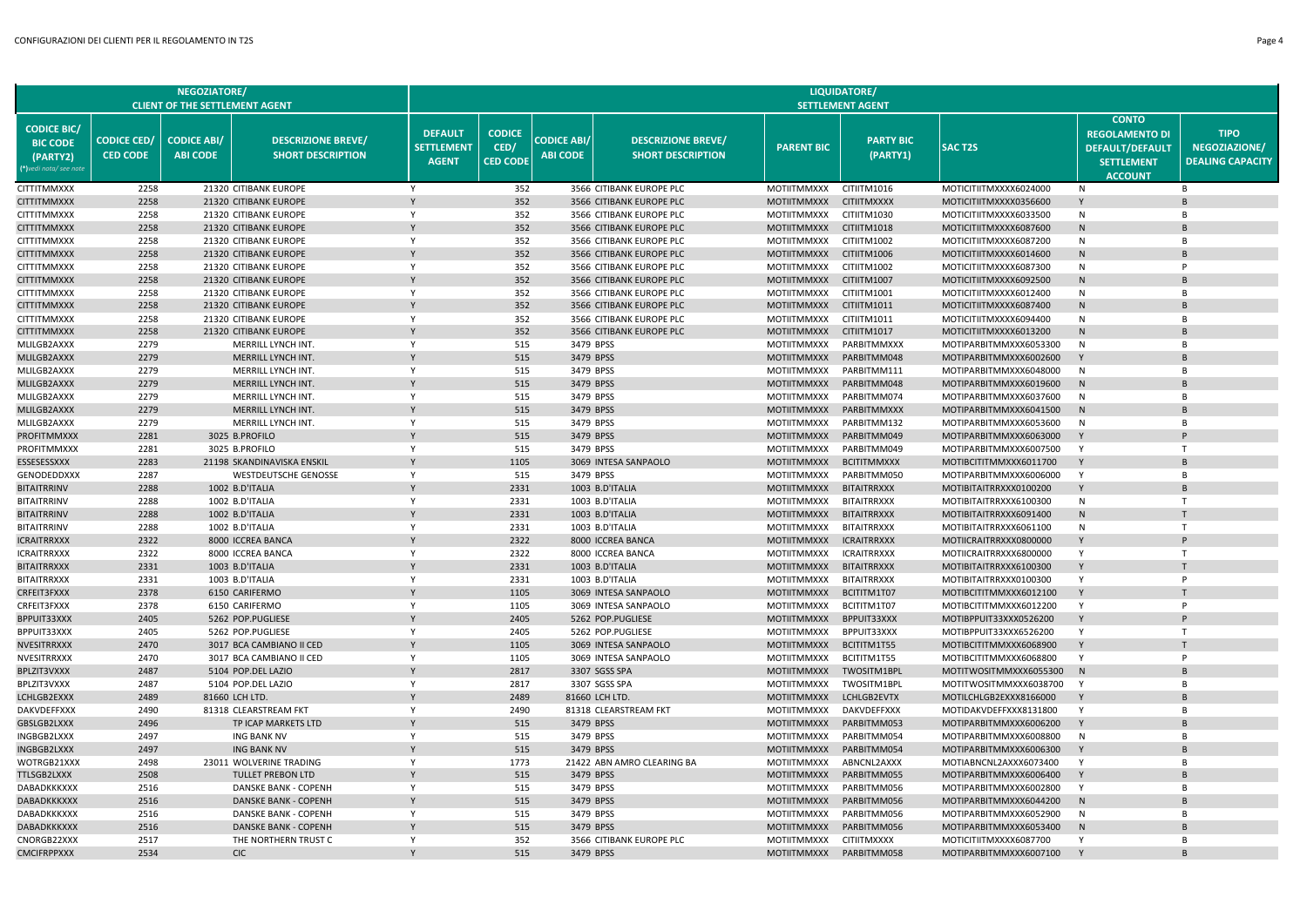|                                                                             |                                       | <b>NEGOZIATORE/</b><br><b>CLIENT OF THE SETTLEMENT AGENT</b> |                                                          |                                                     |                                          |                                       |                                                       |                                          | <b>LIQUIDATORE/</b><br><b>SETTLEMENT AGENT</b> |                                                  |                                                                                                        |                                                         |
|-----------------------------------------------------------------------------|---------------------------------------|--------------------------------------------------------------|----------------------------------------------------------|-----------------------------------------------------|------------------------------------------|---------------------------------------|-------------------------------------------------------|------------------------------------------|------------------------------------------------|--------------------------------------------------|--------------------------------------------------------------------------------------------------------|---------------------------------------------------------|
| <b>CODICE BIC/</b><br><b>BIC CODE</b><br>(PARTY2)<br>(*)vedi nota/ see note | <b>CODICE CED/</b><br><b>CED CODE</b> | <b>CODICE ABI/</b><br><b>ABI CODE</b>                        | <b>DESCRIZIONE BREVE/</b><br><b>SHORT DESCRIPTION</b>    | <b>DEFAULT</b><br><b>SETTLEMENT</b><br><b>AGENT</b> | <b>CODICE</b><br>CED/<br><b>CED CODE</b> | <b>CODICE ABI/</b><br><b>ABI CODE</b> | <b>DESCRIZIONE BREVE/</b><br><b>SHORT DESCRIPTION</b> | <b>PARENT BIC</b>                        | <b>PARTY BIC</b><br>(PARTY1)                   | <b>SACT2S</b>                                    | <b>CONTO</b><br><b>REGOLAMENTO DI</b><br><b>DEFAULT/DEFAULT</b><br><b>SETTLEMENT</b><br><b>ACCOUNT</b> | <b>TIPO</b><br>NEGOZIAZIONE/<br><b>DEALING CAPACITY</b> |
| <b>CMCIFRPPXXX</b>                                                          | 2534                                  |                                                              | <b>CIC</b>                                               | Y                                                   | 515                                      |                                       | 3479 BPSS                                             | <b>MOTIITMMXXX</b>                       | PARBITMM058                                    | MOTIPARBITMMXXX6000700                           | N                                                                                                      | B                                                       |
| BCITITM1T20                                                                 | 2599                                  |                                                              | 3249 BANCA IMI                                           | Y                                                   | 1105                                     |                                       | 3069 INTESA SANPAOLO                                  | <b>MOTIITMMXXX</b>                       | BCITITM1T20                                    | MOTIBCITITMMXXX6011600                           | Y                                                                                                      |                                                         |
| BCITITM1T20                                                                 | 2599                                  |                                                              | 3249 BANCA IMI                                           | Y                                                   | 1105                                     |                                       | 3069 INTESA SANPAOLO                                  | <b>MOTIITMMXXX</b>                       | <b>BCITITMMXXX</b>                             | MOTIBCITITMMXXX6039600                           | N                                                                                                      | B                                                       |
| BCITITM1T20                                                                 | 2599                                  |                                                              | 3249 BANCA IMI                                           |                                                     | 1105                                     |                                       | 3069 INTESA SANPAOLO                                  | <b>MOTIITMMXXX</b>                       | BCITITM1T00                                    | MOTIBCITITMMXXX6010800                           | N                                                                                                      |                                                         |
| BCITITM1T20                                                                 | 2599                                  |                                                              | 3249 BANCA IMI                                           | Y                                                   | 1105                                     |                                       | 3069 INTESA SANPAOLO                                  | MOTIITMMXXX                              | BCITITM1T00                                    | MOTIBCITITMMXXX6010300                           | Y                                                                                                      | P                                                       |
| <b>IBJIGB2LXXX</b>                                                          | 2622                                  |                                                              | MIZUHO INTERNATIONAL                                     |                                                     | 515                                      |                                       | 3479 BPSS                                             | <b>MOTIITMMXXX</b>                       | PARBITMM061                                    | MOTIPARBITMMXXX6008200                           | Y                                                                                                      |                                                         |
| SICVFRPPXXX                                                                 | 2623<br>2632                          |                                                              | 81346 EUROCLEAR FRANCE                                   | Y                                                   | 2623<br>1638                             |                                       | 81346 EUROCLEAR FRANCE                                | MOTIITMMXXX                              | <b>SICVFRPPXXX</b>                             | MOTISICVFRPPXXX8134600                           | Y<br>Y                                                                                                 | <b>B</b>                                                |
| PROSITNNXXX<br>BBHCUS33XXX                                                  | 2642                                  |                                                              | 3265 BANCA PROMOS<br><b>BROWN BROTHERS HARRI</b>         | Y                                                   | 515                                      |                                       | 5000 BFF BANK<br>3479 BPSS                            | <b>MOTIITMMXXX</b><br>MOTIITMMXXX        | <b>CIPBITMMXXX</b><br>PARBITMM064              | MOTICIPBITMMXXX6017800<br>MOTIPARBITMMXXX6030800 | Y                                                                                                      | <b>B</b>                                                |
| <b>BBHCUS33BOS</b>                                                          | 2643                                  |                                                              | <b>BROWN BROTHERS HARRI</b>                              |                                                     | 2817                                     |                                       | 3307 SGSS SPA                                         | <b>MOTIITMMXXX</b>                       | TWOSITM1BBH                                    | MOTITWOSITMMXXX6038500                           | Y                                                                                                      |                                                         |
| CNORGB2XXXX                                                                 | 2644                                  |                                                              | <b>NORTHERN TRUST</b>                                    | Y                                                   | 352                                      |                                       | 3566 CITIBANK EUROPE PLC                              | <b>MOTIITMMXXX</b>                       | <b>CITIITMXXXX</b>                             | MOTICITIITMXXXX6087800                           | Y                                                                                                      | B                                                       |
| DEUTDEFFASL                                                                 | 2653                                  |                                                              | <b>DEUTSCHE BANK AG</b>                                  | Y                                                   | 8934                                     |                                       | 21054 DEUTSCHE BANK AG                                | <b>MOTIITMMXXX</b>                       | <b>DEUTDEFFCUS</b>                             | MOTIDEUTDEFFCUS6079200                           | Y                                                                                                      |                                                         |
| <b>BAFUITRRXXX</b>                                                          | 2657                                  |                                                              | 3124 B.DEL FUCINO                                        | Y                                                   | 2817                                     |                                       | 3307 SGSS SPA                                         | <b>MOTIITMMXXX</b>                       | <b>TWOSITM1FCN</b>                             | MOTITWOSITMMXXX6064300                           | Y                                                                                                      | $\overline{B}$                                          |
| CVGXUS33XXX                                                                 | 2664                                  |                                                              | <b>CONVERGEX EX.SOL</b>                                  | Y                                                   | 515                                      |                                       | 3479 BPSS                                             | <b>MOTIITMMXXX</b>                       | PARBITMM057                                    | MOTIPARBITMMXXX6045800                           | Y                                                                                                      |                                                         |
| JEFFGB2XXXX                                                                 | 2665                                  |                                                              | 38034 JEFFERIES INTERNAT.                                | Y                                                   | 352                                      |                                       | 3566 CITIBANK EUROPE PLC                              | <b>MOTIITMMXXX</b>                       | CITIITM1030                                    | MOTICITIITMXXXX6033500                           | Y                                                                                                      | B                                                       |
| JEFFGB2XXXX                                                                 | 2665                                  |                                                              | 38034 JEFFERIES INTERNAT.                                |                                                     | 352                                      |                                       | 3566 CITIBANK EUROPE PLC                              | <b>MOTIITMMXXX</b>                       | CITIITM1030                                    | MOTICITIITMXXXX6012300                           | N                                                                                                      |                                                         |
| PERLGB2LXXX                                                                 | 2667                                  |                                                              | PERSHING NOMINEES                                        | Y                                                   | 352                                      |                                       | 3566 CITIBANK EUROPE PLC                              | MOTIITMMXXX                              | CITIITM1050                                    | MOTICITIITMXXXX6037200                           | N                                                                                                      | <b>B</b>                                                |
| PERLGB2LXXX                                                                 | 2667                                  |                                                              | PERSHING NOMINEES                                        |                                                     | 352                                      |                                       | 3566 CITIBANK EUROPE PLC                              | <b>MOTIITMMXXX</b>                       | CITIITM1050                                    | MOTICITIITMXXXX6023200                           | N                                                                                                      |                                                         |
| PERLGB2LXXX                                                                 | 2667                                  |                                                              | PERSHING NOMINEES                                        | Y                                                   | 352                                      |                                       | 3566 CITIBANK EUROPE PLC                              | MOTIITMMXXX                              | CITIITM1050                                    | MOTICITIITMXXXX6037300                           | N                                                                                                      | <b>B</b>                                                |
| PERLGB2LXXX                                                                 | 2667                                  |                                                              | PERSHING NOMINEES                                        |                                                     | 352                                      |                                       | 3566 CITIBANK EUROPE PLC                              | <b>MOTIITMMXXX</b>                       | CITIITM1050                                    | MOTICITIITMXXXX6023300                           |                                                                                                        |                                                         |
| PERLGB2LXXX                                                                 | 2667                                  |                                                              | PERSHING NOMINEES                                        | Y                                                   | 352                                      |                                       | 3566 CITIBANK EUROPE PLC                              | <b>MOTIITMMXXX</b>                       | CITIITM1050                                    | MOTICITIITMXXXX6092600                           | N                                                                                                      | B                                                       |
| SCBUGB2LXXX<br>JEFFUS33XXX                                                  | 2669<br>2671                          |                                                              | SANFORD C.BERNSTEIN<br>JEFFERIES COMPANY                 | Y                                                   | 8934<br>352                              |                                       | 21054 DEUTSCHE BANK AG<br>3566 CITIBANK EUROPE PLC    | <b>MOTIITMMXXX</b><br><b>MOTIITMMXXX</b> | <b>DEUTDEFFCUS</b><br>CITIITM1031              | MOTIDEUTDEFFCUS6060900<br>MOTICITIITMXXXX6013500 | Y<br>Y                                                                                                 | B                                                       |
| PRSHUS33XXX                                                                 | 2675                                  |                                                              | PERSHING LLC                                             |                                                     | 352                                      |                                       | 3566 CITIBANK EUROPE PLC                              | <b>MOTIITMMXXX</b>                       | CITIITM1051                                    | MOTICITIITMXXXX6034100                           |                                                                                                        |                                                         |
| BEARUS33XXX                                                                 | 2678                                  |                                                              | JP MORGAN CLEAR.CORP                                     | Y                                                   | 352                                      |                                       | 3566 CITIBANK EUROPE PLC                              | <b>MOTIITMMXXX</b>                       | CITIITM1045                                    | MOTICITIITMXXXX6034400                           | Y                                                                                                      | $\overline{B}$                                          |
| SBNYUS33XXX                                                                 | 2681                                  |                                                              | CITIGROUP GLOBAL M.                                      |                                                     | 352                                      |                                       | 3566 CITIBANK EUROPE PLC                              | <b>MOTIITMMXXX</b>                       | CITIITM1010                                    | MOTICITIITMXXXX6034300                           | Y                                                                                                      |                                                         |
| DEUTGB2LGLO                                                                 | 2683                                  |                                                              | DEUTSCHE BANK AG                                         | Y                                                   | 8934                                     |                                       | 21054 DEUTSCHE BANK AG                                | <b>MOTIITMMXXX</b>                       | <b>DEUTDEFFCUS</b>                             | MOTIDEUTDEFFCUS6079800                           | Y                                                                                                      | B                                                       |
| DEUTDEFFGME                                                                 | 2690                                  |                                                              | DEUTSCHE BANK AG                                         |                                                     | 8934                                     |                                       | 21054 DEUTSCHE BANK AG                                | <b>MOTIITMMXXX</b>                       | <b>DEUTDEFFCUS</b>                             | MOTIDEUTDEFFCUS6078500                           | Y                                                                                                      |                                                         |
| CSRFITR1XXX                                                                 | 2726                                  |                                                              | 5824 CASSA SOVV.BANKIT                                   | Y                                                   | 1638                                     |                                       | 5000 BFF BANK                                         | MOTIITMMXXX                              | <b>CIPBITMMXXX</b>                             | MOTICIPBITMMXXX6015600                           | Y                                                                                                      | <b>B</b>                                                |
| PBNKDEFFXXX                                                                 | 2730                                  |                                                              | <b>DB PRIVAT</b>                                         |                                                     | 8934                                     |                                       | 21054 DEUTSCHE BANK AG                                | <b>MOTIITMMXXX</b>                       | <b>DEUTDEFFCUS</b>                             | MOTIDEUTDEFFCUS6080400                           | Y                                                                                                      |                                                         |
| IABRGB2LXXX                                                                 | 2733                                  |                                                              | 22520 INTERACTIVE BROKERS                                | Y                                                   | 515                                      |                                       | 3479 BPSS                                             | <b>MOTIITMMXXX</b>                       | PARBITMM067                                    | MOTIPARBITMMXXX6046600                           | Y                                                                                                      | B                                                       |
| IABRGB2LXXX                                                                 | 2733                                  |                                                              | 22520 INTERACTIVE BROKERS                                |                                                     | 515                                      |                                       | 3479 BPSS                                             | <b>MOTIITMMXXX</b>                       | PARBITMM067                                    | MOTIPARBITMMXXX6019300                           | N                                                                                                      |                                                         |
| DEFLGB22XXX                                                                 | 2736                                  |                                                              | <b>DAIWA SECURITIES</b>                                  | Y                                                   | 352                                      |                                       | 3566 CITIBANK EUROPE PLC                              | <b>MOTIITMMXXX</b>                       | CITIITM1040                                    | MOTICITIITMXXXX6034800                           | Y                                                                                                      | $\overline{B}$                                          |
| DEFLGB22XXX                                                                 | 2736                                  |                                                              | <b>DAIWA SECURITIES</b>                                  |                                                     | 352                                      |                                       | 3566 CITIBANK EUROPE PLC                              | <b>MOTIITMMXXX</b>                       | CITIITM1040                                    | MOTICITIITMXXXX6035400                           | N                                                                                                      |                                                         |
| <b>BCITITM3XXX</b>                                                          | 2737                                  |                                                              | 3239 INTESA SP PRIV.BANK                                 | Y                                                   | 1105                                     |                                       | 3069 INTESA SANPAOLO                                  | <b>MOTIITMMXXX</b>                       | BCITITM1T21                                    | MOTIBCITITMMXXX6040400                           | Y                                                                                                      | B                                                       |
| BYLADEMMXXX                                                                 | 2738                                  |                                                              | <b>BAYERISCHE LAND.GIR</b>                               | Y                                                   | 515<br>515                               |                                       | 3479 BPSS                                             | <b>MOTIITMMXXX</b>                       | PARBITMM068<br>PARBITMM068                     | MOTIPARBITMMXXX6018600                           | N<br>N                                                                                                 | $\overline{B}$                                          |
| BYLADEMMXXX<br>BYLADEMMXXX                                                  | 2738<br>2738                          |                                                              | <b>BAYERISCHE LAND.GIR</b><br><b>BAYERISCHE LAND.GIR</b> |                                                     | 515                                      |                                       | 3479 BPSS<br>3479 BPSS                                | <b>MOTIITMMXXX</b><br><b>MOTIITMMXXX</b> | PARBITMM068                                    | MOTIPARBITMMXXX6048100<br>MOTIPARBITMMXXX6052000 |                                                                                                        |                                                         |
| HELADEFFXXX                                                                 | 2742                                  |                                                              | <b>HELABA FRANKFURT</b>                                  | Y                                                   | 515                                      |                                       | 3479 BPSS                                             | <b>MOTIITMMXXX</b>                       | PARBITMM069                                    | MOTIPARBITMMXXX6051300                           | N                                                                                                      | <b>B</b>                                                |
| HELADEFFXXX                                                                 | 2742                                  |                                                              | <b>HELABA FRANKFURT</b>                                  |                                                     | 515                                      |                                       | 3479 BPSS                                             | <b>MOTIITMMXXX</b>                       | PARBITMM069                                    | MOTIPARBITMMXXX6052200                           |                                                                                                        |                                                         |
| SISSIE21XXX                                                                 | 2748                                  |                                                              | 22769 SUSQUEHANNA INT.SEC.                               | Y                                                   | 515                                      |                                       | 3479 BPSS                                             | <b>MOTIITMMXXX</b>                       | PARBITMM070                                    | MOTIPARBITMMXXX6061700                           | N                                                                                                      | B                                                       |
| SISSIE21XXX                                                                 | 2748                                  |                                                              | 22769 SUSQUEHANNA INT.SEC.                               |                                                     | 515                                      |                                       | 3479 BPSS                                             | <b>MOTIITMMXXX</b>                       | PARBITMM070                                    | MOTIPARBITMMXXX6004100                           |                                                                                                        |                                                         |
| CEDELULLXXX                                                                 | 2749                                  |                                                              | 12932 CLEARSTREAM LUX                                    | Y                                                   | 2749                                     |                                       | 12932 CLEARSTREAM LUX                                 | <b>MOTIITMMXXX</b>                       | CEDELULLXXX                                    | MOTICEDELULLXXX1293200                           | Y                                                                                                      | B                                                       |
| TRFSGB2LXXX                                                                 | 2750                                  |                                                              | <b>TRADITION LONDON CL</b>                               |                                                     | 1105                                     |                                       | 3069 INTESA SANPAOLO                                  | <b>MOTIITMMXXX</b>                       | BCITITM1T42                                    | MOTIBCITITMMXXX6016300                           |                                                                                                        |                                                         |
| OPTVNL21XXX                                                                 | 2752                                  |                                                              | 22810 OPTIVER VOF                                        | Y                                                   | 1773                                     |                                       | 21422 ABN AMRO CLEARING BA                            | <b>MOTIITMMXXX</b>                       | ABNCNL2AXXX                                    | MOTIABNCNL2AXXX6073400                           | Y                                                                                                      | $\overline{B}$                                          |
| CRCBIT22XXX                                                                 | 2754                                  |                                                              | 8440 BCC CARATE                                          |                                                     | 2322                                     |                                       | 8000 ICCREA BANCA                                     | <b>MOTIITMMXXX</b>                       | <b>ICRAITRRXXX</b>                             | MOTIICRAITRRXXX6800000                           |                                                                                                        |                                                         |
| CSFBUS33XXX                                                                 | 2773                                  |                                                              | CREDIT SUISSE USA                                        | Y                                                   | 515                                      |                                       | 3479 BPSS                                             | <b>MOTIITMMXXX</b>                       | PARBITMM071                                    | MOTIPARBITMMXXX6061800                           | Y                                                                                                      | <b>B</b>                                                |
| CSFBUS33XXX                                                                 | 2773                                  |                                                              | CREDIT SUISSE USA                                        |                                                     | 515                                      |                                       | 3479 BPSS                                             | <b>MOTIITMMXXX</b>                       | PARBITMM071                                    | MOTIPARBITMMXXX6061900                           | N                                                                                                      |                                                         |
| GOLDUS33XXX                                                                 | 2805                                  |                                                              | GOLDMAN SACHS & C.                                       | Y                                                   | 352                                      |                                       | 3566 CITIBANK EUROPE PLC                              | <b>MOTIITMMXXX</b>                       | CITIITM1014                                    | MOTICITIITMXXXX6035200                           | Υ                                                                                                      |                                                         |
| GSTRUS33XXX                                                                 | 2806                                  |                                                              | <b>GOLDMAN SACHS B. USA</b>                              |                                                     | 352                                      |                                       | 3566 CITIBANK EUROPE PLC                              | <b>MOTIITMMXXX</b>                       | CITIITM1015                                    | MOTICITIITMXXXX6035300                           |                                                                                                        |                                                         |
| <b>CCCMPTPLXXX</b>                                                          | 2811<br>2814                          |                                                              | CAIXA CR. CENTRAL                                        | Y                                                   | 1105<br>2814                             |                                       | 3069 INTESA SANPAOLO                                  | <b>MOTIITMMXXX</b>                       | BCITITM1T43                                    | MOTIBCITITMMXXX6020700                           | Y                                                                                                      |                                                         |
| SELBIT22XXX                                                                 |                                       |                                                              | 3311 BANCA SELLA HOLDING                                 |                                                     |                                          |                                       | 3311 BANCA SELLA HOLDING                              | <b>MOTIITMMXXX</b>                       | SELBIT22XXX                                    | MOTISELBIT22XXX0331100                           |                                                                                                        |                                                         |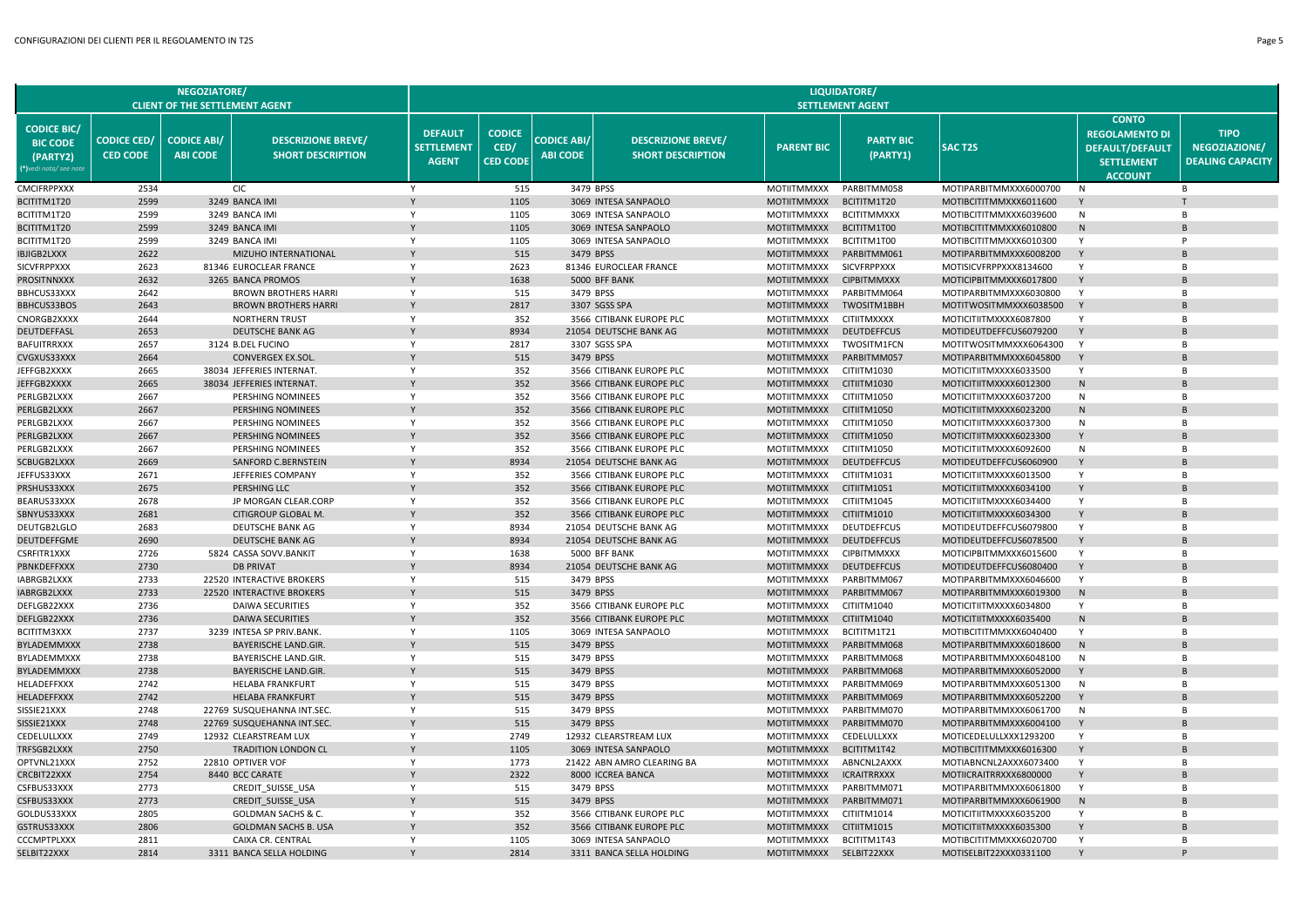|                                                                             |                                       | <b>NEGOZIATORE/</b><br><b>CLIENT OF THE SETTLEMENT AGENT</b> |                                                       |                                                     |                                          |                                       |                                                       |                                          | LIQUIDATORE/<br><b>SETTLEMENT AGENT</b>  |                                                  |                                                                                                        |                                                         |
|-----------------------------------------------------------------------------|---------------------------------------|--------------------------------------------------------------|-------------------------------------------------------|-----------------------------------------------------|------------------------------------------|---------------------------------------|-------------------------------------------------------|------------------------------------------|------------------------------------------|--------------------------------------------------|--------------------------------------------------------------------------------------------------------|---------------------------------------------------------|
| <b>CODICE BIC/</b><br><b>BIC CODE</b><br>(PARTY2)<br>(*)vedi nota/ see note | <b>CODICE CED/</b><br><b>CED CODE</b> | <b>CODICE ABI/</b><br><b>ABI CODE</b>                        | <b>DESCRIZIONE BREVE/</b><br><b>SHORT DESCRIPTION</b> | <b>DEFAULT</b><br><b>SETTLEMENT</b><br><b>AGENT</b> | <b>CODICE</b><br>CED/<br><b>CED CODE</b> | <b>CODICE ABI/</b><br><b>ABI CODE</b> | <b>DESCRIZIONE BREVE/</b><br><b>SHORT DESCRIPTION</b> | <b>PARENT BIC</b>                        | <b>PARTY BIC</b><br>(PARTY1)             | <b>SAC T2S</b>                                   | <b>CONTO</b><br><b>REGOLAMENTO DI</b><br><b>DEFAULT/DEFAULT</b><br><b>SETTLEMENT</b><br><b>ACCOUNT</b> | <b>TIPO</b><br>NEGOZIAZIONE/<br><b>DEALING CAPACITY</b> |
| SELBIT22XXX                                                                 | 2814                                  |                                                              | 3311 BANCA SELLA HOLDING                              | Y                                                   | 2814                                     |                                       | 3311 BANCA SELLA HOLDING                              | <b>MOTIITMMXXX</b>                       | SELBIT22XXX                              | MOTISELBIT22XXX6331100                           |                                                                                                        | т                                                       |
| <b>TWOSITMMXXX</b>                                                          | 2817                                  |                                                              | 3307 SGSS SPA                                         |                                                     | 2817                                     |                                       | 3307 SGSS SPA                                         | <b>MOTIITMMXXX</b>                       | <b>TWOSITMMXXX</b>                       | MOTITWOSITMMXXX6019200                           | Y                                                                                                      |                                                         |
| TWOSITMMXXX                                                                 | 2817                                  |                                                              | 3307 SGSS SPA                                         | Y                                                   | 2817                                     |                                       | 3307 SGSS SPA                                         | <b>MOTIITMMXXX</b>                       | TWOSITMMXXX                              | MOTITWOSITMMXXX0330700                           | Y                                                                                                      | P                                                       |
| ROYCGB22XXX                                                                 | 2818                                  |                                                              | <b>RBC EUROPE LTD</b>                                 |                                                     | 352                                      |                                       | 3566 CITIBANK EUROPE PLC                              | <b>MOTIITMMXXX</b>                       | CITIITM1055                              | MOTICITIITMXXXX6093200                           | N                                                                                                      |                                                         |
| ROYCGB22XXX                                                                 | 2818                                  |                                                              | <b>RBC EUROPE LTD</b>                                 | Y                                                   | 352                                      |                                       | 3566 CITIBANK EUROPE PLC                              | MOTIITMMXXX                              | CITIITM1052                              | MOTICITIITMXXXX6023600                           | Y                                                                                                      | <b>B</b>                                                |
| GFIGGB2LXXX                                                                 | 2820                                  |                                                              | 22035 GFI Securities                                  |                                                     | 8934                                     |                                       | 21054 DEUTSCHE BANK AG                                | <b>MOTIITMMXXX</b>                       | <b>DEUTDEFFCUS</b>                       | MOTIDEUTDEFFCUS6079000                           | Y                                                                                                      |                                                         |
| MSNYUS33XXX                                                                 | 2822<br>2822                          |                                                              | MORGAN STANLEY & CO.<br>MORGAN STANLEY & CO.          | Y                                                   | 352<br>352                               |                                       | 3566 CITIBANK EUROPE PLC<br>3566 CITIBANK EUROPE PLC  | <b>MOTIITMMXXX</b>                       | CITIITM1022<br>CITIITM1022               | MOTICITIITMXXXX6033300                           | N                                                                                                      | <b>B</b>                                                |
| MSNYUS33XXX<br>SOGEFRPPTIT                                                  | 2831                                  |                                                              | SOCIETE GENERALE                                      | Y                                                   | 2817                                     |                                       | 3307 SGSS SPA                                         | <b>MOTIITMMXXX</b><br>MOTIITMMXXX        | TWOSITM1SGP                              | MOTICITIITMXXXX6035100<br>MOTITWOSITMMXXX6038100 | Y                                                                                                      | <b>B</b>                                                |
| SOGEFRPPTIT                                                                 | 2831                                  |                                                              | SOCIETE GENERALE                                      |                                                     | 2817                                     |                                       | 3307 SGSS SPA                                         | <b>MOTIITMMXXX</b>                       | TWOSITM1SGP                              | MOTITWOSITMMXXX6065100                           | N                                                                                                      |                                                         |
| SOGEFRPPTIT                                                                 | 2831                                  |                                                              | SOCIETE GENERALE                                      | Y                                                   | 2817                                     |                                       | 3307 SGSS SPA                                         | <b>MOTIITMMXXX</b>                       | TWOSITM1SGP                              | MOTITWOSITMMXXX6038600                           | N                                                                                                      | B                                                       |
| MFILGB2LXXX                                                                 | 2834                                  |                                                              | <b>MUFG SECURIETIES</b>                               |                                                     | 515                                      |                                       | 3479 BPSS                                             | <b>MOTIITMMXXX</b>                       | PARBITMM073                              | MOTIPARBITMMXXX6037500                           | Y                                                                                                      |                                                         |
| CITGUS44DGE                                                                 | 2847                                  |                                                              | 22899 CITADEL SECURITIES                              | Y                                                   | 515                                      |                                       | 3479 BPSS                                             | <b>MOTIITMMXXX</b>                       | PARBITMM074                              | MOTIPARBITMMXXX6037600                           | Y                                                                                                      | $\overline{B}$                                          |
| <b>BITAITRRERM</b>                                                          | 2857                                  |                                                              | <b>B.D'ITALIA</b>                                     |                                                     | 2331                                     |                                       | 1003 B.D'ITALIA                                       | <b>MOTIITMMXXX</b>                       | <b>BITAITRRXXX</b>                       | MOTIBITAITRRXXX6061100                           | N                                                                                                      |                                                         |
| <b>BITAITRRERM</b>                                                          | 2857                                  |                                                              | <b>B.D'ITALIA</b>                                     | Y                                                   | 2331                                     |                                       | 1003 B.D'ITALIA                                       | <b>MOTIITMMXXX</b>                       | <b>BITAITRRXXX</b>                       | MOTIBITAITRRXXX6091300                           | N                                                                                                      | B                                                       |
| <b>BITAITRRERM</b>                                                          | 2857                                  |                                                              | <b>B.D'ITALIA</b>                                     |                                                     | 2331                                     |                                       | 1003 B.D'ITALIA                                       | <b>MOTIITMMXXX</b>                       | <b>BITAITRRXXX</b>                       | MOTIBITAITRRXXX6100300                           |                                                                                                        |                                                         |
| BITAITRRERM                                                                 | 2857                                  |                                                              | <b>B.D'ITALIA</b>                                     | Y                                                   | 2331                                     |                                       | 1003 B.D'ITALIA                                       | MOTIITMMXXX                              | <b>BITAITRRXXX</b>                       | MOTIBITAITRRXXX6091400                           | N                                                                                                      | <b>B</b>                                                |
| TFDEGB2LXXX                                                                 | 2859                                  |                                                              | 22956 TFS DERIVATIVES                                 |                                                     | 1773                                     |                                       | 21422 ABN AMRO CLEARING BA                            | <b>MOTIITMMXXX</b>                       | ABNCNL2AXXX                              | MOTIABNCNL2AXXX6073400                           | Y                                                                                                      |                                                         |
| FLTRNL21XXX                                                                 | 2866                                  |                                                              | 22927 FLOW TRADERS BV                                 | Y                                                   | 1773                                     |                                       | 21422 ABN AMRO CLEARING BA                            | MOTIITMMXXX                              | ABNCNL2AXXX                              | MOTIABNCNL2AXXX6073400                           | Y                                                                                                      | <b>B</b>                                                |
| MPSMIT31XXX                                                                 | 2883                                  |                                                              | 10643 MPS CAPITAL SERVICES                            |                                                     | 357                                      |                                       | 1030 B.MONTE PASCHI SI                                | <b>MOTIITMMXXX</b>                       | PASCITMMXXX                              | MOTIPASCITMMXXX6103000                           | Y                                                                                                      |                                                         |
| BAPPIT22XXX                                                                 | 2884                                  |                                                              | 5034 BANCO BPM                                        | Y                                                   | 2884                                     |                                       | 5034 BANCO BPM                                        | <b>MOTIITMMXXX</b>                       | BAPPIT22XXX                              | MOTIBAPPIT22XXX6503400                           | Y                                                                                                      | $\mathsf{T}$                                            |
| BAPPIT22XXX<br>BEGODEHHXXX                                                  | 2884<br>2885                          |                                                              | 5034 BANCO BPM<br>21664 JOH BERENBERG                 | Y                                                   | 2884<br>515                              |                                       | 5034 BANCO BPM<br>3479 BPSS                           | <b>MOTIITMMXXX</b><br><b>MOTIITMMXXX</b> | BAPPIT22XXX<br>PARBITMM076               | MOTIBAPPIT22XXX0503400<br>MOTIPARBITMMXXX6037700 | Y                                                                                                      | B                                                       |
| LOYDGB22TSY                                                                 | 2887                                  |                                                              | 21070 LLOYDS BANK PLC                                 | Y                                                   | 515                                      |                                       | 3479 BPSS                                             | <b>MOTIITMMXXX</b>                       | PARBITMM077                              | MOTIPARBITMMXXX6059800                           | Y                                                                                                      | R.                                                      |
| CECAESMMXXX                                                                 | 2909                                  |                                                              | <b>CECA</b>                                           | Y                                                   | 352                                      |                                       | 3566 CITIBANK EUROPE PLC                              | <b>MOTIITMMXXX</b>                       | CITIITM1038                              | MOTICITIITMXXXX6024400                           | Y                                                                                                      | $\overline{B}$                                          |
| CFILGB3LXXX                                                                 | 2911                                  |                                                              | <b>BGC BROKERS L.P.</b>                               |                                                     | 8934                                     |                                       | 21054 DEUTSCHE BANK AG                                | <b>MOTIITMMXXX</b>                       | <b>DEUTDEFFCUS</b>                       | MOTIDEUTDEFFCUS6078900                           | ${\sf N}$                                                                                              |                                                         |
| CFILGB3LXXX                                                                 | 2911                                  |                                                              | <b>BGC BROKERS L.P.</b>                               | Y                                                   | 8934                                     |                                       | 21054 DEUTSCHE BANK AG                                | <b>MOTIITMMXXX</b>                       | <b>DEUTDEFFCUS</b>                       | MOTIDEUTDEFFCUS6078800                           | Y                                                                                                      | B                                                       |
| EOTRGB21XXX                                                                 | 2922                                  |                                                              | 23014 SUN TRADING INT                                 |                                                     | 1773                                     |                                       | 21422 ABN AMRO CLEARING BA                            | <b>MOTIITMMXXX</b>                       | ABNCNL2AXXX                              | MOTIABNCNL2AXXX6073400                           | Y                                                                                                      |                                                         |
| CSFPGB2LXXX                                                                 | 2925                                  |                                                              | 21244 CREDIT SUISSE INT.                              | Y                                                   | 515                                      |                                       | 3479 BPSS                                             | MOTIITMMXXX                              | PARBITMM119                              | MOTIPARBITMMXXX6062100                           | N                                                                                                      | <b>B</b>                                                |
| CSFPGB2LXXX                                                                 | 2925                                  |                                                              | 21244 CREDIT SUISSE INT.                              |                                                     | 515                                      |                                       | 3479 BPSS                                             | <b>MOTIITMMXXX</b>                       | PARBITMM078                              | MOTIPARBITMMXXX6062000                           |                                                                                                        |                                                         |
| PARBGB2LXXX                                                                 | 2942                                  |                                                              | <b>BNP SS LONDON BRANCH</b>                           | Y                                                   | 515                                      |                                       | 3479 BPSS                                             | <b>MOTIITMMXXX</b>                       | PARBITMM087                              | MOTIPARBITMMXXX6002900                           | Y                                                                                                      | B                                                       |
| VEBHIT2MXXX                                                                 | 2945                                  |                                                              | 5035 VENETO BANCA IN LCA                              |                                                     | 515                                      |                                       | 3479 BPSS                                             | <b>MOTIITMMXXX</b>                       | PARBITMM079                              | MOTIPARBITMMXXX6067000                           |                                                                                                        |                                                         |
| PAREFRPPXXX                                                                 | 2958                                  |                                                              | 38042 PAREL SA                                        | Y                                                   | 2817                                     |                                       | 3307 SGSS SPA                                         | <b>MOTIITMMXXX</b>                       | TWOSITM1PAR                              | MOTITWOSITMMXXX6055000                           | N                                                                                                      | $\overline{B}$                                          |
| PAREFRPPXXX                                                                 | 2958                                  |                                                              | 38042 PAREL SA                                        |                                                     | 2817                                     |                                       | 3307 SGSS SPA                                         | <b>MOTIITMMXXX</b>                       | TWOSITM1PAR                              | MOTITWOSITMMXXX6018800                           |                                                                                                        |                                                         |
| PAREFRPPXXX                                                                 | 2958                                  |                                                              | 38042 PAREL SA                                        | Y                                                   | 2817                                     |                                       | 3307 SGSS SPA                                         | <b>MOTIITMMXXX</b>                       | <b>TWOSITM1CIB</b>                       | MOTITWOSITMMXXX6055100                           | N                                                                                                      | B                                                       |
| <b>OCSDATWWXXX</b>                                                          | 2959                                  |                                                              | 81451 OEKB CSD GMBH<br>81488 IBERCLEAR S.A            | Y                                                   | 2959                                     |                                       | 81451 OEKB CSD GMBH                                   | <b>MOTIITMMXXX</b>                       | <b>OCSDATWWXXX</b><br><b>IBRCESMMXXX</b> | MOTIOCSDATWWXXX8145100                           | Y<br>Y                                                                                                 | $\overline{B}$                                          |
| IBRCESMMXXX<br>INSECHZZXXX                                                  | 2960<br>2962                          |                                                              | 81551 SIX SIS AG                                      |                                                     | 2960<br>515                              |                                       | 81488 IBERCLEAR S.A.<br>3479 BPSS                     | <b>MOTIITMMXXX</b><br><b>MOTIITMMXXX</b> | PARBITMM080                              | MOTIIBRCESMMSCL8148800<br>MOTIPARBITMMXXX6055900 | Y                                                                                                      |                                                         |
| <b>CLRXCHZZXXX</b>                                                          | 2964                                  |                                                              | 89221 SIX X-CLEAR                                     | Y                                                   | 2964                                     |                                       | 89221 SIX X-CLEAR                                     | <b>MOTIITMMXXX</b>                       | CLRXCHZZXXX                              | MOTICLRXCHZZXXX8922100                           | Y                                                                                                      | <b>B</b>                                                |
| <b>CADPITRRXXX</b>                                                          | 2973                                  | 7602 CDP                                                     |                                                       |                                                     | 2973                                     |                                       | 7602 CDP                                              | <b>MOTIITMMXXX</b>                       | <b>CADPITRRXXX</b>                       | MOTICADPITRRXXX0760200                           |                                                                                                        |                                                         |
| FMBKDEMMXXX                                                                 | 2976                                  |                                                              | <b>CACEIS BANK</b>                                    | Y                                                   | 9743                                     |                                       | 3438 CACEIS                                           | <b>MOTIITMMXXX</b>                       | <b>ISAEITMMUCB</b>                       | MOTIISAEITMMXXX6083700                           | Y                                                                                                      | B                                                       |
| <b>FMBKDEMMXXX</b>                                                          | 2976                                  |                                                              | <b>CACEIS BANK</b>                                    | N                                                   | 8310                                     |                                       | 21085 CREDIT AGRICOLE CIB                             | <b>MOTIITMMXXX</b>                       | <b>BSUIFRPPXXX</b>                       | MOTIBSUIFRPPXXX6091900                           |                                                                                                        |                                                         |
| <b>BCVAIT2VXXX</b>                                                          | 2981                                  |                                                              | 5116 B.VALSABBINA                                     | Y                                                   | 1638                                     |                                       | 5000 BFF BANK                                         | <b>MOTIITMMXXX</b>                       | <b>CIPBITMMXXX</b>                       | MOTICIPBITMMXXX6058000                           | Y                                                                                                      | B                                                       |
| BIMIUS33XXX                                                                 | 2985                                  |                                                              | <b>BANCA IMI SECURITIES</b>                           |                                                     | 1105                                     |                                       | 3069 INTESA SANPAOLO                                  | <b>MOTIITMMXXX</b>                       | BCITITM1T30                              | MOTIBCITITMMXXX6040000                           |                                                                                                        |                                                         |
| <b>PARBFRPPXXX</b>                                                          | 2986                                  |                                                              | 21002 BNP PARIBAS SS SCA                              | Y                                                   | 515                                      |                                       | 3479 BPSS                                             | <b>MOTIITMMXXX</b>                       | PARBITMMXXX                              | MOTIPARBITMMXXX6062300                           | N                                                                                                      | $\overline{B}$                                          |
| PARBFRPPXXX                                                                 | 2986                                  |                                                              | 21002 BNP PARIBAS SS SCA                              |                                                     | 515                                      |                                       | 3479 BPSS                                             | <b>MOTIITMMXXX</b>                       | PARBITMM115                              | MOTIPARBITMMXXX6066500                           |                                                                                                        |                                                         |
| EMCFNL2AXXX                                                                 | 2989                                  |                                                              | 88102 EUROCCP                                         | Y                                                   | 2989                                     |                                       | 88102 EUROCCP                                         | <b>MOTIITMMXXX</b>                       | EMCFNL2AXXX                              | MOTIEMCFNL2AXXX8810200                           | Y                                                                                                      | <b>B</b>                                                |
| TITRGB21XXX                                                                 | 2992                                  |                                                              | <b>TIBRA TRADING</b>                                  |                                                     | 1773                                     |                                       | 21422 ABN AMRO CLEARING BA                            | <b>MOTIITMMXXX</b>                       | ABNCNL2AXXX                              | MOTIABNCNL2AXXX6073400                           |                                                                                                        |                                                         |
| <b>DSANUS3NXXX</b>                                                          | 2994                                  |                                                              | DAIWA SEC. AMERICA                                    | Y                                                   | 352                                      |                                       | 3566 CITIBANK EUROPE PLC                              | <b>MOTIITMMXXX</b>                       | CITIITM1041                              | MOTICITIITMXXXX6014200                           | Υ                                                                                                      |                                                         |
| SPIRGB21XXX<br>AZZBITT2XXX                                                  | 3005<br>3037                          |                                                              | 38033 TOWER RESEARCH<br>3425 BANCO AZZOAGLIO          | Y                                                   | 1773<br>1105                             |                                       | 21422 ABN AMRO CLEARING BA<br>3069 INTESA SANPAOLO    | <b>MOTIITMMXXX</b><br><b>MOTIITMMXXX</b> | ABNCNL2AXXX<br><b>BCITITMMXXX</b>        | MOTIABNCNL2AXXX6073400<br>MOTIBCITITMMXXX6306900 | Y<br>Y                                                                                                 |                                                         |
| BSSSESM2XXX                                                                 | 3050                                  |                                                              | S <sub>3</sub>                                        |                                                     | 1105                                     |                                       | 3069 INTESA SANPAOLO                                  | <b>MOTIITMMXXX</b>                       | BCITITM1T09                              | MOTIBCITITMMXXX6021700                           |                                                                                                        |                                                         |
|                                                                             |                                       |                                                              |                                                       |                                                     |                                          |                                       |                                                       |                                          |                                          |                                                  |                                                                                                        |                                                         |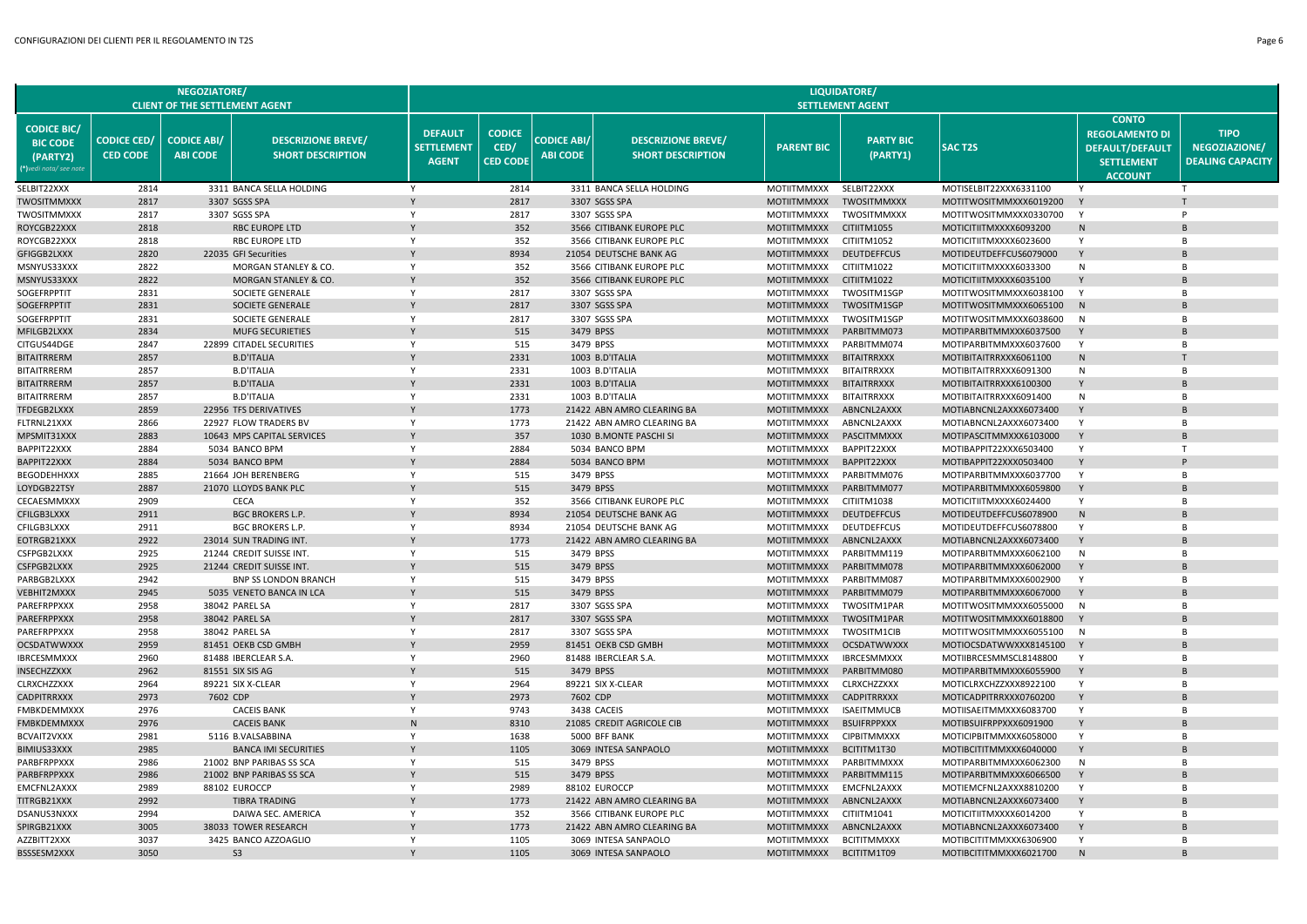|                                                                             |                                       | <b>NEGOZIATORE/</b><br><b>CLIENT OF THE SETTLEMENT AGENT</b> |                                                       |                                                     |                                          |                                       |                                                       |                                          | LIQUIDATORE/<br><b>SETTLEMENT AGENT</b> |                                                  |                                                                                                        |                                                         |
|-----------------------------------------------------------------------------|---------------------------------------|--------------------------------------------------------------|-------------------------------------------------------|-----------------------------------------------------|------------------------------------------|---------------------------------------|-------------------------------------------------------|------------------------------------------|-----------------------------------------|--------------------------------------------------|--------------------------------------------------------------------------------------------------------|---------------------------------------------------------|
| <b>CODICE BIC/</b><br><b>BIC CODE</b><br>(PARTY2)<br>(*)vedi nota/ see note | <b>CODICE CED/</b><br><b>CED CODE</b> | <b>CODICE ABI/</b><br><b>ABI CODE</b>                        | <b>DESCRIZIONE BREVE/</b><br><b>SHORT DESCRIPTION</b> | <b>DEFAULT</b><br><b>SETTLEMENT</b><br><b>AGENT</b> | <b>CODICE</b><br>CED/<br><b>CED CODE</b> | <b>CODICE ABI/</b><br><b>ABI CODE</b> | <b>DESCRIZIONE BREVE/</b><br><b>SHORT DESCRIPTION</b> | <b>PARENT BIC</b>                        | <b>PARTY BIC</b><br>(PARTY1)            | <b>SAC T2S</b>                                   | <b>CONTO</b><br><b>REGOLAMENTO DI</b><br><b>DEFAULT/DEFAULT</b><br><b>SETTLEMENT</b><br><b>ACCOUNT</b> | <b>TIPO</b><br>NEGOZIAZIONE/<br><b>DEALING CAPACITY</b> |
| BSSSESM2XXX                                                                 | 3050                                  |                                                              | S <sub>3</sub>                                        | Y                                                   | 1105                                     |                                       | 3069 INTESA SANPAOLO                                  | MOTIITMMXXX                              | BCITITM1T09                             | MOTIBCITITMMXXX6010700                           | Y                                                                                                      | <b>B</b>                                                |
| TRVEIT2PXXX                                                                 | 3052                                  |                                                              | 3365 CHERRY BANK                                      | Y                                                   | 515                                      |                                       | 3479 BPSS                                             | <b>MOTIITMMXXX</b>                       | PARBITMM082                             | MOTIPARBITMMXXX6041900                           | Y                                                                                                      | $\mathsf{R}$                                            |
| ERSEITT1XXX                                                                 | 3066                                  |                                                              | 16319 ERSEL SIM                                       | Y                                                   | 515                                      |                                       | 3479 BPSS                                             | <b>MOTIITMMXXX</b>                       | PARBITMM083                             | MOTIPARBITMMXXX6041600                           | Y                                                                                                      | B                                                       |
| NUOVIT21XXX                                                                 | 3071                                  |                                                              | 16256 N.INVESTIM. IN LIQ                              |                                                     | 1638                                     |                                       | 5000 BFF BANK                                         | <b>MOTIITMMXXX</b>                       | <b>CIPBITMMXXX</b>                      | MOTICIPBITMMXXX6035500                           |                                                                                                        |                                                         |
| SCOGNL21XXX                                                                 | 3094                                  |                                                              | ORA TRADERS B.V.                                      | Y                                                   | 1773                                     |                                       | 21422 ABN AMRO CLEARING BA                            | MOTIITMMXXX                              | ABNCNL2AXXX                             | MOTIABNCNL2AXXX6073400                           | Y                                                                                                      | $\overline{B}$                                          |
| <b>BICKITM1XXX</b>                                                          | 3111                                  |                                                              | 3423 BINCKBANK N.V.                                   |                                                     | 515                                      |                                       | 3479 BPSS                                             | <b>MOTIITMMXXX</b>                       | PARBITMM086                             | MOTIPARBITMMXXX6053700                           | Y                                                                                                      | R                                                       |
| RDBNGB21XXX                                                                 | 3278                                  |                                                              | <b>REDBURN PARTNERS</b>                               | Y                                                   | 515                                      |                                       | 3479 BPSS                                             | <b>MOTIITMMXXX</b>                       | PARBITMM087                             | MOTIPARBITMMXXX6002900                           | Y                                                                                                      | B                                                       |
| BDCPITTTXXX                                                                 | 3301                                  |                                                              | 3048 B.DEL PIEMONTE                                   |                                                     | 515                                      |                                       | 3479 BPSS                                             | <b>MOTIITMMXXX</b>                       | PARBITMM123                             | MOTIPARBITMMXXX6032900                           | Y                                                                                                      |                                                         |
| BCITITMMK70                                                                 | 3319                                  |                                                              | 1025 INTESA SANPAOLO                                  | Y                                                   | 1105                                     |                                       | 3069 INTESA SANPAOLO                                  | MOTIITMMXXX                              | BCITITM1T23                             | MOTIBCITITMMXXX6015900                           | Y                                                                                                      | R                                                       |
| <b>ITGLIE2DXXX</b>                                                          | 3353<br>3357                          |                                                              | <b>INVESTMENT TECH. GR</b><br>16324 INTERMONTE SIM    | Y                                                   | 515<br>3357                              |                                       | 3479 BPSS<br>16324 INTERMONTE SIM                     | <b>MOTIITMMXXX</b><br><b>MOTIITMMXXX</b> | PARBITMM089<br>INTSITM1XXX              | MOTIPARBITMMXXX6044500                           | Y<br>Y                                                                                                 | <b>B</b><br>P                                           |
| INTSITM1XXX<br>INTSITM1XXX                                                  | 3357                                  |                                                              | 16324 INTERMONTE SIM                                  |                                                     | 3357                                     |                                       | 16324 INTERMONTE SIM                                  | <b>MOTIITMMXXX</b>                       | INTSITM1XXX                             | MOTIINTSITM1XXX1632400<br>MOTIINTSITM1XXX7632400 | Y                                                                                                      |                                                         |
| CRIFIT2FXXX                                                                 | 3506                                  |                                                              | 6170 CR FOSSANO                                       | Y                                                   | 2817                                     |                                       | 3307 SGSS SPA                                         | <b>MOTIITMMXXX</b>                       | TWOSITM1CRF                             | MOTITWOSITMMXXX6064500                           | Y                                                                                                      | $\overline{B}$                                          |
| <b>IFISIT2VXXX</b>                                                          | 3526                                  | 3205 IFIS                                                    |                                                       |                                                     | 3526                                     | 3205 IFIS                             |                                                       | <b>MOTIITMMXXX</b>                       | IFISIT2VXXX                             | MOTIIFISIT2VXXX0320500                           |                                                                                                        |                                                         |
| IFISIT2VXXX                                                                 | 3526                                  | 3205 IFIS                                                    |                                                       | Y                                                   | 3526                                     | 3205 IFIS                             |                                                       | MOTIITMMXXX                              | IFISIT2VXXX                             | MOTIIFISIT2VXXX6320500                           | Y                                                                                                      | T                                                       |
| ODDOFRPPXXX                                                                 | 3542                                  |                                                              | 21737 ODDO ET CIE                                     |                                                     | 515                                      |                                       | 3479 BPSS                                             | <b>MOTIITMMXXX</b>                       | PARBITMM093                             | MOTIPARBITMMXXX6046900                           | Y                                                                                                      |                                                         |
| GAEOITM1XXX                                                                 | 3552                                  |                                                              | 3267 BANCA GALILEO                                    | Y                                                   | 1105                                     |                                       | 3069 INTESA SANPAOLO                                  | MOTIITMMXXX                              | <b>BCITITMMXXX</b>                      | MOTIBCITITMMXXX6306900                           | Y                                                                                                      | R                                                       |
| ABNANL2AXXX                                                                 | 3554                                  |                                                              | ABN AMRO BANK NV                                      |                                                     | 1773                                     |                                       | 21422 ABN AMRO CLEARING BA                            | <b>MOTIITMMXXX</b>                       | ABNCNL2AXXX                             | MOTIABNCNL2AXXX6073700                           | Y                                                                                                      |                                                         |
| SMSIIT21XXX                                                                 | 3555                                  |                                                              | 3398 BANCA SIMETICA                                   | Y                                                   | 1105                                     |                                       | 3069 INTESA SANPAOLO                                  | <b>MOTIITMMXXX</b>                       | BCITITM1T01                             | MOTIBCITITMMXXX6016200                           | Y                                                                                                      | B                                                       |
| <b>IBKRUS33XXX</b>                                                          | 3559                                  |                                                              | <b>INTERACTIVE BROK.LLC</b>                           |                                                     | 515                                      |                                       | 3479 BPSS                                             | <b>MOTIITMMXXX</b>                       | PARBITMM095                             | MOTIPARBITMMXXX6046000                           | Y                                                                                                      |                                                         |
| ALGNGB21XXX                                                                 | 3562                                  |                                                              | ALGOENGINEERING                                       | Y                                                   | 352                                      |                                       | 3566 CITIBANK EUROPE PLC                              | MOTIITMMXXX                              | CITIITM1012                             | MOTICITIITMXXXX6013800                           | Y                                                                                                      | $\overline{B}$                                          |
| MOSFFRP1XXX                                                                 | 3566                                  |                                                              | 38037 MOSAIC FINANCE                                  | $\mathsf{Y}$                                        | 1773                                     |                                       | 21422 ABN AMRO CLEARING BA                            | <b>MOTIITMMXXX</b>                       | ABNCNL2AXXX                             | MOTIABNCNL2AXXX6073400                           | Y                                                                                                      |                                                         |
| COBADEFFEQU                                                                 | 3577                                  |                                                              | COMMERZBANK AG                                        | Y                                                   | 515                                      |                                       | 3479 BPSS                                             | <b>MOTIITMMXXX</b>                       | PARBITMM097                             | MOTIPARBITMMXXX6047200                           | Y                                                                                                      | <b>B</b>                                                |
| MEIDGB21XXX                                                                 | 3587                                  |                                                              | 38035 METHOD INVESTMENTS                              | Y                                                   | 1638                                     |                                       | 5000 BFF BANK                                         | <b>MOTIITMMXXX</b>                       | <b>CIPBITMMXXX</b>                      | MOTICIPBITMMXXX6022700                           | Y                                                                                                      |                                                         |
| MEIDGB21XXX                                                                 | 3587                                  |                                                              | 38035 METHOD INVESTMENTS                              | ${\sf N}$                                           | 1773                                     |                                       | 21422 ABN AMRO CLEARING BA                            | <b>MOTIITMMXXX</b>                       | ABNCNL2AXXX                             | MOTIABNCNL2AXXX6073400                           | Y                                                                                                      | B                                                       |
| AVGLGB21XXX                                                                 | 3615                                  |                                                              | <b>AVIATE GLOBAL LLP</b>                              | Y                                                   | 515                                      |                                       | 3479 BPSS                                             | <b>MOTIITMMXXX</b>                       | PARBITMM099                             | MOTIPARBITMMXXX6047300                           | Y                                                                                                      |                                                         |
| TUBDDEDDXXX                                                                 | 3618                                  |                                                              | <b>HSBC TRINKAUS</b>                                  | Y                                                   | 515                                      |                                       | 3479 BPSS                                             | <b>MOTIITMMXXX</b>                       | PARBITMM100                             | MOTIPARBITMMXXX6048300                           | N                                                                                                      | B                                                       |
| TUBDDEDDXXX<br>NOSCGB2FXXX                                                  | 3618<br>3625                          |                                                              | <b>HSBC TRINKAUS</b><br>21185 SCOTIABANK EUROPE       | Y                                                   | 515<br>515                               |                                       | 3479 BPSS<br>3479 BPSS                                | <b>MOTIITMMXXX</b><br>MOTIITMMXXX        | PARBITMM100<br>PARBITMM102              | MOTIPARBITMMXXX6046700<br>MOTIPARBITMMXXX6047600 | Y<br>Y                                                                                                 | $\overline{B}$                                          |
| VIFIIE21XXX                                                                 | 3629                                  |                                                              | 38041 VIRTU FINANCIAL                                 |                                                     | 1773                                     |                                       | 21422 ABN AMRO CLEARING BA                            | <b>MOTIITMMXXX</b>                       | ABNCNL2AXXX                             | MOTIABNCNL2AXXX6073400                           | Y                                                                                                      |                                                         |
| CLSSSGSGCHV                                                                 | 3630                                  |                                                              | CHEUVREUX CLSA GLOBA                                  | Y                                                   | 352                                      |                                       | 3566 CITIBANK EUROPE PLC                              | MOTIITMMXXX                              | CITIITM1054                             | MOTICITIITMXXXX6014700                           | Y                                                                                                      | <b>B</b>                                                |
| SBOSUS33XXX                                                                 | 3721                                  |                                                              | <b>STATE STREET BANK</b>                              |                                                     | 1105                                     |                                       | 3069 INTESA SANPAOLO                                  | <b>MOTIITMMXXX</b>                       | BCITITM1T33                             | MOTIBCITITMMXXX6049600                           | Y                                                                                                      |                                                         |
| SBOSUS33XXX                                                                 | 3721                                  |                                                              | STATE STREET BANK                                     | Y                                                   | 1105                                     |                                       | 3069 INTESA SANPAOLO                                  | MOTIITMMXXX                              | BCITITM1T33                             | MOTIBCITITMMXXX6021300                           | N                                                                                                      | <b>B</b>                                                |
| CCNTDE31XXX                                                                 | 3746                                  |                                                              | <b>CIT COLOGNE INDEPEND</b>                           |                                                     | 1773                                     |                                       | 21422 ABN AMRO CLEARING BA                            | <b>MOTIITMMXXX</b>                       | ABNCNL2AXXX                             | MOTIABNCNL2AXXX6073400                           | Y                                                                                                      |                                                         |
| ABNANL2AMAR                                                                 | 3747                                  |                                                              | ABN AMRO BANK NV                                      | Y                                                   | 352                                      |                                       | 3566 CITIBANK EUROPE PLC                              | <b>MOTIITMMXXX</b>                       | CITIITM1019                             | MOTICITIITMXXXX6090100                           | Y                                                                                                      | B                                                       |
| HRTEGB21XXX                                                                 | 3751                                  |                                                              | HUDSON RIVER TRADING                                  | Y                                                   | 515                                      |                                       | 3479 BPSS                                             | <b>MOTIITMMXXX</b>                       | PARBITMM105                             | MOTIPARBITMMXXX6051200                           | Y                                                                                                      |                                                         |
| NYKRDKKKXXX                                                                 | 3753                                  |                                                              | <b>NYKREDIT BANK</b>                                  | Y                                                   | 515                                      |                                       | 3479 BPSS                                             | <b>MOTIITMMXXX</b>                       | PARBITMM106                             | MOTIPARBITMMXXX6053100                           | Y                                                                                                      | $\overline{B}$                                          |
| WETRNL21XXX                                                                 | 3757                                  |                                                              | 38045 WEBB Traders BV                                 |                                                     | 1773                                     |                                       | 21422 ABN AMRO CLEARING BA                            | <b>MOTIITMMXXX</b>                       | ABNCNL2AXXX                             | MOTIABNCNL2AXXX6073400                           | Y                                                                                                      |                                                         |
| SUISIE21XXX                                                                 | 3767                                  |                                                              | SUSQUEHANNA INT.SEC.                                  | Y                                                   | 1773                                     |                                       | 21422 ABN AMRO CLEARING BA                            | <b>MOTIITMMXXX</b>                       | ABNCNL2AXXX                             | MOTIABNCNL2AXXX6073400                           | Y                                                                                                      | B                                                       |
| <b>ICRAITRRTRO</b>                                                          | 3770                                  |                                                              | 8899 CR.-BCC DI TREVIGLIO                             |                                                     | 2322                                     |                                       | 8000 ICCREA BANCA                                     | <b>MOTIITMMXXX</b>                       | <b>ICRAITRRXXX</b>                      | MOTIICRAITRRXXX6800000                           |                                                                                                        |                                                         |
| JTRNGB21XXX                                                                 | 3771                                  |                                                              | 38039 JUMP TRADING LTD                                | Y                                                   | 1773                                     |                                       | 21422 ABN AMRO CLEARING BA                            | <b>MOTIITMMXXX</b>                       | ABNCNL2AXXX                             | MOTIABNCNL2AXXX6073400                           | Y                                                                                                      | <b>B</b>                                                |
| <b>GEBABEBBALM</b>                                                          | 3773                                  |                                                              | <b>BNP P.FORTIS SA/NV</b>                             |                                                     | 515                                      |                                       | 3479 BPSS                                             | <b>MOTIITMMXXX</b>                       | PARBITMM107                             | MOTIPARBITMMXXX6037800                           | Y                                                                                                      |                                                         |
| <b>BSCHESMMXXX</b>                                                          | 3777                                  |                                                              | 21381 BANCO SANTANDER - MA                            | Y                                                   | 352                                      |                                       | 3566 CITIBANK EUROPE PLC                              | <b>MOTIITMMXXX</b>                       | CITIITM1033                             | MOTICITIITMXXXX6012700                           | Y                                                                                                      | B                                                       |
| BSCHESMMXXX                                                                 | 3777                                  |                                                              | 21381 BANCO SANTANDER - MA                            | N                                                   | 1105                                     |                                       | 3069 INTESA SANPAOLO                                  | <b>MOTIITMMXXX</b>                       | BCITITM1T19                             | MOTIBCITITMMXXX6039200                           |                                                                                                        |                                                         |
| GOHLGB21XXX                                                                 | 3779                                  |                                                              | 38044 GH LLP                                          | Y                                                   | 1773                                     |                                       | 21422 ABN AMRO CLEARING BA                            | <b>MOTIITMMXXX</b>                       | ABNCNL2AXXX                             | MOTIABNCNL2AXXX6073400                           | Y                                                                                                      | $\overline{B}$                                          |
| ITSIITM1XXX                                                                 | 3780                                  |                                                              | 16471 INTEGRAE SIM                                    |                                                     | 1638                                     |                                       | 5000 BFF BANK                                         | <b>MOTIITMMXXX</b>                       | <b>CIPBITMMXXX</b>                      | MOTICIPBITMMXXX6009500                           | Y                                                                                                      | B                                                       |
| GOSNGB2LXXX<br>FIDSESM1XXX                                                  | 3807<br>3827                          |                                                              | 21076 GOLDMAN SACHS INT<br><b>FIDENTIIS EQUITIES</b>  | Y                                                   | 352<br>1105                              |                                       | 3566 CITIBANK EUROPE PLC<br>3069 INTESA SANPAOLO      | <b>MOTIITMMXXX</b><br><b>MOTIITMMXXX</b> | CITIITM1013<br>BCITITM1T35              | MOTICITIITMXXXX6035900<br>MOTIBCITITMMXXX6011000 |                                                                                                        |                                                         |
| <b>IBLBITRRXXX</b>                                                          | 3845                                  |                                                              | 3263 IBL BANCA                                        | Y                                                   | 1638                                     |                                       | 5000 BFF BANK                                         | <b>MOTIITMMXXX</b>                       | <b>CIPBITMMXXX</b>                      | MOTICIPBITMMXXX6022800                           | Y                                                                                                      | B                                                       |
| ASSVESM1XXX                                                                 | 3870                                  |                                                              | <b>AURIGA GLOBAL INV</b>                              |                                                     | 1105                                     |                                       | 3069 INTESA SANPAOLO                                  | <b>MOTIITMMXXX</b>                       | BCITITM1T36                             | MOTIBCITITMMXXX6010600                           |                                                                                                        |                                                         |
| JPMSGB2LJPB                                                                 | 3872                                  |                                                              | JP MORGAN SEC                                         | Y                                                   | 515                                      |                                       | 3479 BPSS                                             | <b>MOTIITMMXXX</b>                       | PARBITMM018                             | MOTIPARBITMMXXX6008600                           | Y                                                                                                      |                                                         |
| CEDELULLCSK                                                                 | 3873                                  |                                                              | <b>CLEARSTREAM LUX</b>                                |                                                     | 2749                                     |                                       | 12932 CLEARSTREAM LUX                                 | <b>MOTIITMMXXX</b>                       | <b>CEDELULLLHB</b>                      | MOTICEDELULLXXX6058700                           |                                                                                                        |                                                         |
|                                                                             |                                       |                                                              |                                                       |                                                     |                                          |                                       |                                                       |                                          |                                         |                                                  |                                                                                                        |                                                         |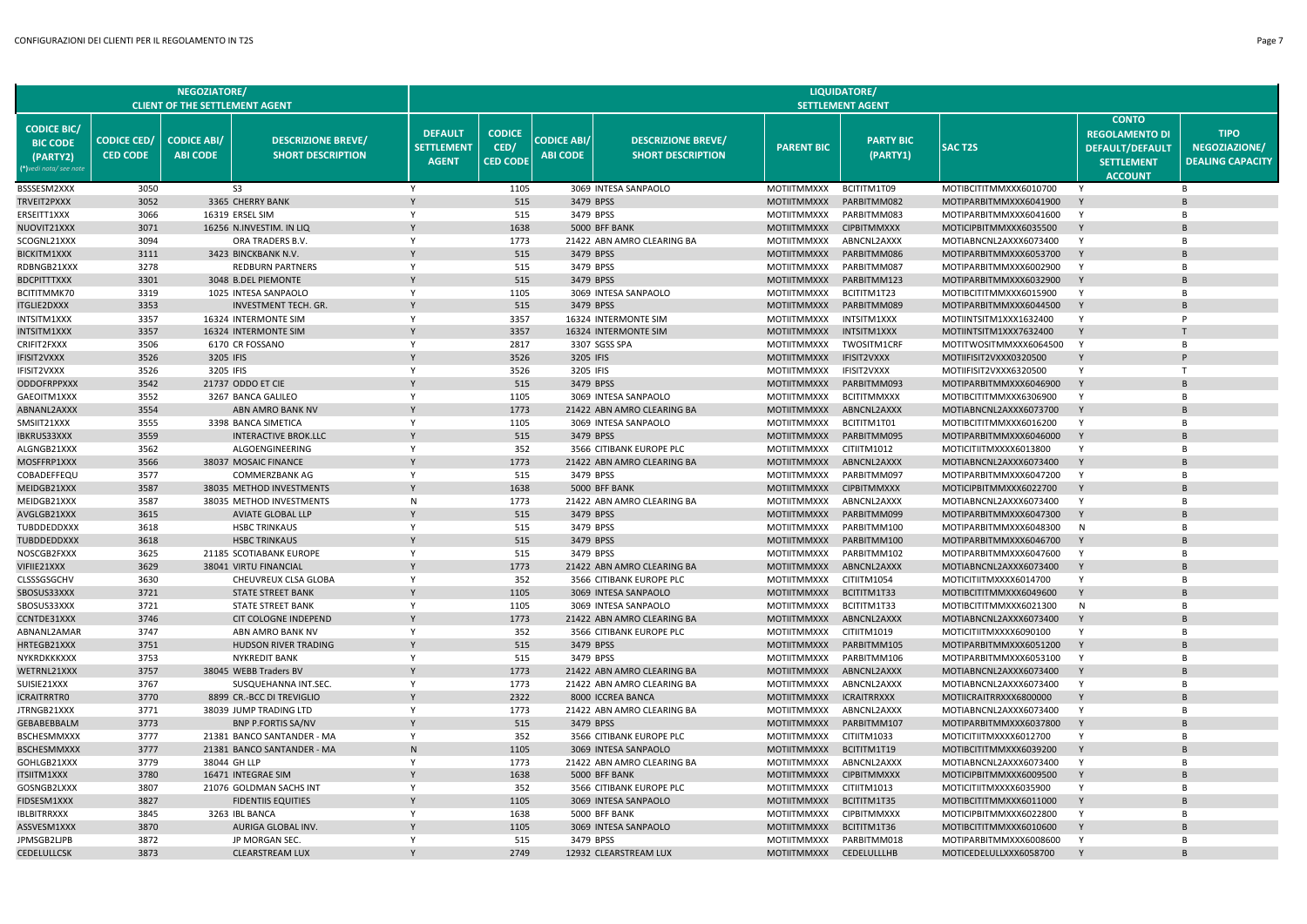|                                                                             |                                       | <b>NEGOZIATORE/</b><br><b>CLIENT OF THE SETTLEMENT AGENT</b> |                                                       |                                                     |                                          |                                       |                                                       |                                          | LIQUIDATORE/<br><b>SETTLEMENT AGENT</b> |                                                  |                                                                                                        |                                                         |
|-----------------------------------------------------------------------------|---------------------------------------|--------------------------------------------------------------|-------------------------------------------------------|-----------------------------------------------------|------------------------------------------|---------------------------------------|-------------------------------------------------------|------------------------------------------|-----------------------------------------|--------------------------------------------------|--------------------------------------------------------------------------------------------------------|---------------------------------------------------------|
| <b>CODICE BIC/</b><br><b>BIC CODE</b><br>(PARTY2)<br>(*)vedi nota/ see note | <b>CODICE CED/</b><br><b>CED CODE</b> | <b>CODICE ABI/</b><br><b>ABI CODE</b>                        | <b>DESCRIZIONE BREVE/</b><br><b>SHORT DESCRIPTION</b> | <b>DEFAULT</b><br><b>SETTLEMENT</b><br><b>AGENT</b> | <b>CODICE</b><br>CED/<br><b>CED CODE</b> | <b>CODICE ABI/</b><br><b>ABI CODE</b> | <b>DESCRIZIONE BREVE/</b><br><b>SHORT DESCRIPTION</b> | <b>PARENT BIC</b>                        | <b>PARTY BIC</b><br>(PARTY1)            | <b>SACT2S</b>                                    | <b>CONTO</b><br><b>REGOLAMENTO DI</b><br><b>DEFAULT/DEFAULT</b><br><b>SETTLEMENT</b><br><b>ACCOUNT</b> | <b>TIPO</b><br>NEGOZIAZIONE/<br><b>DEALING CAPACITY</b> |
| CCEGITRR020                                                                 | 3876                                  |                                                              | 90925 CC&G TESORERIA                                  | Y                                                   | 3876                                     |                                       | 90925 CC&G TESORERIA                                  | MOTIITMMXXX                              | CCEGITRR020                             | MOTICCEGITRR0209092500                           | - Y                                                                                                    | R                                                       |
| MICSITM1XXX                                                                 | 3892                                  |                                                              | 3058 CHEBANCA!                                        | Y                                                   | 515                                      |                                       | 3479 BPSS                                             | <b>MOTIITMMXXX</b>                       | PARBITMM112                             | MOTIPARBITMMXXX6056600                           | Y                                                                                                      |                                                         |
| ICBKUS33FIN                                                                 | 3897                                  |                                                              | ICB                                                   | Y                                                   | 515                                      |                                       | 3479 BPSS                                             | <b>MOTIITMMXXX</b>                       | PARBITMM113                             | MOTIPARBITMMXXX6060000                           | Y                                                                                                      | B                                                       |
| CEDELULLLCO                                                                 | 3902                                  |                                                              | <b>CLEARSTREAM LUX</b>                                |                                                     | 2749                                     |                                       | 12932 CLEARSTREAM LUX                                 | <b>MOTIITMMXXX</b>                       | CEDELULLLHC                             | MOTICEDELULLXXX6058900                           |                                                                                                        |                                                         |
| <b>BSABESBBXXX</b>                                                          | 3916                                  |                                                              | 21548 B. DE SABADELL                                  | Y                                                   | 515                                      |                                       | 3479 BPSS                                             | <b>MOTIITMMXXX</b>                       | PARBITMM044                             | MOTIPARBITMMXXX6051100                           | Y                                                                                                      | <b>B</b>                                                |
| CSFBGB2LPMC                                                                 | 3929                                  |                                                              | <b>CREDIT SUISSE EUROPE</b>                           | Y                                                   | 515                                      |                                       | 3479 BPSS                                             | <b>MOTIITMMXXX</b>                       | PARBITMM119                             | MOTIPARBITMMXXX6051500                           | Y                                                                                                      |                                                         |
| SOGEFRPPAGY                                                                 | 3935                                  |                                                              | SOCIETE GENERALE                                      | Y                                                   | 2817                                     |                                       | 3307 SGSS SPA                                         | <b>MOTIITMMXXX</b>                       | TWOSITM1SGL                             | MOTITWOSITMMXXX6055200                           | Y                                                                                                      | B                                                       |
| SOGEFRPPAGY<br>EXADFRPPXXX                                                  | 3935<br>3945                          |                                                              | SOCIETE GENERALE<br>21600 EXANE DERIVATIVES           | Y                                                   | 2817<br>515                              |                                       | 3307 SGSS SPA<br>3479 BPSS                            | <b>MOTIITMMXXX</b><br>MOTIITMMXXX        | TWOSITM1SGL<br>PARBITMM039              | MOTITWOSITMMXXX6038900                           | N<br>$\mathsf{Y}$                                                                                      | R                                                       |
| TRDADEBBXXX                                                                 | 3972                                  |                                                              | <b>TRADE GATE AG</b>                                  | Y                                                   | 515                                      |                                       | 3479 BPSS                                             | <b>MOTIITMMXXX</b>                       | PARBITMM098                             | MOTIPARBITMMXXX6001200<br>MOTIPARBITMMXXX6047800 | Y                                                                                                      |                                                         |
| LICRGB21XXX                                                                 | 3973                                  |                                                              | Liquid Capital                                        | Y                                                   | 1773                                     |                                       | 21422 ABN AMRO CLEARING BA                            | <b>MOTIITMMXXX</b>                       | ABNCNL2AXXX                             | MOTIABNCNL2AXXX6073400                           | Y                                                                                                      | B                                                       |
| ATGNNL21XXX                                                                 | 3974                                  |                                                              | <b>ALGORITHMIC NV</b>                                 | $\mathsf{v}$                                        | 1773                                     |                                       | 21422 ABN AMRO CLEARING BA                            | <b>MOTIITMMXXX</b>                       | ABNCNL2AXXX                             | MOTIABNCNL2AXXX6073400                           | Y                                                                                                      |                                                         |
| UNCRITMMT2S                                                                 | 3975                                  |                                                              | UNICREDIT                                             | Y                                                   | 2817                                     |                                       | 3307 SGSS SPA                                         | MOTIITMMXXX                              | TWOSITM1UCI                             | MOTITWOSITMMXXX6038400                           | N                                                                                                      | <b>B</b>                                                |
| UNCRITMMT2S                                                                 | 3975                                  |                                                              | <b>UNICREDIT</b>                                      | Y                                                   | 2817                                     |                                       | 3307 SGSS SPA                                         | <b>MOTIITMMXXX</b>                       | TWOSITM1UCI                             | MOTITWOSITMMXXX6330700                           | Y                                                                                                      |                                                         |
| UNCRITMMT2S                                                                 | 3975                                  |                                                              | <b>UNICREDIT</b>                                      | Y                                                   | 2817                                     |                                       | 3307 SGSS SPA                                         | MOTIITMMXXX                              | TWOSITM1UCI                             | MOTITWOSITMMXXX6065200                           | N                                                                                                      | B                                                       |
| BITAITRRCOL                                                                 | 3977                                  |                                                              | <b>B.D'ITALIA</b>                                     | Y                                                   | 2331                                     |                                       | 1003 B.D'ITALIA                                       | <b>MOTIITMMXXX</b>                       | <b>BITAITRRXXX</b>                      | MOTIBITAITRRXXX6061000                           | N                                                                                                      |                                                         |
| <b>BITAITRRCOL</b>                                                          | 3977                                  |                                                              | <b>B.D'ITALIA</b>                                     | Y                                                   | 2331                                     |                                       | 1003 B.D'ITALIA                                       | MOTIITMMXXX                              | <b>BITAITRRXXX</b>                      | MOTIBITAITRRXXX6100300                           | Y                                                                                                      | R                                                       |
| <b>BITAITRRCOL</b>                                                          | 3977                                  |                                                              | <b>B.D'ITALIA</b>                                     |                                                     | 2331                                     |                                       | 1003 B.D'ITALIA                                       | <b>MOTIITMMXXX</b>                       | <b>BITAITRRXXX</b>                      | MOTIBITAITRRXXX0100200                           | N                                                                                                      |                                                         |
| <b>BITAITRRPOM</b>                                                          | 3978                                  |                                                              | <b>B.D'ITALIA</b>                                     | Y                                                   | 2331                                     |                                       | 1003 B.D'ITALIA                                       | <b>MOTIITMMXXX</b>                       | <b>BITAITRRXXX</b>                      | MOTIBITAITRRXXX0100300                           | Y                                                                                                      | B                                                       |
| UBSWGB2LXXX                                                                 | 3984                                  |                                                              | <b>UBS AG LONDON</b>                                  |                                                     | 352                                      |                                       | 3566 CITIBANK EUROPE PLC                              | <b>MOTIITMMXXX</b>                       | CITIITM1024                             | MOTICITIITMXXXX6042000                           | Y                                                                                                      |                                                         |
| UBSWGB2LXXX                                                                 | 3984                                  |                                                              | <b>UBS AG LONDON</b>                                  | Y                                                   | 352                                      |                                       | 3566 CITIBANK EUROPE PLC                              | MOTIITMMXXX                              | CITIITM1024                             | MOTICITIITMXXXX6042100                           | N                                                                                                      | <b>B</b>                                                |
| UBSWGB2LXXX                                                                 | 3984                                  |                                                              | <b>UBS AG LONDON</b>                                  |                                                     | 352                                      |                                       | 3566 CITIBANK EUROPE PLC                              | <b>MOTIITMMXXX</b>                       | CITIITM1024                             | MOTICITIITMXXXX6042800                           | N                                                                                                      |                                                         |
| UNCRIE2DXXX                                                                 | 3988                                  |                                                              | UNICR. B.IRELAND                                      | Y                                                   | 2817                                     |                                       | 3307 SGSS SPA                                         | MOTIITMMXXX                              | <b>TWOSITM1UIE</b>                      | MOTITWOSITMMXXX6065000                           | Y                                                                                                      | B                                                       |
| CSGIIE21XXX                                                                 | 4037                                  |                                                              | <b>CITADEL GCS</b>                                    | Y                                                   | 515                                      |                                       | 3479 BPSS                                             | <b>MOTIITMMXXX</b>                       | PARBITMMXXX                             | MOTIPARBITMMXXX6053300                           | Y                                                                                                      |                                                         |
| CSGIIE21XXX<br>CSGIIE21XXX                                                  | 4037<br>4037                          |                                                              | <b>CITADEL GCS</b><br><b>CITADEL GCS</b>              | Y                                                   | 515<br>515                               |                                       | 3479 BPSS<br>3479 BPSS                                | <b>MOTIITMMXXX</b><br><b>MOTIITMMXXX</b> | PARBITMM127<br>PARBITMM129              | MOTIPARBITMMXXX6051600<br>MOTIPARBITMMXXX6009300 | N<br>N                                                                                                 | B                                                       |
| NFPEDEFFXXX                                                                 | 4066                                  |                                                              | 38071 NOMURA GMBH                                     | Y                                                   | 515                                      |                                       | 3479 BPSS                                             | <b>MOTIITMMXXX</b>                       | PARBITMM091                             | MOTIPARBITMMXXX6063600                           | Y                                                                                                      | B                                                       |
| HRTUIE21XXX                                                                 | 4071                                  |                                                              | <b>HRTEU</b>                                          |                                                     | 515                                      |                                       | 3479 BPSS                                             | <b>MOTIITMMXXX</b>                       | PARBITMM130                             | MOTIPARBITMMXXX6062600                           | Y                                                                                                      |                                                         |
| CSGIIE41XXX                                                                 | 4081                                  |                                                              | <b>CITADEL GCS</b>                                    | Y                                                   | 1773                                     |                                       | 21422 ABN AMRO CLEARING BA                            | MOTIITMMXXX                              | ABNCNL2AXXX                             | MOTIABNCNL2AXXX6073400                           | Y                                                                                                      | <b>B</b>                                                |
| CITIIE2XXXX                                                                 | 4082                                  |                                                              | <b>CITIBANK EUROPE</b>                                |                                                     | 352                                      |                                       | 3566 CITIBANK EUROPE PLC                              | <b>MOTIITMMXXX</b>                       | CITIITM1006                             | MOTICITIITMXXXX6014600                           | Y                                                                                                      |                                                         |
| SOGEFRPPINT                                                                 | 4086                                  |                                                              | SOC.GEN. SA                                           | Y                                                   | 515                                      |                                       | 3479 BPSS                                             | MOTIITMMXXX                              | PARBITMM088                             | MOTIPARBITMMXXX6052600                           | Y                                                                                                      | B                                                       |
| TRLENL21XXX                                                                 | 4092                                  |                                                              | <b>TOWER RESEARCH BV</b>                              |                                                     | 1773                                     |                                       | 21422 ABN AMRO CLEARING BA                            | <b>MOTIITMMXXX</b>                       | ABNCNL2AXXX                             | MOTIABNCNL2AXXX6073400                           | Y                                                                                                      |                                                         |
| RCMCDEFFXXX                                                                 | 4093                                  |                                                              | <b>RBC CAPITAL GMBH</b>                               | Y                                                   | 352                                      |                                       | 3566 CITIBANK EUROPE PLC                              | MOTIITMMXXX                              | CITIITM1055                             | MOTICITIITMXXXX6093200                           | Y                                                                                                      | B                                                       |
| MRAAFRP1XXX                                                                 | 4100                                  |                                                              | <b>XTX SAS</b>                                        |                                                     | 515                                      |                                       | 3479 BPSS                                             | <b>MOTIITMMXXX</b>                       | PARBITMM065                             | MOTIPARBITMMXXX6019400                           | Y                                                                                                      |                                                         |
| <b>ISNTDEFFXXX</b>                                                          | 4101                                  |                                                              | <b>INSTINET GMBH</b>                                  | Y                                                   | 352                                      |                                       | 3566 CITIBANK EUROPE PLC                              | <b>MOTIITMMXXX</b>                       | CITIITM1029                             | MOTICITIITMXXXX6014000                           | Y                                                                                                      | B                                                       |
| BNABFRPPMOR                                                                 | 4110                                  |                                                              | <b>BNP PARIBAS ARBITRAG</b>                           | Y                                                   | 515                                      |                                       | 3479 BPSS                                             | <b>MOTIITMMXXX</b>                       | PARBITMM015                             | MOTIPARBITMMXXX6004400                           | Y                                                                                                      |                                                         |
| SPIXITM1XXX                                                                 | 4128                                  |                                                              | 86435 SPINDOX                                         | Y                                                   | 4128                                     |                                       | 86435 SPINDOX                                         | MOTIITMMXXX                              | SPIXITM1XXX                             | MOTISPIXITM1XXX8643500                           | Y                                                                                                      | R <sub>1</sub>                                          |
| NRWBDEDMXXX                                                                 | 4144                                  |                                                              | <b>NRW BANK</b>                                       |                                                     | 515                                      |                                       | 3479 BPSS                                             | <b>MOTIITMMXXX</b>                       | PARBITMM103                             | MOTIPARBITMMXXX6072000                           | Y                                                                                                      |                                                         |
| RELTITM1XXX                                                                 | 4145                                  |                                                              | 86444 RELATECH                                        | Y                                                   | 4145                                     |                                       | 86444 RELATECH                                        | <b>MOTIITMMXXX</b>                       | RELTITM1XXX                             | MOTIRELTITM1XXX8644400                           | Y                                                                                                      | B                                                       |
| MAIFDEFFXXX                                                                 | 4176<br>4185                          |                                                              | 3394 STIFEL E.B AG                                    | Y                                                   | 515<br>352                               |                                       | 3479 BPSS                                             | <b>MOTIITMMXXX</b>                       | PARBITMM032                             | MOTIPARBITMMXXX6053200                           | Y<br>Y                                                                                                 | B                                                       |
| BUKBGB22SEC<br><b>BIMTITTTXXX</b>                                           | 4197                                  |                                                              | <b>BARCLAYS BANK UK</b><br>3043 B.INVESTIS            |                                                     | 1105                                     |                                       | 3566 CITIBANK EUROPE PLC<br>3069 INTESA SANPAOLO      | MOTIITMMXXX<br><b>MOTIITMMXXX</b>        | CITIITM1003<br>BCITITM1T61              | MOTICITIITMXXXX6024800<br>MOTIBCITITMMXXX6069400 | Y                                                                                                      |                                                         |
| BIMTITTTXXX                                                                 | 4197                                  |                                                              | 3043 B.INVESTIS                                       | Y                                                   | 1105                                     |                                       | 3069 INTESA SANPAOLO                                  | <b>MOTIITMMXXX</b>                       | BCITITM1T62                             | MOTIBCITITMMXXX6069500                           | Y                                                                                                      | T                                                       |
| OFSTIT22XXX                                                                 | 4205                                  |                                                              | 86465 OFFICINA STELLARE                               |                                                     | 4205                                     |                                       | 86465 OFFICINA STELLARE                               | <b>MOTIITMMXXX</b>                       | OFSTIT22XXX                             | MOTIOFSTIT22XXX8646500                           |                                                                                                        |                                                         |
| ELSQIT22XXX                                                                 | 4206                                  |                                                              | 86466 ELES SEMICONDUCTOR                              | Y                                                   | 4206                                     |                                       | 86466 ELES SEMICONDUCTOR                              | MOTIITMMXXX                              | ELSQIT22XXX                             | MOTIELSQIT22XXX8646600                           | Y                                                                                                      | <b>B</b>                                                |
| JUTENL2AXXX                                                                 | 4207                                  |                                                              | JUMP TRADING EUROPE                                   |                                                     | 515                                      |                                       | 3479 BPSS                                             | <b>MOTIITMMXXX</b>                       | PARBITMM118                             | MOTIPARBITMMXXX6063900                           | Y                                                                                                      |                                                         |
| ABNCNL2ARA1                                                                 | 4215                                  |                                                              | ABN AMRO CLEARING BA                                  | Y                                                   | 1773                                     |                                       | 21422 ABN AMRO CLEARING BA                            | <b>MOTIITMMXXX</b>                       | ABNCNL2AXXX                             | MOTIABNCNL2AXXX6088500                           | Y                                                                                                      | B                                                       |
| PTTTIT22XXX                                                                 | 4220                                  |                                                              | 86471 PATTERN                                         |                                                     | 4220                                     |                                       | 86471 PATTERN                                         | <b>MOTIITMMXXX</b>                       | PTTTIT22XXX                             | MOTIPTTTIT22XXX8647200                           |                                                                                                        |                                                         |
| MEAKITM2XXX                                                                 | 4246                                  |                                                              | 86491 MEDIA-MAKER                                     | Y                                                   | 4246                                     |                                       | 86491 MEDIA-MAKER                                     | <b>MOTIITMMXXX</b>                       | MEAKITM2XXX                             | MOTIMEAKITM2XXX8649100                           | Y                                                                                                      | B                                                       |
| FBRAITM2XXX                                                                 | 4250                                  |                                                              | 86495 F-BRASILE                                       |                                                     | 4250                                     |                                       | 86495 F-BRASILE                                       | <b>MOTIITMMXXX</b>                       | <b>FBRAITM2XXX</b>                      | MOTIFBRAITM2XXX8649500                           |                                                                                                        |                                                         |
| CNORLULXXXX                                                                 | 4259                                  |                                                              | NORTHERN TRUST SE                                     | Y                                                   | 352                                      |                                       | 3566 CITIBANK EUROPE PLC                              | <b>MOTIITMMXXX</b>                       | <b>CITIITMXXXX</b>                      | MOTICITIITMXXXX6087900                           | Y                                                                                                      | B                                                       |
| JASFGB21XXX                                                                 | 4269                                  |                                                              | <b>JANE STREET</b>                                    |                                                     | 515                                      |                                       | 3479 BPSS                                             | MOTIITMMXXX                              | PARBITMM132                             | MOTIPARBITMMXXX6053600                           |                                                                                                        |                                                         |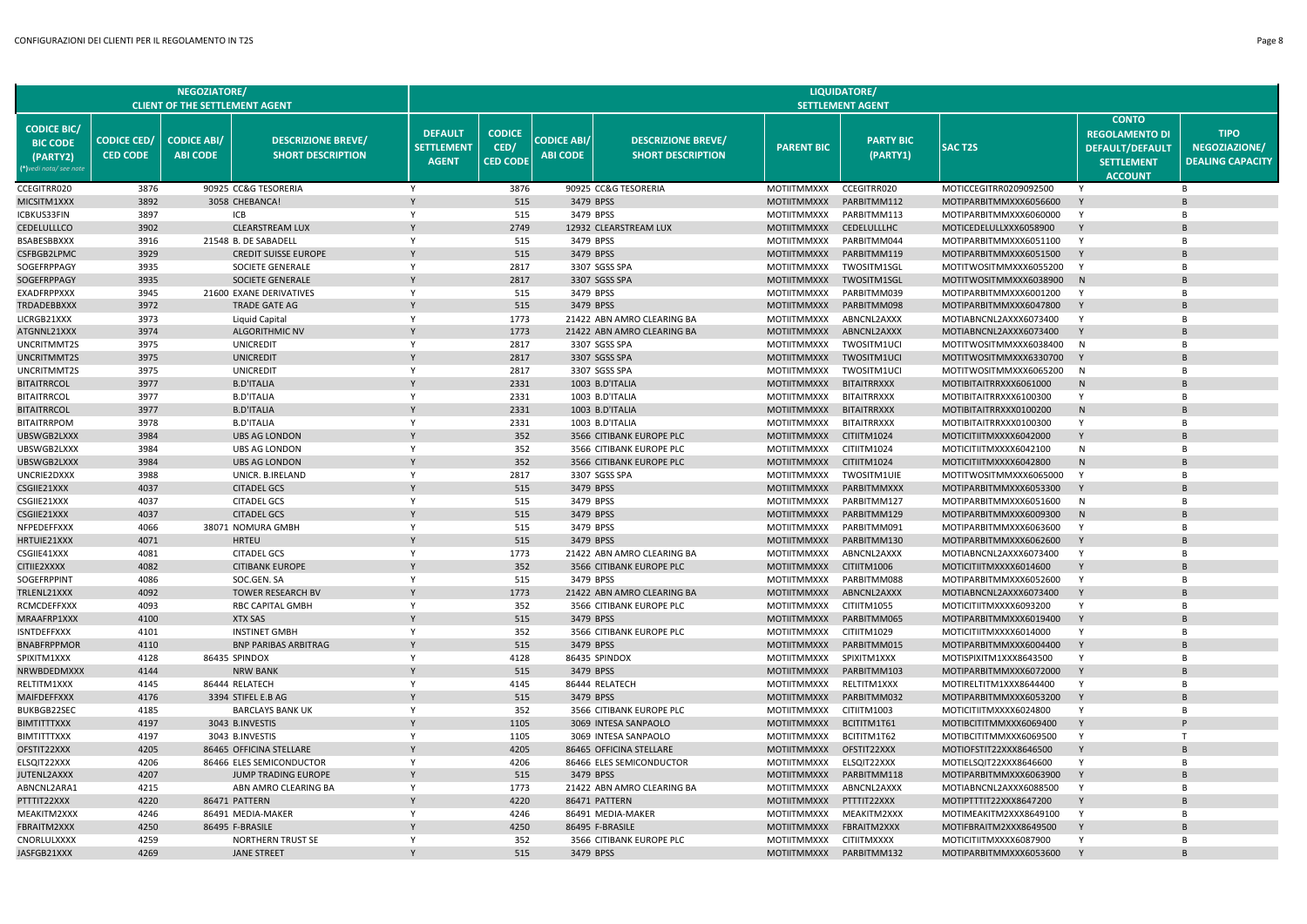|                                                                             |                                       | <b>NEGOZIATORE/</b><br><b>CLIENT OF THE SETTLEMENT AGENT</b> |                                                         |                                                     |                                          |                                       |                                                       |                                          | LIQUIDATORE/<br><b>SETTLEMENT AGENT</b> |                                                  |                                                                                                        |                                                         |
|-----------------------------------------------------------------------------|---------------------------------------|--------------------------------------------------------------|---------------------------------------------------------|-----------------------------------------------------|------------------------------------------|---------------------------------------|-------------------------------------------------------|------------------------------------------|-----------------------------------------|--------------------------------------------------|--------------------------------------------------------------------------------------------------------|---------------------------------------------------------|
| <b>CODICE BIC/</b><br><b>BIC CODE</b><br>(PARTY2)<br>(*)vedi nota/ see note | <b>CODICE CED/</b><br><b>CED CODE</b> | <b>CODICE ABI/</b><br><b>ABI CODE</b>                        | <b>DESCRIZIONE BREVE/</b><br><b>SHORT DESCRIPTION</b>   | <b>DEFAULT</b><br><b>SETTLEMENT</b><br><b>AGENT</b> | <b>CODICE</b><br>CED/<br><b>CED CODE</b> | <b>CODICE ABI/</b><br><b>ABI CODE</b> | <b>DESCRIZIONE BREVE/</b><br><b>SHORT DESCRIPTION</b> | <b>PARENT BIC</b>                        | <b>PARTY BIC</b><br>(PARTY1)            | <b>SAC T2S</b>                                   | <b>CONTO</b><br><b>REGOLAMENTO DI</b><br><b>DEFAULT/DEFAULT</b><br><b>SETTLEMENT</b><br><b>ACCOUNT</b> | <b>TIPO</b><br>NEGOZIAZIONE/<br><b>DEALING CAPACITY</b> |
| BNPAFRPP039                                                                 | 4271                                  |                                                              | <b>BNP PARIBAS SA</b>                                   | Y                                                   | 515                                      |                                       | 3479 BPSS                                             | MOTIITMMXXX                              | PARBITMM072                             | MOTIPARBITMMXXX6072300                           |                                                                                                        | <b>B</b>                                                |
| MEIYGB22XXX                                                                 | 4287                                  |                                                              | METHOD INVESTMENTS                                      | Y                                                   | 1773                                     |                                       | 21422 ABN AMRO CLEARING BA                            | <b>MOTIITMMXXX</b>                       | ABNCNL2AXXX                             | MOTIABNCNL2AXXX6073400                           | Y                                                                                                      | R                                                       |
| BOFAFRP4ECL                                                                 | 4294                                  |                                                              | <b>BOFAML</b>                                           | Y                                                   | 515                                      |                                       | 3479 BPSS                                             | <b>MOTIITMMXXX</b>                       | PARBITMM129                             | MOTIPARBITMMXXX6053500                           | Y                                                                                                      | B                                                       |
| PSSTFRPPXXX                                                                 | 4295                                  |                                                              | LA BANQUE POSTAL                                        |                                                     | 515                                      |                                       | 3479 BPSS                                             | <b>MOTIITMMXXX</b>                       | PARBITMM092                             | MOTIPARBITMMXXX6072100                           | Y                                                                                                      |                                                         |
| REVCMTM2XXX                                                                 | 4302                                  |                                                              | <b>MARKOV</b>                                           | Y                                                   | 1773                                     |                                       | 21422 ABN AMRO CLEARING BA                            | MOTIITMMXXX                              | ABNCNL2AXXX                             | MOTIABNCNL2AXXX6073400                           | Y                                                                                                      | $\overline{B}$                                          |
| PASBITGGXXX                                                                 | 4306                                  |                                                              | 3332 B.PASSADORE                                        |                                                     | 1638                                     |                                       | 5000 BFF BANK                                         | <b>MOTIITMMXXX</b>                       | <b>CIPBITMMXXX</b>                      | MOTICIPBITMMXXX6084300                           | Y                                                                                                      | R                                                       |
| CRGEITGGXXX                                                                 | 4313                                  |                                                              | 6175 B.CARIGE                                           | Y                                                   | 4313                                     |                                       | 6175 B.CARIGE                                         | MOTIITMMXXX                              | CRGEITGGXXX                             | MOTICRGEITGGXXX6617500                           | Y                                                                                                      | т.                                                      |
| <b>CRGEITGGXXX</b>                                                          | 4313                                  |                                                              | 6175 B.CARIGE                                           | Y                                                   | 4313                                     |                                       | 6175 B.CARIGE                                         | <b>MOTIITMMXXX</b>                       | <b>CRGEITGGXXX</b>                      | MOTICRGEITGGXXX0617500                           | Y<br>Y                                                                                                 | $\overline{B}$                                          |
| BATYIT22XXX                                                                 | 4335<br>4344                          |                                                              | 86606 CREACTIVES GROUP                                  |                                                     | 4335                                     |                                       | 86606 CREACTIVES GROUP                                | MOTIITMMXXX                              | BATYIT22XXX                             | MOTIBATYIT22XXX8660600                           | Y                                                                                                      | <b>B</b>                                                |
| CCFRFRPPEQC<br>CLMAIT23XXX                                                  | 4345                                  | 86723 COMAL                                                  | <b>HSBC CONT.</b>                                       | Y                                                   | 515<br>4345                              |                                       | 3479 BPSS<br>86723 COMAL                              | <b>MOTIITMMXXX</b><br><b>MOTIITMMXXX</b> | PARBITMM133<br>CLMAIT23XXX              | MOTIPARBITMMXXX6048500<br>MOTICLMAIT23XXX8672300 | Y                                                                                                      | B                                                       |
| MIONIT22XXX                                                                 | 4346                                  |                                                              | 86634 MEDIASET INVESTMENT                               |                                                     | 4346                                     |                                       | 86634 MEDIASET INVESTMENT                             | <b>MOTIITMMXXX</b>                       | MIONIT22XXX                             | MOTIMIONIT22XXX8663400                           | Y                                                                                                      |                                                         |
| MTSIITM2XXX                                                                 | 4350                                  | 16495 MIT SIM                                                |                                                         | Y                                                   | 1105                                     |                                       | 3069 INTESA SANPAOLO                                  | MOTIITMMXXX                              | BCITITM1T27                             | MOTIBCITITMMXXX6021200                           | Y                                                                                                      | $\overline{B}$                                          |
| POOIIT22XXX                                                                 | 4354                                  |                                                              | 86623 PROMOTICA                                         | Y                                                   | 4354                                     |                                       | 86623 PROMOTICA                                       | <b>MOTIITMMXXX</b>                       | POOIIT22XXX                             | MOTIPOOIIT22XXX8662300                           | Y                                                                                                      | R                                                       |
| CSDTITR2XXX                                                                 | 4355                                  |                                                              | CDP                                                     | Y                                                   | 2973                                     | 7602 CDP                              |                                                       | MOTIITMMXXX                              | <b>CADPITRRXXX</b>                      | MOTICADPITRRXXX0760200                           | Y                                                                                                      | <b>B</b>                                                |
| TRNVITM2XXX                                                                 | 4356                                  |                                                              | 86661 TRENDEVICE                                        |                                                     | 4356                                     |                                       | 86661 TRENDEVICE                                      | <b>MOTIITMMXXX</b>                       | TRNVITM2XXX                             | MOTITRNVITM2XXX8666100                           | Y                                                                                                      |                                                         |
| <b>ITGLIE21XXX</b>                                                          | 4357                                  |                                                              | VIRTU ITG EUROPE LTD                                    | Y                                                   | 1773                                     |                                       | 21422 ABN AMRO CLEARING BA                            | <b>MOTIITMMXXX</b>                       | ABNCNL2AXXX                             | MOTIABNCNL2AXXX6073400                           | Y                                                                                                      | R                                                       |
| <b>FNVCIT22XXX</b>                                                          | 4358                                  |                                                              | 86692 F.V. CAMONICA                                     |                                                     | 4358                                     |                                       | 86692 F.V. CAMONICA                                   | <b>MOTIITMMXXX</b>                       | FNVCIT22XXX                             | MOTIFNVCIT22XXX8669200                           | Y                                                                                                      |                                                         |
| TEOTITM2XXX                                                                 | 4360                                  |                                                              | 86680 TECMA SOLUTIONS                                   | Y                                                   | 4360                                     |                                       | 86680 TECMA SOLUTIONS                                 | <b>MOTIITMMXXX</b>                       | TEOTITM2XXX                             | MOTITEOTITM2XXX8668000                           | Y                                                                                                      | B                                                       |
| <b>CSOEITR2XXX</b>                                                          | 4361                                  |                                                              | CDP                                                     |                                                     | 2973                                     | 7602 CDP                              |                                                       | <b>MOTIITMMXXX</b>                       | <b>CADPITRRXXX</b>                      | MOTICADPITRRXXX0760200                           |                                                                                                        |                                                         |
| CSOTITR2XXX                                                                 | 4362                                  |                                                              | CDP                                                     | Y                                                   | 2973                                     | 7602 CDP                              |                                                       | MOTIITMMXXX                              | <b>CADPITRRXXX</b>                      | MOTICADPITRRXXX0760200                           | Y                                                                                                      | $\overline{B}$                                          |
| <b>JUTUNL22XXX</b>                                                          | 4363                                  |                                                              | JUMP T.E. BV                                            | $\mathsf{Y}$                                        | 8934                                     |                                       | 21054 DEUTSCHE BANK AG                                | <b>MOTIITMMXXX</b>                       | <b>DEUTDEFFCUS</b>                      | MOTIDEUTDEFFCUS6080800                           | Y                                                                                                      |                                                         |
| PLNEIT22XXX                                                                 | 4364                                  | 86721 PLANETEL                                               |                                                         | Y                                                   | 4364                                     |                                       | 86721 PLANETEL                                        | <b>MOTIITMMXXX</b>                       | PLNEIT22XXX                             | MOTIPLNEIT22XXX8672100                           | Y                                                                                                      | <b>B</b>                                                |
| EECOIT22XXX                                                                 | 4365                                  | 86750 SECO                                                   |                                                         |                                                     | 4365                                     | 86750 SECO                            |                                                       | <b>MOTIITMMXXX</b>                       | EECOIT22XXX                             | MOTIEECOIT22XXX8675000                           | Y                                                                                                      |                                                         |
| BILLLULLXXX                                                                 | 4366                                  |                                                              | <b>BANQUE LUXEMBOURG</b>                                | Y                                                   | 2817                                     |                                       | 3307 SGSS SPA                                         | <b>MOTIITMMXXX</b>                       | TWOSITM1BIL                             | MOTITWOSITMMXXX6018900                           | Y                                                                                                      | B                                                       |
| <b>VENCITM2XXX</b>                                                          | 4367                                  | 86566 VENCHI                                                 |                                                         |                                                     | 4367                                     |                                       | 86566 VENCHI                                          | <b>MOTIITMMXXX</b>                       | VENCITM2XXX                             | MOTIVENCITM2XXX8656600                           | Y                                                                                                      |                                                         |
| TRLPNL22XXX                                                                 | 4368                                  |                                                              | <b>TOWER RESEARCH BV</b>                                | Y                                                   | 352                                      |                                       | 3566 CITIBANK EUROPE PLC                              | <b>MOTIITMMXXX</b>                       | CITIITM1011                             | MOTICITIITMXXXX6094400                           | Y                                                                                                      | B                                                       |
| IBJIDEFFXXX                                                                 | 4370                                  |                                                              | 38073 Mizuho Sec. Europe                                | Y                                                   | 515                                      |                                       | 3479 BPSS                                             | <b>MOTIITMMXXX</b>                       | PARBITMM061                             | MOTIPARBITMMXXX6008200                           | N<br>Y                                                                                                 | <b>B</b>                                                |
| <b>IBJIDEFFXXX</b>                                                          | 4370<br>4371                          |                                                              | 38073 Mizuho Sec. Europe                                |                                                     | 515<br>515                               | 3479 BPSS                             | 3479 BPSS                                             | MOTIITMMXXX<br><b>MOTIITMMXXX</b>        | PARBITMM028<br>PARBITMM077              | MOTIPARBITMMXXX6002000                           | Y                                                                                                      |                                                         |
| NOSCIE2XGLS<br>ULBIIT22XXX                                                  | 4372                                  |                                                              | <b>SCOTIABANK Ireland</b><br>86814 ULISSE BIOMED        | Y                                                   | 4372                                     |                                       | 86814 ULISSE BIOMED                                   | <b>MOTIITMMXXX</b>                       | ULBIIT22XXX                             | MOTIPARBITMMXXX6059800<br>MOTIULBIIT22XXX8681400 | Y                                                                                                      | <b>B</b>                                                |
| RPSMITM2XXX                                                                 | 4375                                  |                                                              | 16496 REPLICA SIM                                       |                                                     | 1638                                     |                                       | 5000 BFF BANK                                         | <b>MOTIITMMXXX</b>                       | <b>CIPBITMMXXX</b>                      | MOTICIPBITMMXXX6059300                           | Y                                                                                                      |                                                         |
| ABPNIT22XXX                                                                 | 4376                                  |                                                              | 86758 A.B.P. NOCIVELLI                                  | Y                                                   | 4376                                     |                                       | 86758 A.B.P. NOCIVELLI                                | MOTIITMMXXX                              | ABPNIT22XXX                             | MOTIABPNIT22XXX8675800                           | Y                                                                                                      | <b>B</b>                                                |
| <b>IBJIGB2LGCS</b>                                                          | 4377                                  |                                                              | <b>MIZUHO INT</b>                                       |                                                     | 515                                      |                                       | 3479 BPSS                                             | <b>MOTIITMMXXX</b>                       | PARBITMM061                             | MOTIPARBITMMXXX6008200                           | Y                                                                                                      |                                                         |
| IGGRGB2LXXX                                                                 | 4380                                  |                                                              | <b>BRIGHTPOOL</b>                                       | Y                                                   | 352                                      |                                       | 3566 CITIBANK EUROPE PLC                              | <b>MOTIITMMXXX</b>                       | <b>CITIITMXXXX</b>                      | MOTICITIITMXXXX6094300                           | Y                                                                                                      | B                                                       |
| GNSCITM2XXX                                                                 | 4381                                  |                                                              | 86812 GENENTA SCIENCE                                   |                                                     | 4381                                     |                                       | 86812 GENENTA SCIENCE                                 | <b>MOTIITMMXXX</b>                       | GNSCITM2XXX                             | MOTIGNSCITM2XXX8681200                           | Y                                                                                                      |                                                         |
| ICTEITM2XXX                                                                 | 4382                                  |                                                              | 86893 ICONA TECHNOLOGY                                  | Y                                                   | 4382                                     |                                       | 86893 ICONA TECHNOLOGY                                | <b>MOTIITMMXXX</b>                       | ICTEITM2XXX                             | MOTIICTEITM2XXX8689300                           | Y                                                                                                      | $\overline{B}$                                          |
| JASFGB21MLN                                                                 | 4383                                  |                                                              | <b>JANE STREET</b>                                      |                                                     | 352                                      |                                       | 3566 CITIBANK EUROPE PLC                              | <b>MOTIITMMXXX</b>                       | CITIITM1029                             | MOTICITIITMXXXX6042700                           |                                                                                                        |                                                         |
| CNHHITTTXXX                                                                 | 4384                                  |                                                              | 86909 IVECO GROUF                                       | Y                                                   | 4384                                     |                                       | 86909 IVECO GROUP                                     | <b>MOTIITMMXXX</b>                       | <b>CNHHITTTXXX</b>                      | MOTICNHHITTTXXX8690900                           | Y                                                                                                      | $\mathsf{T}$                                            |
| <b>CNHHITTTXXX</b>                                                          | 4384                                  |                                                              | 86909 IVECO GROUP                                       |                                                     | 4384                                     |                                       | 86909 IVECO GROUP                                     | <b>MOTIITMMXXX</b>                       | <b>CNHHITTTXXX</b>                      | MOTICNHHITTTXXX8695000                           |                                                                                                        |                                                         |
| MARXGB2LITA                                                                 | 4385                                  |                                                              | 22858 MAREX FINANCIAL LTD                               | Y                                                   | 515                                      | 3479 BPSS                             |                                                       | <b>MOTIITMMXXX</b>                       | PARBITMM030                             | MOTIPARBITMMXXX6045700                           | Y                                                                                                      | <b>B</b>                                                |
| VASMITR2XXX                                                                 | 4388                                  |                                                              | 86733 VANTEA SMART                                      |                                                     | 4388                                     |                                       | 86733 VANTEA SMART                                    | <b>MOTIITMMXXX</b>                       | VASMITR2XXX                             | MOTIVASMITR2XXX8673300                           | Y                                                                                                      |                                                         |
| HOMZITM2XXX                                                                 | 4389                                  | 86563 HOMIZY                                                 |                                                         | Y                                                   | 4389                                     |                                       | 86563 HOMIZY                                          | <b>MOTIITMMXXX</b>                       | HOMZITM2XXX                             | MOTIHOMZITM2XXX8656300                           | Y                                                                                                      | B                                                       |
| <b>ITTCITM1XXX</b>                                                          | 4390                                  |                                                              | 86858 INTERCOS                                          |                                                     | 4390                                     |                                       | 86858 INTERCOS                                        | <b>MOTIITMMXXX</b>                       | <b>ITTCITM1XXX</b>                      | MOTIITTCITM1XXX8685800                           |                                                                                                        |                                                         |
| BEYIITM2XXX                                                                 | 4391                                  |                                                              | 86947 BEYOND INVESTMENT                                 | Y                                                   | 4391                                     |                                       | 86947 BEYOND INVESTMENT                               | <b>MOTIITMMXXX</b>                       | BEYIITM2XXX                             | MOTIBEYIITM2XXX8694700                           | Y                                                                                                      | $\overline{B}$                                          |
| RSHCITM2XXX                                                                 | 4392                                  |                                                              | 86966 ROCKET S.C.                                       |                                                     | 4392                                     |                                       | 86966 ROCKET S.C.                                     | <b>MOTIITMMXXX</b>                       | RSHCITM2XXX                             | MOTIRSHCITM2XXX8696600                           |                                                                                                        |                                                         |
| ABNCNL2ABUX                                                                 | 4393                                  |                                                              | ABN ISA 1                                               | Y                                                   | 1773                                     |                                       | 21422 ABN AMRO CLEARING BA                            | <b>MOTIITMMXXX</b>                       | ABNCNL2AXXX                             | MOTIABNCNL2AXXX6088600                           | Y                                                                                                      | B                                                       |
| HYVEIT22XXX                                                                 | 4690                                  |                                                              | 3081 UNICREDIT BANK AG MI                               | Y                                                   | 2817                                     |                                       | 3307 SGSS SPA                                         | <b>MOTIITMMXXX</b>                       | TWOSITM1UCI                             | MOTITWOSITMMXXX6054700                           | N<br><b>Y</b>                                                                                          | B                                                       |
| HYVEIT22XXX<br>NOMAGB2LXXX                                                  | 4690<br>4821                          |                                                              | 3081 UNICREDIT BANK AG MI<br>22343 NOMURA INTERNATIONAL |                                                     | 2817<br>515                              |                                       | 3307 SGSS SPA<br>3479 BPSS                            | <b>MOTIITMMXXX</b><br><b>MOTIITMMXXX</b> | TWOSITM1UCI<br>PARBITMM117              | MOTITWOSITMMXXX6330700<br>MOTIPARBITMMXXX6001300 |                                                                                                        |                                                         |
| <b>BRNNITM1XXX</b>                                                          | 5215                                  |                                                              | 15109 BNP PARIBAS REIM SGF                              | Y                                                   | 5215                                     |                                       | 15109 BNP PARIBAS REIM SGR                            | <b>MOTIITMMXXX</b>                       | BRNNITM1XXX                             | MOTIBRNNITM1XXX7510900                           | Y                                                                                                      | T                                                       |
| BRNNITM1XXX                                                                 | 5215                                  |                                                              | 15109 BNP PARIBAS REIM SGR                              |                                                     | 5215                                     |                                       | 15109 BNP PARIBAS REIM SGR                            | <b>MOTIITMMXXX</b>                       | BRNNITM1XXX                             | MOTIBRNNITM1XXX1510900                           |                                                                                                        |                                                         |
|                                                                             |                                       |                                                              |                                                         |                                                     |                                          |                                       |                                                       |                                          |                                         |                                                  |                                                                                                        |                                                         |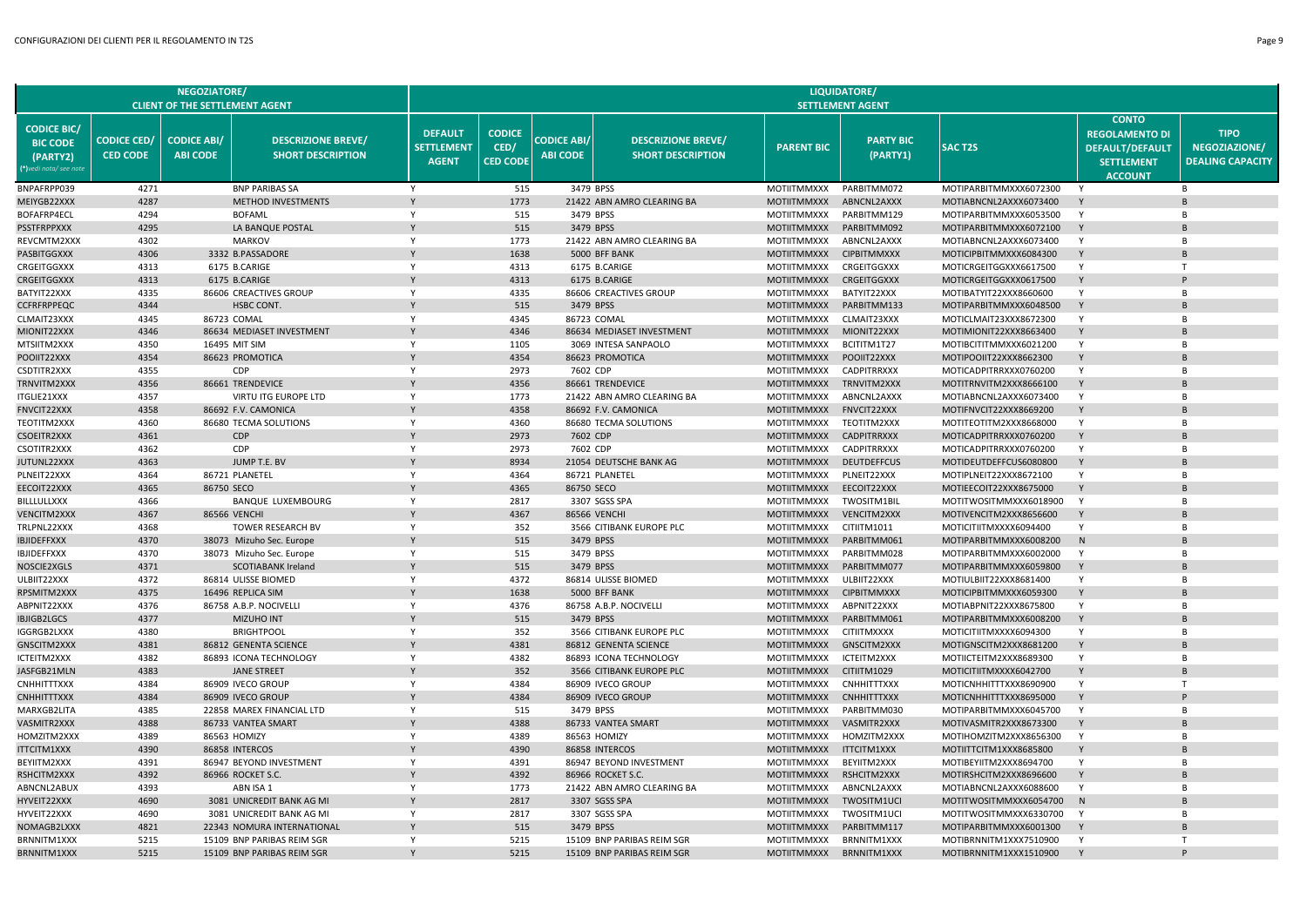|                                                                            |                                       | <b>NEGOZIATORE</b><br><b>CLIENT OF THE SETTLEMENT AGENT</b> |                                                       |                                                     |                                          |                                       |                                                       |                                   | LIQUIDATORE/<br><b>SETTLEMENT AGENT</b> |                                                  |                                                                                                        |                                                         |
|----------------------------------------------------------------------------|---------------------------------------|-------------------------------------------------------------|-------------------------------------------------------|-----------------------------------------------------|------------------------------------------|---------------------------------------|-------------------------------------------------------|-----------------------------------|-----------------------------------------|--------------------------------------------------|--------------------------------------------------------------------------------------------------------|---------------------------------------------------------|
| <b>CODICE BIC/</b><br><b>BIC CODE</b><br>(PARTY2)<br>(*)vedi nota/see note | <b>CODICE CED/</b><br><b>CED CODE</b> | <b>CODICE ABI/</b><br><b>ABI CODE</b>                       | <b>DESCRIZIONE BREVE/</b><br><b>SHORT DESCRIPTION</b> | <b>DEFAULT</b><br><b>SETTLEMENT</b><br><b>AGENT</b> | <b>CODICE</b><br>CED/<br><b>CED CODE</b> | <b>CODICE ABI/</b><br><b>ABI CODE</b> | <b>DESCRIZIONE BREVE/</b><br><b>SHORT DESCRIPTION</b> | <b>PARENT BIC</b>                 | <b>PARTY BIC</b><br>(PARTY1)            | <b>SAC T2S</b>                                   | <b>CONTO</b><br><b>REGOLAMENTO DI</b><br><b>DEFAULT/DEFAULT</b><br><b>SETTLEMENT</b><br><b>ACCOUNT</b> | <b>TIPO</b><br>NEGOZIAZIONE/<br><b>DEALING CAPACITY</b> |
| CLTTITR1XXX                                                                | 5219                                  |                                                             | 81313 CALTAGIRONE                                     |                                                     | 5219                                     |                                       | 81313 CALTAGIRONE                                     | MOTIITMMXXX                       | CLTTITR1XXX                             | MOTICLTTITR1XXX8131300                           |                                                                                                        |                                                         |
| CLTTITR1XXX                                                                | 5219                                  |                                                             | 81313 CALTAGIRONE                                     |                                                     | 5219                                     |                                       | 81313 CALTAGIRONE                                     | <b>MOTIITMMXXX</b>                | <b>CLTTITR1XXX</b>                      | MOTICLTTITR1XXX3731300                           | Y                                                                                                      |                                                         |
| CAAZIT21XXX                                                                | 5225                                  |                                                             | 81412 CATTOLICA ASSICURAZ.                            | Y                                                   | 5225                                     |                                       | 81412 CATTOLICA ASSICURAZ.                            | <b>MOTIITMMXXX</b>                | CAAZIT21XXX                             | MOTICAAZIT21XXX8141200                           | Y                                                                                                      |                                                         |
| CAAZIT21XXX                                                                | 5225                                  |                                                             | 81412 CATTOLICA ASSICURAZ.                            |                                                     | 5225                                     |                                       | 81412 CATTOLICA ASSICURAZ.                            | <b>MOTIITMMXXX</b>                | CAAZIT21XXX                             | MOTICAAZIT21XXX3741200                           | Y                                                                                                      |                                                         |
| <b>ENIRITR1XXX</b>                                                         | 5263                                  |                                                             | 85993 ENEL IBRIDO                                     | Y                                                   | 5263                                     |                                       | 85993 ENEL IBRIDO                                     | <b>MOTIITMMXXX</b>                | ENIRITR1XXX                             | MOTIENIRITR1XXX8599300                           | Y                                                                                                      | R <sub>1</sub>                                          |
| ENPAITR1XXX                                                                | 5264                                  |                                                             | 85995 ENI PROGR. US GLOBAL                            | Y                                                   | 5264                                     |                                       | 85995 ENI PROGR. US GLOBAL                            | <b>MOTIITMMXXX</b>                | ENPAITR1XXX                             | MOTIENPAITR1XXX8599500                           | Y                                                                                                      |                                                         |
| ENIEITR1XXX                                                                | 5266                                  | 81247 ENI                                                   |                                                       | Y                                                   | 5266                                     | 81247 ENI                             |                                                       | <b>MOTIITMMXXX</b>                | <b>ENIEITR1XXX</b>                      | MOTIENIEITR1XXX8124700                           | Y                                                                                                      |                                                         |
| ENIEITR1XXX                                                                | 5266                                  | 81247 ENI                                                   |                                                       |                                                     | 5266                                     | 81247 ENI                             |                                                       | <b>MOTIITMMXXX</b>                | ENIEITR1XXX                             | MOTIENIEITR1XXX3724700                           | Y                                                                                                      |                                                         |
| <b>BPTTITMMXXX</b>                                                         | 5269                                  |                                                             | 5015 B.PROGETTO                                       | Y                                                   | 1638                                     |                                       | 5000 BFF BANK                                         | MOTIITMMXXX                       | <b>CIPBITMMXXX</b>                      | MOTICIPBITMMXXX6071000                           | Y                                                                                                      | B                                                       |
| CNHIITT1XXX                                                                | 5275                                  |                                                             | 85773 CNH INDUSTRIAL N.V.                             |                                                     | 5275                                     |                                       | 85773 CNH INDUSTRIAL N.V.                             | <b>MOTIITMMXXX</b>                | CNHIITT1XXX                             | MOTICNHIITT1XXX8577300                           | Y                                                                                                      |                                                         |
| CNHIGB21XXX                                                                | 5276                                  |                                                             | 85810 CNH INDUSTRIAL N.V.                             | Y                                                   | 5276                                     |                                       | 85810 CNH INDUSTRIAL N.V.                             | MOTIITMMXXX                       | CNHIGB21XXX                             | MOTICNHIGB21XXX8602800                           | Y                                                                                                      | <b>B</b>                                                |
| JUVEITT1XXX                                                                | 5279                                  |                                                             | 81649 JUVENTUS F.C.                                   |                                                     | 5279                                     |                                       | 81649 JUVENTUS F.C.                                   | <b>MOTIITMMXXX</b>                | JUVEITT1XXX                             | MOTIJUVEITT1XXX8164900                           | Y                                                                                                      | P                                                       |
| FAKCITM1XXX                                                                | 5281                                  |                                                             | <b>81155 FALCK</b>                                    | Y                                                   | 5281                                     |                                       | <b>81155 FALCK</b>                                    | <b>MOTIITMMXXX</b>                | FAKCITM1XXX                             | MOTIFAKCITM1XXX3715500                           | Y<br>Y                                                                                                 |                                                         |
| FAKCITM1XXX                                                                | 5281                                  |                                                             | <b>81155 FALCK</b>                                    | $\mathsf{Y}$                                        | 5281                                     |                                       | <b>81155 FALCK</b>                                    | <b>MOTIITMMXXX</b>                | <b>FAKCITM1XXX</b>                      | MOTIFAKCITM1XXX8115500                           | Y                                                                                                      | B                                                       |
| GEEAIT21XXX<br>ISPYITT1XXX                                                 | 5282<br>5291                          |                                                             | 81143 GENERALI<br>85996 INTESA SP YANKEE              |                                                     | 5282<br>5291                             |                                       | 81143 GENERALI<br>85996 INTESA SP YANKEE              | MOTIITMMXXX<br><b>MOTIITMMXXX</b> | GEEAIT21XXX<br>ISPYITT1XXX              | MOTIGEEAIT21XXX8114300<br>MOTIISPYITT1XXX8599600 | Y                                                                                                      |                                                         |
| BPBAIT3BXXX                                                                | 5337                                  |                                                             | 5424 POP.BARI                                         | Y                                                   | 5337                                     |                                       | 5424 POP.BARI                                         | MOTIITMMXXX                       | BPBAIT3BXXX                             | MOTIBPBAIT3BXXX0542400                           | Y                                                                                                      | P                                                       |
| <b>BPBAIT3BXXX</b>                                                         | 5337                                  |                                                             | 5424 POP.BARI                                         |                                                     | 5337                                     |                                       | 5424 POP.BARI                                         | <b>MOTIITMMXXX</b>                | <b>BPBAIT3BXXX</b>                      | MOTIBPBAIT3BXXX6542400                           | Y                                                                                                      |                                                         |
| <b>BCPTITNNXXX</b>                                                         | 5345                                  |                                                             | 5142 B.CRED.POPOLARE                                  | Y                                                   | 1638                                     |                                       | 5000 BFF BANK                                         | MOTIITMMXXX                       | <b>CIPBITMMXXX</b>                      | MOTICIPBITMMXXX6084400                           | Y                                                                                                      | <b>B</b>                                                |
| SEGLITM1XXX                                                                | 5419                                  |                                                             | 81700 ITALIAONLINE                                    |                                                     | 5419                                     |                                       | 81700 ITALIAONLINE                                    | <b>MOTIITMMXXX</b>                | SEGLITM1XXX                             | MOTISEGLITM1XXX8676500                           | Y                                                                                                      |                                                         |
| TLITITMMXXX                                                                | 5424                                  |                                                             | 81072 TELECOM ITALIA                                  | Y                                                   | 5424                                     |                                       | 81072 TELECOM ITALIA                                  | MOTIITMMXXX                       | TLITITMMXXX                             | MOTITLITITMMXXX3707200                           | Y                                                                                                      | P                                                       |
| <b>TLITITMMXXX</b>                                                         | 5424                                  |                                                             | 81072 TELECOM ITALIA                                  |                                                     | 5424                                     |                                       | 81072 TELECOM ITALIA                                  | <b>MOTIITMMXXX</b>                | TLITITMMXXX                             | MOTITLITITMMXXX8107200                           | Y                                                                                                      |                                                         |
| UNGNIT21XXX                                                                | 5432                                  |                                                             | 81112 UNIPOL S.P.A.                                   | Y                                                   | 5432                                     |                                       | 81112 UNIPOL S.P.A                                    | MOTIITMMXXX                       | UNGNIT21XXX                             | MOTIUNGNIT21XXX3711200                           | Y                                                                                                      |                                                         |
| UNGNIT21XXX                                                                | 5432                                  |                                                             | 81112 UNIPOL S.P.A.                                   |                                                     | 5432                                     |                                       | 81112 UNIPOL S.P.A.                                   | <b>MOTIITMMXXX</b>                | UNGNIT21XXX                             | MOTIUNGNIT21XXX8111200                           | Y                                                                                                      |                                                         |
| UNAUITB1XXX                                                                | 5433                                  |                                                             | 81124 UNIPOLSAI                                       | Y                                                   | 5433                                     |                                       | 81124 UNIPOLSAI                                       | MOTIITMMXXX                       | UNAUITB1XXX                             | MOTIUNAUITB1XXX8112400                           | Y                                                                                                      | <b>B</b>                                                |
| INPIITM1XXX                                                                | 5434                                  |                                                             | 3159 BANCA CONSULIA                                   |                                                     | 5434                                     |                                       | 3159 BANCA CONSULIA                                   | <b>MOTIITMMXXX</b>                | <b>INPIITM1XXX</b>                      | MOTIINPIITM1XXX6315900                           | Y                                                                                                      |                                                         |
| INPIITM1XXX                                                                | 5434                                  |                                                             | 3159 BANCA CONSULIA                                   | Y                                                   | 5434                                     |                                       | 3159 BANCA CONSULIA                                   | MOTIITMMXXX                       | <b>INPIITM1XXX</b>                      | MOTIINPIITM1XXX0315900                           | Y                                                                                                      | P                                                       |
| AEEAITR1XXX                                                                | 5449                                  | 81481 ACEA                                                  |                                                       |                                                     | 5449                                     | 81481 ACEA                            |                                                       | <b>MOTIITMMXXX</b>                | AEEAITR1XXX                             | MOTIAEEAITR1XXX8148100                           | Y                                                                                                      |                                                         |
| ACSMIT21XXX                                                                | 5452                                  |                                                             | 81491 ACSM-AGAM                                       | Y                                                   | 5452                                     |                                       | 81491 ACSM-AGAM                                       | MOTIITMMXXX                       | ACSMIT21XXX                             | MOTIACSMIT21XXX8149100                           | Y                                                                                                      | <b>B</b>                                                |
| ASVPIT21XXX                                                                | 5515                                  |                                                             | 81520 ASS. VAL PIAVE                                  |                                                     | 5515                                     |                                       | 81520 ASS. VAL PIAVE                                  | <b>MOTIITMMXXX</b>                | ASVPIT21XXX                             | MOTIASVPIT21XXX8152000                           | Y                                                                                                      |                                                         |
| ASTDITRRXXX                                                                | 5516                                  |                                                             | 81671 ASTALDI IN C.P.                                 | Y                                                   | 5516                                     |                                       | 81671 ASTALDI IN C.P.                                 | MOTIITMMXXX                       | <b>ASTDITRRXXX</b>                      | MOTIASTDITRRXXX8167100                           | Y                                                                                                      | <b>B</b>                                                |
| ASPAITR1XXX                                                                | 5521                                  |                                                             | 81702 ATLANTIA                                        |                                                     | 5521                                     |                                       | 81702 ATLANTIA                                        | <b>MOTIITMMXXX</b>                | ASPAITR1XXX                             | MOTIASPAITR1XXX8170200                           | Y                                                                                                      |                                                         |
| AUOGIT21XXX                                                                | 5527                                  |                                                             | 81407 AUTOGRILL                                       | Y                                                   | 5527                                     |                                       | 81407 AUTOGRILL                                       | MOTIITMMXXX                       | AUOGIT21XXX                             | MOTIAUOGIT21XXX8140700                           | Y                                                                                                      | $\mathsf{T}$                                            |
| AUOGIT21XXX                                                                | 5527                                  |                                                             | 81407 AUTOGRILL                                       |                                                     | 5527                                     |                                       | 81407 AUTOGRILL                                       | <b>MOTIITMMXXX</b>                | AUOGIT21XXX                             | MOTIAUOGIT21XXX3740700                           | Y                                                                                                      |                                                         |
| AZHOITM1XXX                                                                | 5533                                  |                                                             | 81715 AZIMUT HOLDING                                  | Y                                                   | 5533                                     |                                       | 81715 AZIMUT HOLDING                                  | MOTIITMMXXX                       | AZHOITM1XXX                             | MOTIAZHOITM1XXX8171500                           | Y                                                                                                      | $\mathsf{T}$                                            |
| AZHOITM1XXX                                                                | 5533                                  |                                                             | 81715 AZIMUT HOLDING                                  |                                                     | 5533                                     |                                       | 81715 AZIMUT HOLDING                                  | <b>MOTIITMMXXX</b>                | AZHOITM1XXX                             | MOTIAZHOITM1XXX3771500                           | Y                                                                                                      |                                                         |
| BAGTITM1XXX                                                                | 5564                                  |                                                             | 81166 BASTOGI                                         | Y                                                   | 5564                                     |                                       | 81166 BASTOGI                                         | MOTIITMMXXX                       | BAGTITM1XXX                             | MOTIBAGTITM1XXX8116600                           | Y                                                                                                      | <b>B</b>                                                |
| <b>BLNOITM1XXX</b>                                                         | 5585                                  |                                                             | 85805 CASTA DIVA                                      |                                                     | 5585                                     |                                       | 85805 CASTA DIVA                                      | <b>MOTIITMMXXX</b>                | <b>BLNOITM1XXX</b>                      | MOTIBLNOITM1XXX8580500                           | Y                                                                                                      |                                                         |
| BRMOIT21XXX                                                                | 5602                                  |                                                             | 81372 BREMBO                                          | Y                                                   | 5602                                     |                                       | 81372 BREMBO                                          | <b>MOTIITMMXXX</b>                | BRMOIT21XXX                             | MOTIBRMOIT21XXX3737200                           | Y                                                                                                      |                                                         |
| BRMOIT21XXX                                                                | 5602                                  |                                                             | 81372 BREMBO                                          |                                                     | 5602                                     |                                       | 81372 BREMBO                                          | <b>MOTIITMMXXX</b>                | BRMOIT21XXX                             | MOTIBRMOIT21XXX8137200                           | Y                                                                                                      |                                                         |
| BSVMITM1XXX                                                                | 5604                                  |                                                             | 81332 BRIOSCHI SVILUPPO I.                            | Y                                                   | 5604                                     |                                       | 81332 BRIOSCHI SVILUPPO I.                            | MOTIITMMXXX                       | BSVMITM1XXX                             | MOTIBSVMITM1XXX8133200                           | Y                                                                                                      | <b>B</b>                                                |
| BUZUIT23XXX                                                                | 5609                                  |                                                             | 81483 BUZZI UNICEM                                    |                                                     | 5609                                     |                                       | 81483 BUZZI UNICEM                                    | <b>MOTIITMMXXX</b>                | BUZUIT23XXX                             | MOTIBUZUIT21XXX8148300                           | Y                                                                                                      |                                                         |
| CEMRIT21XXX                                                                | 5644                                  |                                                             | 81413 CEMBRE                                          | Y                                                   | 5644                                     |                                       | 81413 CEMBRE                                          | MOTIITMMXXX                       | CEMRIT21XXX                             | MOTICEMRIT21XXX8141300                           | Y                                                                                                      | B                                                       |
| CLSOITM1XXX<br>CLSOITM1XXX                                                 | 5667<br>5667                          |                                                             | 81446 CLASS EDITOR<br>81446 CLASS EDITORI             | Y                                                   | 5667<br>5667                             |                                       | 81446 CLASS EDITORI<br>81446 CLASS EDITORI            | <b>MOTIITMMXXX</b><br>MOTIITMMXXX | CLSOITM1XXX<br>CLSOITM1XXX              | MOTICLSOITM1XXX8144600<br>MOTICLSOITM1XXX3744600 | Y                                                                                                      | D                                                       |
| CIOZITM1XXX                                                                | 5680                                  | 81691 CIA                                                   |                                                       |                                                     | 5680                                     | 81691 CIA                             |                                                       | <b>MOTIITMMXXX</b>                | CIOZITM1XXX                             | MOTICIOZITM1XXX8169100                           | Y                                                                                                      |                                                         |
| CIOZITM1XXX                                                                | 5680                                  | 81691 CIA                                                   |                                                       | Y                                                   | 5680                                     | 81691 CIA                             |                                                       | MOTIITMMXXX                       | CIOZITM1XXX                             | MOTICIOZITM1XXX3769100                           | Y                                                                                                      | P                                                       |
| <b>CRESITMMXXX</b>                                                         | 5937                                  |                                                             | 3089 CREDIT SUISSE(ITALY)                             |                                                     | 5937                                     |                                       | 3089 CREDIT SUISSE(ITALY)                             | <b>MOTIITMMXXX</b>                | <b>CRESITMMXXX</b>                      | MOTICRESITMMXXX6308900                           | Y                                                                                                      |                                                         |
| CRESITMMXXX                                                                | 5937                                  |                                                             | 3089 CREDIT SUISSE(ITALY)                             | Y                                                   | 5937                                     |                                       | 3089 CREDIT SUISSE(ITALY)                             | <b>MOTIITMMXXX</b>                | <b>CRESITMMXXX</b>                      | MOTICRESITMMXXX0308900                           | Y                                                                                                      | P                                                       |
| CCRRITG1XXX                                                                | 6970                                  |                                                             | 81253 COSTA CROCIERE                                  |                                                     | 6970                                     |                                       | 81253 COSTA CROCIERE                                  | <b>MOTIITMMXXX</b>                | <b>CCRRITG1XXX</b>                      | MOTICCRRITG1XXX8125300                           |                                                                                                        |                                                         |
| <b>CCRRITG1XXX</b>                                                         | 6970                                  |                                                             | 81253 COSTA CROCIERE                                  | Y                                                   | 6970                                     |                                       | 81253 COSTA CROCIERE                                  | MOTIITMMXXX                       | <b>CCRRITG1XXX</b>                      | MOTICCRRITG1XXX3725300                           | Y                                                                                                      | P                                                       |
| CIVIIT2CXXX                                                                | 7070                                  |                                                             | 5484 CIVIBANK                                         |                                                     | 1638                                     |                                       | 5000 BFF BANK                                         | MOTIITMMXXX                       | <b>CIPBITMMXXX</b>                      | MOTICIPBITMMXXX6007800                           |                                                                                                        |                                                         |
|                                                                            |                                       |                                                             |                                                       |                                                     |                                          |                                       |                                                       |                                   |                                         |                                                  |                                                                                                        |                                                         |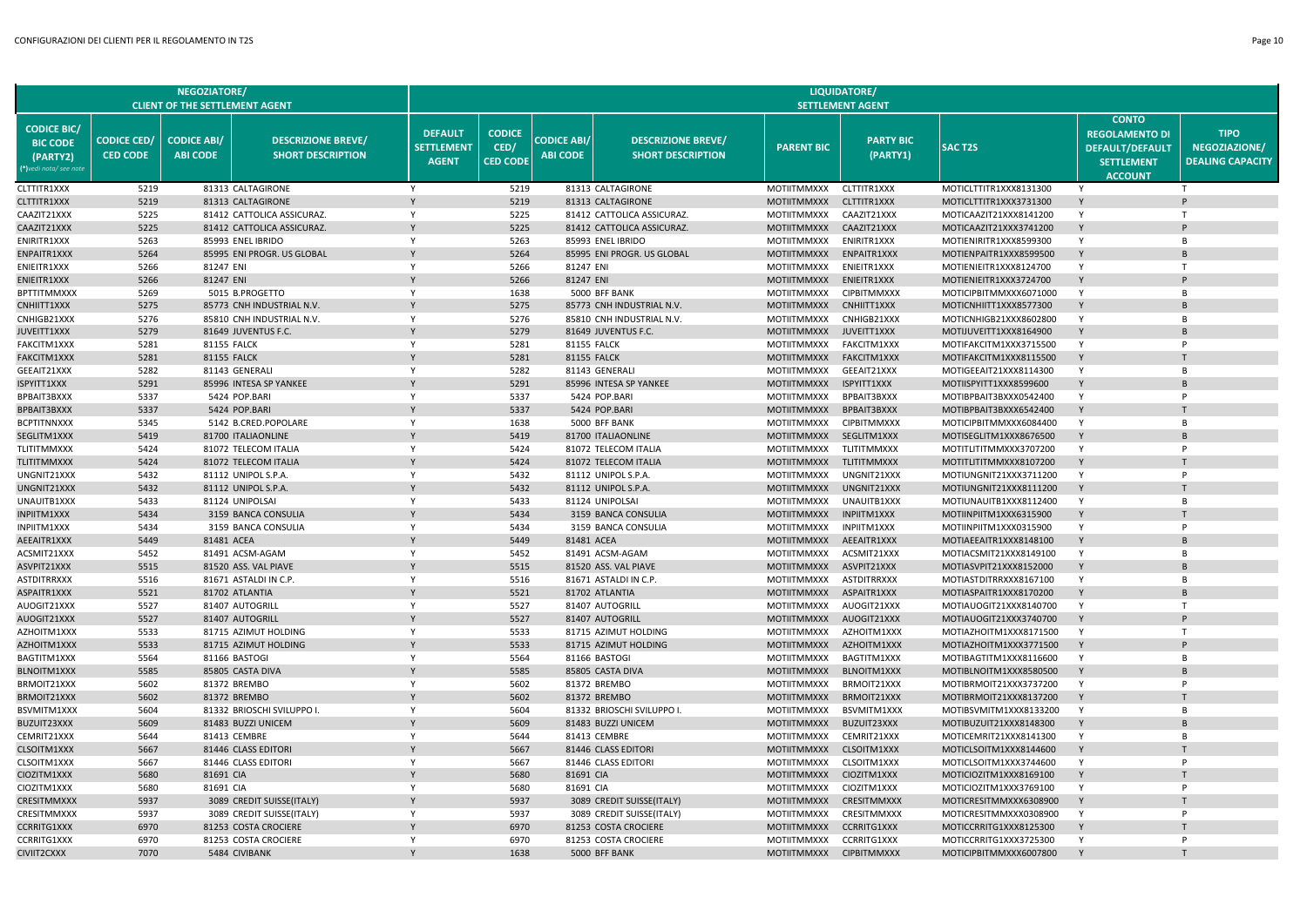|                                                                           |                                       | <b>NEGOZIATORE/</b>                   |                                                       |                                                     |                                          |                                       |                                                       |                                   | LIQUIDATORE/                 |                                                  |                                                                                                        |                                                         |
|---------------------------------------------------------------------------|---------------------------------------|---------------------------------------|-------------------------------------------------------|-----------------------------------------------------|------------------------------------------|---------------------------------------|-------------------------------------------------------|-----------------------------------|------------------------------|--------------------------------------------------|--------------------------------------------------------------------------------------------------------|---------------------------------------------------------|
|                                                                           |                                       | <b>CLIENT OF THE SETTLEMENT AGENT</b> |                                                       |                                                     |                                          |                                       |                                                       |                                   | <b>SETTLEMENT AGENT</b>      |                                                  |                                                                                                        |                                                         |
| <b>CODICE BIC/</b><br><b>BIC CODE</b><br>(PARTY2)<br>*)vedi nota/ see not | <b>CODICE CED/</b><br><b>CED CODE</b> | <b>CODICE ABI/</b><br><b>ABI CODE</b> | <b>DESCRIZIONE BREVE/</b><br><b>SHORT DESCRIPTION</b> | <b>DEFAULT</b><br><b>SETTLEMENT</b><br><b>AGENT</b> | <b>CODICE</b><br>CED/<br><b>CED CODE</b> | <b>CODICE ABI/</b><br><b>ABI CODE</b> | <b>DESCRIZIONE BREVE/</b><br><b>SHORT DESCRIPTION</b> | <b>PARENT BIC</b>                 | <b>PARTY BIC</b><br>(PARTY1) | <b>SACT2S</b>                                    | <b>CONTO</b><br><b>REGOLAMENTO DI</b><br><b>DEFAULT/DEFAULT</b><br><b>SETTLEMENT</b><br><b>ACCOUNT</b> | <b>TIPO</b><br>NEGOZIAZIONE/<br><b>DEALING CAPACITY</b> |
| CIVIIT2CXXX                                                               | 7070                                  |                                       | 5484 CIVIBANK                                         | Y                                                   | 1638                                     |                                       | 5000 BFF BANK                                         | MOTIITMMXXX                       | <b>CIPBITMMXXX</b>           | MOTICIPBITMMXXX6009600                           | Y                                                                                                      | P                                                       |
| DAAAIT21XXX                                                               | 7106                                  |                                       | 81623 DAVIDE CAMPARI                                  |                                                     | 7106                                     |                                       | 81623 DAVIDE CAMPARI                                  | <b>MOTIITMMXXX</b>                | DAAAIT21XXX                  | MOTIDAAAIT21XXX8162300                           | Y                                                                                                      |                                                         |
| LONGIT21XXX                                                               | 7107                                  |                                       | 81629 DE' LONGHI                                      | Y                                                   | 7107                                     |                                       | 81629 DE' LONGHI                                      | <b>MOTIITMMXXX</b>                | LONGIT21XXX                  | MOTILONGIT21XXX8162900                           | $\mathsf{Y}$                                                                                           | <b>B</b>                                                |
| DIBOITM1XXX                                                               | 7115                                  |                                       | 81563 DIGITAL BROS                                    |                                                     | 7115                                     |                                       | 81563 DIGITAL BROS                                    | <b>MOTIITMMXXX</b>                | DIBOITM1XXX                  | MOTIDIBOITM1XXX8666900                           |                                                                                                        |                                                         |
| EDISITM1XXX                                                               | 7128                                  |                                       | 81682 EDISON                                          | Y                                                   | 7128                                     |                                       | 81682 EDISON                                          | <b>MOTIITMMXXX</b>                | EDISITM1XXX                  | MOTIEDISITM1XXX8168200                           | Y                                                                                                      | <b>B</b>                                                |
| ELENIT21XXX                                                               | 7132                                  | 81602 EL.EN.                          |                                                       |                                                     | 7132                                     |                                       | 81602 EL.EN.                                          | <b>MOTIITMMXXX</b>                | ELENIT21XXX                  | MOTIELENIT21XXX8160200                           | Y                                                                                                      | B                                                       |
| ENEVITM1XXX                                                               | 7146                                  |                                       | 85610 ENERVIT                                         | Y                                                   | 7146                                     |                                       | 85610 ENERVIT                                         | <b>MOTIITMMXXX</b>                | ENEVITM1XXX                  | MOTIENEVITM1XXX8561000                           | Y                                                                                                      | B                                                       |
| EUTOIT21XXX                                                               | 7171                                  |                                       | 81766 EUROTECH                                        |                                                     | 7171                                     |                                       | 81766 EUROTECH                                        | <b>MOTIITMMXXX</b>                | EUTOIT21XXX                  | MOTIEUTOIT21XXX8176600                           | Y                                                                                                      |                                                         |
| EUTOIT21XXX                                                               | 7171                                  |                                       | 81766 EUROTECH                                        | Y                                                   | 7171                                     |                                       | 81766 EUROTECH                                        | MOTIITMMXXX                       | EUTOIT21XXX                  | MOTIEUTOIT21XXX8635800                           | Y                                                                                                      |                                                         |
| FDDAIT21XXX                                                               | 7195                                  | 81584 FIDIA                           |                                                       |                                                     | 7195                                     |                                       | 81584 FIDIA                                           | <b>MOTIITMMXXX</b>                | FDDAIT21XXX                  | MOTIFDDAIT21XXX8158400                           | Y                                                                                                      | $\overline{B}$                                          |
| FEMIITM1XXX                                                               | 7196                                  |                                       | 81690 FIERA MILANO                                    | Y                                                   | 7196                                     |                                       | 81690 FIERA MILANO                                    | MOTIITMMXXX                       | FEMIITM1XXX                  | MOTIFEMIITM1XXX8169000                           | Y                                                                                                      | B                                                       |
| FRCTITM1XXX                                                               | 7213                                  |                                       | 85707 FIRST CAPITAL                                   | Y                                                   | 7213                                     |                                       | 85707 FIRST CAPITAL                                   | <b>MOTIITMMXXX</b>                | FRCTITM1XXX                  | MOTIFRCTITM1XXX8570700                           | Y                                                                                                      | $\overline{B}$                                          |
| HRRAIT21XXX                                                               | 7257                                  | 81698 HERA                            |                                                       | Y                                                   | 7257                                     |                                       | 81698 HERA                                            | <b>MOTIITMMXXX</b>                | HRRAIT21XXX                  | MOTIHRRAIT21XXX3769800                           | Y                                                                                                      | P                                                       |
| HRRAIT21XXX                                                               | 7257                                  | 81698 HERA                            |                                                       |                                                     | 7257                                     |                                       | 81698 HERA                                            | <b>MOTIITMMXXX</b>                | HRRAIT21XXX                  | MOTIHRRAIT21XXX8169800                           | Y                                                                                                      |                                                         |
| SOORITM1XXX                                                               | 7281                                  |                                       | 85574 IL SOLE 24 ORE                                  | Y                                                   | 7281                                     |                                       | 85574 IL SOLE 24 ORE                                  | MOTIITMMXXX                       | SOORITM1XXX                  | MOTISOORITM1XXX8558800                           | Y                                                                                                      | P                                                       |
| SOORITM1XXX                                                               | 7281                                  |                                       | 85574 IL SOLE 24 ORE                                  | Y                                                   | 7281                                     |                                       | 85574 IL SOLE 24 ORE                                  | <b>MOTIITMMXXX</b>                | SOORITM1XXX                  | MOTISOORITM1XXX8557400                           | Y                                                                                                      |                                                         |
| IGDSIT21XXX                                                               | 7283                                  |                                       | 81737 IGD SIIQ                                        | Y                                                   | 7283                                     |                                       | 81737 IGD SIIQ                                        | <b>MOTIITMMXXX</b>                | IGDSIT21XXX                  | MOTIIGDSIT21XXX8173700                           | Y                                                                                                      | B<br>$\overline{B}$                                     |
| IONCITM1XXX                                                               | 7296                                  |                                       | 85784 INNOVATEC                                       | Y                                                   | 7296                                     |                                       | 85784 INNOVATEC                                       | <b>MOTIITMMXXX</b>                | IONCITM1XXX                  | MOTIIONCITM1XXX8578400                           | Y                                                                                                      | $\mathbf \tau$                                          |
| ITGUIT31XXX                                                               | 7298                                  |                                       | 81021 INTEK GROUP                                     | Y<br>$\mathsf{Y}$                                   | 7298                                     |                                       | 81021 INTEK GROUP                                     | MOTIITMMXXX                       | <b>ITGUIT31XXX</b>           | MOTIITGUIT31XXX8102100                           | Y<br>Y                                                                                                 |                                                         |
| ITGUIT31XXX                                                               | 7298                                  |                                       | 81021 INTEK GROUP                                     | Y                                                   | 7298                                     |                                       | 81021 INTEK GROUP                                     | <b>MOTIITMMXXX</b>                | ITGUIT31XXX                  | MOTIITGUIT31XXX3702100                           |                                                                                                        |                                                         |
| CRRAIT2RXXX                                                               | 7341                                  |                                       | 6270 LA CASSA RAVENNA                                 | $\mathsf{Y}$                                        | 2817                                     |                                       | 3307 SGSS SPA                                         | <b>MOTIITMMXXX</b>                | TWOSITM1RAV                  | MOTITWOSITMMXXX6064400                           | N<br>Y                                                                                                 | <b>B</b><br>$\overline{B}$                              |
| CRRAIT2RXXX<br>BARCGB33XXX                                                | 7341<br>7388                          |                                       | 6270 LA CASSA RAVENNA<br>21338 BARCLAYS BANK          | $\mathsf{Y}$                                        | 2817<br>352                              |                                       | 3307 SGSS SPA<br>3566 CITIBANK EUROPE PLC             | <b>MOTIITMMXXX</b><br>MOTIITMMXXX | TWOSITM1RAV<br>CITIITM1001   | MOTITWOSITMMXXX6038800<br>MOTICITIITMXXXX6023700 | N                                                                                                      | $\overline{B}$                                          |
| BARCGB33XXX                                                               | 7388                                  |                                       | 21338 BARCLAYS BANK                                   | Y                                                   | 352                                      |                                       | 3566 CITIBANK EUROPE PLC                              | MOTIITMMXXX                       | CITIITM1002                  | MOTICITIITMXXXX6087200                           | N                                                                                                      |                                                         |
| BARCGB33XXX                                                               | 7388                                  |                                       | 21338 BARCLAYS BANK                                   | $\mathsf{Y}$                                        | 352                                      |                                       | 3566 CITIBANK EUROPE PLC                              | <b>MOTIITMMXXX</b>                | CITIITM1001                  | MOTICITIITMXXXX6012400                           | Y                                                                                                      | $\overline{B}$                                          |
| BARCGB33XXX                                                               | 7388                                  |                                       | 21338 BARCLAYS BANK                                   | Y                                                   | 352                                      |                                       | 3566 CITIBANK EUROPE PLC                              | <b>MOTIITMMXXX</b>                | CITIITM1001                  | MOTICITIITMXXXX6043500                           | N                                                                                                      | B                                                       |
| BCPCIT2PXXX                                                               | 7502                                  |                                       | 5156 B.PIACENZA                                       | $\mathsf{Y}$                                        | 2817                                     |                                       | 3307 SGSS SPA                                         | MOTIITMMXXX                       | TWOSITM1BDP                  | MOTITWOSITMMXXX6019100                           | <sup>V</sup>                                                                                           | P                                                       |
| BCPCIT2PXXX                                                               | 7502                                  |                                       | 5156 B.PIACENZA                                       | Y                                                   | 2817                                     |                                       | 3307 SGSS SPA                                         | <b>MOTIITMMXXX</b>                | TWOSITM1BDP                  | MOTITWOSITMMXXX6055500                           | $\mathbf{v}$                                                                                           |                                                         |
| <b>UBSWITMMXXX</b>                                                        | 7504                                  |                                       | 3041 UBS EUROPE SE                                    | Y                                                   | 7504                                     |                                       | 3041 UBS EUROPE SE                                    | MOTIITMMXXX                       | <b>UBSWITMMXXX</b>           | MOTIUBSWITMMXXX0304100                           | <b>V</b>                                                                                               | P                                                       |
| <b>UBSWITMMXXX</b>                                                        | 7504                                  |                                       | 3041 UBS EUROPE SE                                    |                                                     | 7504                                     |                                       | 3041 UBS EUROPE SE                                    | <b>MOTIITMMXXX</b>                | <b>UBSWITMMXXX</b>           | MOTIUBSWITMMXXX6304100                           | $\mathbf{v}$                                                                                           |                                                         |
| CRPPIT2PXXX                                                               | 7513                                  |                                       | 6230 CREDIT AGRICOLE IT                               | $\mathsf{Y}$                                        | 7513                                     |                                       | 6230 CREDIT AGRICOLE IT                               | MOTIITMMXXX                       | CRPPIT2PXXX                  | MOTICRPPIT2PXXX6623000                           | Y                                                                                                      | T                                                       |
| CRPPIT2PXXX                                                               | 7513                                  |                                       | 6230 CREDIT AGRICOLE IT                               | Y                                                   | 7513                                     |                                       | 6230 CREDIT AGRICOLE IT                               | <b>MOTIITMMXXX</b>                | CRPPIT2PXXX                  | MOTICRPPIT2PXXX0623000                           | Y                                                                                                      |                                                         |
| INUVITM1XXX                                                               | 7603                                  |                                       | 81286 GEQUITY                                         | Y                                                   | 7603                                     |                                       | 81286 GEQUITY                                         | <b>MOTIITMMXXX</b>                | INUVITM1XXX                  | MOTIINUVITM1XXX8128600                           | Y                                                                                                      | B                                                       |
| ISAGITM1XXX                                                               | 7609                                  |                                       | 81684 ISAGRO                                          |                                                     | 7609                                     |                                       | 81684 ISAGRO                                          | <b>MOTIITMMXXX</b>                | ISAGITM1XXX                  | MOTIISAGITM1XXX8168400                           | Y                                                                                                      |                                                         |
| ITIGITT1XXX                                                               | 7619                                  | 85763 IIG                             |                                                       | Y                                                   | 7619                                     | 85763 IIG                             |                                                       | MOTIITMMXXX                       | ITIGITT1XXX                  | MOTIITIGITT1XXX8576300                           | Y                                                                                                      | $\overline{B}$                                          |
| <b>ITAOITM1XXX</b>                                                        | 7623                                  |                                       | 81168 ITALMOBILIARE                                   |                                                     | 7623                                     |                                       | 81168 ITALMOBILIARE                                   | <b>MOTIITMMXXX</b>                | ITAOITM1XXX                  | MOTIITAOITM1XXX3716800                           | Y                                                                                                      |                                                         |
| <b>ITAOITM1XXX</b>                                                        | 7623                                  |                                       | 81168 ITALMOBILIARE                                   | Y                                                   | 7623                                     |                                       | 81168 ITALMOBILIARE                                   | <b>MOTIITMMXXX</b>                | ITAOITM1XXX                  | MOTIITAOITM1XXX8116800                           | Y                                                                                                      | $\mathsf{T}$                                            |
| ENEYITM1XXX                                                               | 7632                                  |                                       | 81586 SERI INDUSTRIAL                                 |                                                     | 7632                                     |                                       | 81586 SERI INDUSTRIAL                                 | <b>MOTIITMMXXX</b>                | ENEYITM1XXX                  | MOTIENEYITM1XXX8158600                           |                                                                                                        | <b>B</b>                                                |
| LEFGITR1XXX                                                               | 7655                                  |                                       | 85779 LEONE FILM GROUP                                | Y                                                   | 7655                                     |                                       | 85779 LEONE FILM GROUP                                | <b>MOTIITMMXXX</b>                | LEFGITR1XXX                  | MOTILEFGITR1XXX8577900                           | $\mathsf{Y}$                                                                                           | $\overline{B}$                                          |
| <b>MTECITRRXXX</b>                                                        | 7672                                  |                                       | 85565 MAIRE TECNIMONT                                 | Y                                                   | 7672                                     |                                       | 85565 MAIRE TECNIMONT                                 | <b>MOTIITMMXXX</b>                | <b>MTECITRRXXX</b>           | MOTIMAMOITR1XXX8613200                           | Y                                                                                                      |                                                         |
| MTECITRRXXX                                                               | 7672                                  |                                       | 85565 MAIRE TECNIMONT                                 | Y                                                   | 7672                                     |                                       | 85565 MAIRE TECNIMONT                                 | <b>MOTIITMMXXX</b>                | <b>MTECITRRXXX</b>           | MOTIMAMOITR1XXX8556500                           | $\mathsf{Y}$                                                                                           | T                                                       |
| MSETIT21XXX                                                               | 7693                                  |                                       | 81386 MFE-MEDIAFOREUROPE                              | Y                                                   | 7693                                     |                                       | 81386 MFE-MEDIAFOREUROPE                              | <b>MOTIITMMXXX</b>                | MSETIT21XXX                  | MOTIMSETIT21XXX8138600                           |                                                                                                        | <b>B</b>                                                |
| CCRTIT2TM00                                                               | 7698                                  |                                       | 10638 MED.TRENT.A.ADIGE                               | Y                                                   | 7698                                     |                                       | 10638 MED.TRENT.A.ADIGE                               | <b>MOTIITMMXXX</b>                | CCRTIT2TM00                  | MOTICCRTIT2TM001063800                           | Y                                                                                                      | P                                                       |
| CCRTIT2TM00                                                               | 7698                                  |                                       | 10638 MED.TRENT.A.ADIGE                               | Y                                                   | 7698                                     |                                       | 10638 MED.TRENT.A.ADIGE                               | <b>MOTIITMMXXX</b>                | CCRTIT2TM00                  | MOTICCRTIT2TM007063800                           | Y                                                                                                      |                                                         |
| BPDMIT3BXXX                                                               | 7714                                  |                                       | 5385 POP.PUGLIA BASIL                                 | Y                                                   | 1638                                     |                                       | 5000 BFF BANK                                         | <b>MOTIITMMXXX</b>                | <b>CIPBITMMXXX</b>           | MOTICIPBITMMXXX6007800                           | Y                                                                                                      | T                                                       |
| BPDMIT3BXXX                                                               | 7714                                  |                                       | 5385 POP.PUGLIA BASIL.                                | Y                                                   | 1638                                     |                                       | 5000 BFF BANK                                         | <b>MOTIITMMXXX</b>                | <b>CIPBITMMXXX</b>           | MOTICIPBITMMXXX6059400                           |                                                                                                        |                                                         |
| ARCGITMAXXX                                                               | 7723                                  |                                       | <b>ARCA FONDI</b>                                     | Y                                                   | 1638                                     |                                       | 5000 BFF BANK                                         | MOTIITMMXXX                       | <b>CIPBITMMXXX</b>           | MOTICIPBITMMXXX6058200                           | Y                                                                                                      | <b>R</b>                                                |
| SAPOITMMXXX                                                               | 7725                                  |                                       | <b>EURIZON CAPITAL SGR</b>                            | Y                                                   | 1105                                     |                                       | 3069 INTESA SANPAOLO                                  | <b>MOTIITMMXXX</b>                | BCITITM1T10                  | MOTIBCITITMMXXX6021500                           | Y                                                                                                      | $\overline{B}$                                          |
| MEGDITM1XXX                                                               | 7728                                  |                                       | 15017 MGF SGR                                         | Y                                                   | 1105                                     |                                       | 3069 INTESA SANPAOLO                                  | <b>MOTIITMMXXX</b>                | BCITITM1T11                  | MOTIBCITITMMXXX6011900                           | Y                                                                                                      | $\overline{B}$                                          |
| FOSAITT1XXX                                                               | 7730                                  |                                       | <b>FONDIARIA SAI - FLOR</b>                           | Y                                                   | 580                                      |                                       | 3102 BANCA ALETTI                                     | <b>MOTIITMMXXX</b>                | ALETITMMXXX                  | MOTIALETITMMXXX6017100                           |                                                                                                        | $\overline{R}$                                          |
| CSFBGB2LXXX                                                               | 7800                                  |                                       | 22124 CREDIT SUISSE EUROPE                            | Y                                                   | 515                                      |                                       | 3479 BPSS                                             | MOTIITMMXXX                       | PARBITMM119                  | MOTIPARBITMMXXX6062100                           | <sup>V</sup>                                                                                           | B                                                       |
| CSFBGB2LXXX                                                               | 7800                                  |                                       | 22124 CREDIT SUISSE EUROPE                            |                                                     | 515                                      |                                       | 3479 BPSS                                             | <b>MOTIITMMXXX</b>                | PARBITMM119                  | MOTIPARBITMMXXX6051500                           | N <sub>N</sub>                                                                                         | B                                                       |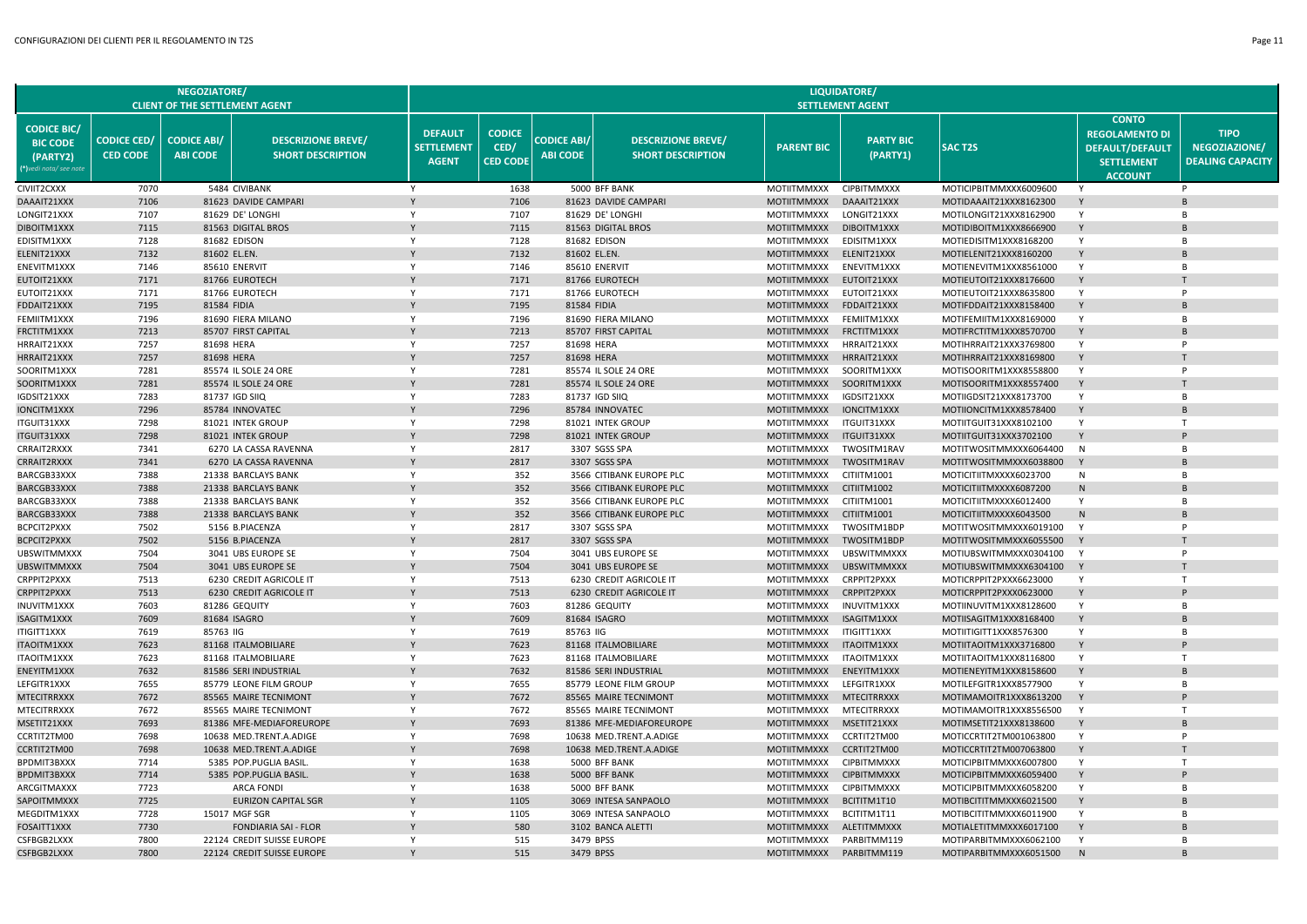|                                                                            |                                       | <b>NEGOZIATORE/</b><br><b>CLIENT OF THE SETTLEMENT AGENT</b> |                                                       |                                                     |                                          |                                       |                                                       |                                          | LIQUIDATORE/<br><b>SETTLEMENT AGENT</b> |                                                  |                                                                                                        |                                                         |
|----------------------------------------------------------------------------|---------------------------------------|--------------------------------------------------------------|-------------------------------------------------------|-----------------------------------------------------|------------------------------------------|---------------------------------------|-------------------------------------------------------|------------------------------------------|-----------------------------------------|--------------------------------------------------|--------------------------------------------------------------------------------------------------------|---------------------------------------------------------|
| <b>CODICE BIC/</b><br><b>BIC CODE</b><br>(PARTY2)<br>(*)vedi nota/ see not | <b>CODICE CED/</b><br><b>CED CODE</b> | <b>CODICE ABI/</b><br><b>ABI CODE</b>                        | <b>DESCRIZIONE BREVE/</b><br><b>SHORT DESCRIPTION</b> | <b>DEFAULT</b><br><b>SETTLEMENT</b><br><b>AGENT</b> | <b>CODICE</b><br>CED/<br><b>CED CODE</b> | <b>CODICE ABI/</b><br><b>ABI CODE</b> | <b>DESCRIZIONE BREVE/</b><br><b>SHORT DESCRIPTION</b> | <b>PARENT BIC</b>                        | <b>PARTY BIC</b><br>(PARTY1)            | <b>SAC T2S</b>                                   | <b>CONTO</b><br><b>REGOLAMENTO DI</b><br><b>DEFAULT/DEFAULT</b><br><b>SETTLEMENT</b><br><b>ACCOUNT</b> | <b>TIPO</b><br>NEGOZIAZIONE/<br><b>DEALING CAPACITY</b> |
| MIETITM1XXX                                                                | 8010                                  |                                                              | 81053 MITTEL                                          | Y                                                   | 8010                                     |                                       | 81053 MITTEL                                          | MOTIITMMXXX                              | MIETITM1XXX                             | MOTIMIETITM1XXX8105300                           |                                                                                                        | R.                                                      |
| MODOITM1XXX                                                                | 8014                                  |                                                              | 81188 MONDADORI                                       | Y                                                   | 8014                                     |                                       | 81188 MONDADORI                                       | <b>MOTIITMMXXX</b>                       | MODOITM1XXX                             | MOTIMODOITM1XXX3718800                           | $\mathsf{Y}$                                                                                           |                                                         |
| MODOITM1XXX                                                                | 8014                                  |                                                              | 81188 MONDADORI                                       | Y                                                   | 8014                                     |                                       | 81188 MONDADORI                                       | MOTIITMMXXX                              | MODOITM1XXX                             | MOTIMODOITM1XXX8118800                           | Y                                                                                                      | T                                                       |
| NEPCIT21XXX                                                                | 8027                                  |                                                              | 81720 NEWRON PHARMACEUTIC.                            |                                                     | 8027                                     |                                       | 81720 NEWRON PHARMACEUTIC.                            | MOTIITMMXXX                              | NEPCIT21XXX                             | MOTINEPCIT21XXX8172000                           |                                                                                                        |                                                         |
| NOIOIT21XXX                                                                | 8031                                  |                                                              | 85583 NOSIO                                           | $\mathsf{v}$                                        | 8031                                     |                                       | 85583 NOSIO                                           | MOTIITMMXXX                              | NOIOIT21XXX                             | MOTINOIOIT21XXX8558300                           | Y                                                                                                      | R                                                       |
| PAIHIT21XXX                                                                | 8051                                  |                                                              | 81732 PANARIAGROUP                                    |                                                     | 8051                                     |                                       | 81732 PANARIAGROUP                                    | MOTIITMMXXX                              | PAIHIT21XXX                             | MOTIPAIHIT21XXX3773200                           | Y                                                                                                      |                                                         |
| PAIHIT21XXX                                                                | 8051                                  |                                                              | 81732 PANARIAGROUP                                    | Y                                                   | 8051                                     |                                       | 81732 PANARIAGROUP                                    | <b>MOTIITMMXXX</b>                       | PAIHIT21XXX                             | MOTIPAIHIT21XXX8173200                           | Y                                                                                                      | T                                                       |
| PRCSITM1XXX                                                                | 8067<br>8067                          |                                                              | 81002 PIRELLI E C.                                    | Y                                                   | 8067<br>8067                             |                                       | 81002 PIRELLI E C.                                    | <b>MOTIITMMXXX</b>                       | PRCSITM1XXX                             | MOTIPRCSITM1XXX3700200                           | Y                                                                                                      | T.                                                      |
| PRCSITM1XXX<br>RCMEITM1XXX                                                 | 8164                                  |                                                              | 81002 PIRELLI E C.<br>81400 RCS MEDIAGROUP            |                                                     | 8164                                     |                                       | 81002 PIRELLI E C.                                    | MOTIITMMXXX                              | PRCSITM1XXX<br>RCMEITM1XXX              | MOTIPRCSITM1XXX8100200<br>MOTIRCMEITM1XXX3740000 | Y                                                                                                      |                                                         |
| RCMEITM1XXX                                                                | 8164                                  |                                                              | 81400 RCS MEDIAGROUP                                  | Y                                                   | 8164                                     |                                       | 81400 RCS MEDIAGROUP<br>81400 RCS MEDIAGROUP          | <b>MOTIITMMXXX</b><br><b>MOTIITMMXXX</b> | RCMEITM1XXX                             | MOTIRCMEITM1XXX8140000                           | Y                                                                                                      | T                                                       |
| RISNITM1XXX                                                                | 8183                                  |                                                              | 81513 RISANAMENTO                                     |                                                     | 8183                                     |                                       | 81513 RISANAMENTO                                     | <b>MOTIITMMXXX</b>                       | RISNITM1XXX                             | MOTIRISNITM1XXX8151300                           |                                                                                                        |                                                         |
| RISNITM1XXX                                                                | 8183                                  |                                                              | 81513 RISANAMENTO                                     | $\mathsf{v}$                                        | 8183                                     |                                       | 81513 RISANAMENTO                                     | MOTIITMMXXX                              | RISNITM1XXX                             | MOTIRISNITM1XXX3751300                           | Y                                                                                                      | P                                                       |
| SFAFIT21XXX                                                                | 8195                                  |                                                              | 81419 SABAF                                           |                                                     | 8195                                     |                                       | 81419 SABAF                                           | MOTIITMMXXX                              | SFAFIT21XXX                             | MOTISFAFIT21XXX8141900                           | Y                                                                                                      | <b>B</b>                                                |
| SAGUIT21XXX                                                                | 8199                                  |                                                              | 81770 SAFILO GROUP                                    | Y                                                   | 8199                                     |                                       | 81770 SAFILO GROUP                                    | MOTIITMMXXX                              | SAGUIT21XXX                             | MOTISAGUIT21XXX8177000                           | Y                                                                                                      | B                                                       |
| SIPEIT21XXX                                                                | 8204                                  |                                                              | 81233 SAIPEM                                          |                                                     | 8204                                     |                                       | 81233 SAIPEM                                          | MOTIITMMXXX                              | SIPEIT21XXX                             | MOTISIPEIT21XXX8123300                           |                                                                                                        |                                                         |
| SALOITM1XXX                                                                | 8206                                  |                                                              | 81295 WEBUILD                                         | Y                                                   | 8206                                     |                                       | 81295 WEBUILD                                         | MOTIITMMXXX                              | SALOITM1XXX                             | MOTISALOITM1XXX8129500                           | Y                                                                                                      | R.                                                      |
| SERYIT21XXX                                                                | 8219                                  |                                                              | 85824 SELLE ROYAL                                     |                                                     | 8219                                     |                                       | 85824 SELLE ROYAL                                     | <b>MOTIITMMXXX</b>                       | SERYIT21XXX                             | MOTISERYIT21XXX8582400                           | Y                                                                                                      | <b>B</b>                                                |
| SNAMIT21XXX                                                                | 8240                                  | 81646 SNAM                                                   |                                                       | Y                                                   | 8240                                     |                                       | 81646 SNAM                                            | MOTIITMMXXX                              | SNAMIT21XXX                             | MOTISNAMIT21XXX8164600                           | Y                                                                                                      | B                                                       |
| PPACITM1XXX                                                                | 8259                                  | 85777 F.I.L.A.                                               |                                                       |                                                     | 8259                                     |                                       | 85777 F.I.L.A.                                        | <b>MOTIITMMXXX</b>                       | PPACITM1XXX                             | MOTIPPACITM1XXX8577700                           |                                                                                                        |                                                         |
| SCEOIT21XXX                                                                | 8260                                  |                                                              | 31389 SPOLETO CRED.SERV.                              | Y                                                   | 8260                                     |                                       | 31389 SPOLETO CRED.SERV.                              | MOTIITMMXXX                              | SCEOIT21XXX                             | MOTISCEOIT21XXX3138900                           | Y                                                                                                      | R.                                                      |
| TIPDITM1XXX                                                                | 8281                                  |                                                              | 85990 TELECOM PROG. DELTA                             |                                                     | 8281                                     |                                       | 85990 TELECOM PROG. DELTA                             | <b>MOTIITMMXXX</b>                       | TIPDITM1XXX                             | MOTITIPDITM1XXX8599000                           | Y                                                                                                      | B                                                       |
| <b>FERGIT21XXX</b>                                                         | 8284                                  |                                                              | 85613 ALGOWATT                                        | Y                                                   | 8284                                     |                                       | 85613 ALGOWATT                                        | MOTIITMMXXX                              | TERGIT21XXX                             | MOTITERGIT21XXX8561300                           | Y                                                                                                      | T                                                       |
| TERGIT21XXX                                                                | 8284                                  |                                                              | 85613 ALGOWATT                                        |                                                     | 8284                                     |                                       | 85613 ALGOWATT                                        | <b>MOTIITMMXXX</b>                       | TERGIT21XXX                             | MOTITERGIT21XXX3761300                           |                                                                                                        |                                                         |
| TOSGITR1XXX                                                                | 8293                                  |                                                              | 15241 TORRE SGR                                       | Y                                                   | 8293                                     |                                       | 15241 TORRE SGR                                       | MOTIITMMXXX                              | TOSGITR1XXX                             | MOTITOSGITR1XXX7524100                           | Y                                                                                                      | T                                                       |
| TOSGITR1XXX                                                                | 8293                                  |                                                              | 15241 TORRE SGR                                       |                                                     | 8293                                     |                                       | 15241 TORRE SGR                                       | <b>MOTIITMMXXX</b>                       | TOSGITR1XXX                             | MOTITOSGITR1XXX1524100                           | Y                                                                                                      |                                                         |
| BSUIFRPPXXX                                                                | 8310                                  |                                                              | 21085 CREDIT AGRICOLE CIB                             | Y                                                   | 8310                                     |                                       | 21085 CREDIT AGRICOLE CIB                             | MOTIITMMXXX                              | <b>BSUIFRPPXXX</b>                      | MOTIBSUIFRPPXXX6091900                           | Y                                                                                                      | B                                                       |
| BSUIFRPPXXX                                                                | 8310                                  |                                                              | 21085 CREDIT AGRICOLE CIB                             | $\mathsf{N}$<br>Y                                   | 1105                                     |                                       | 3069 INTESA SANPAOLO                                  | <b>MOTIITMMXXX</b>                       | BCITITM1T12                             | MOTIBCITITMMXXX6021100                           | Y<br>Y                                                                                                 | R.                                                      |
| BPPNIT2PXXX<br>BPVIIT22XXX                                                 | 8322<br>8335                          |                                                              | 5336 C.A. FRIULADRIA<br>5728 POP.VICENZA IN LCA       | Y                                                   | 7513<br>515                              |                                       | 6230 CREDIT AGRICOLE IT<br>3479 BPSS                  | MOTIITMMXXX<br><b>MOTIITMMXXX</b>        | CRPPIT2PXXX<br>PARBITMM120              | MOTICRPPIT2PXXX6623000<br>MOTIPARBITMMXXX6062400 | Y                                                                                                      |                                                         |
| POPRIT3RXXX                                                                | 8401                                  |                                                              | 5036 B.AGR.POP.RAGUSA                                 | Y                                                   | 8401                                     |                                       | 5036 B.AGR.POP.RAGUSA                                 | <b>MOTIITMMXXX</b>                       | POPRIT3RXXX                             | MOTIPOPRIT3RXXX6503600                           | Y                                                                                                      | T                                                       |
| POPRIT3RXXX                                                                | 8401                                  |                                                              | 5036 B.AGR.POP.RAGUSA                                 |                                                     | 8401                                     |                                       | 5036 B.AGR.POP.RAGUSA                                 | <b>MOTIITMMXXX</b>                       | <b>POPRIT3RXXX</b>                      | MOTIPOPRIT3RXXX0503600                           |                                                                                                        |                                                         |
| HOLIIT21XXX                                                                | 8507                                  |                                                              | 85530 UR HOLDING                                      | Y                                                   | 8507                                     |                                       | 85530 UR HOLDING                                      | MOTIITMMXXX                              | HOLIIT21XXX                             | MOTIHOLIIT21XXX8553000                           | Y                                                                                                      | B                                                       |
| VALSIT21XXX                                                                | 8510                                  |                                                              | 81797 VALSOIA                                         |                                                     | 8510                                     |                                       | 81797 VALSOIA                                         | <b>MOTIITMMXXX</b>                       | VALSIT21XXX                             | MOTIVALSIT21XXX8179700                           |                                                                                                        |                                                         |
| MIULITM1XXX                                                                | 8584                                  |                                                              | 85849 GROWENS                                         | Y                                                   | 8584                                     |                                       | 85849 GROWENS                                         | MOTIITMMXXX                              | MIULITM1XXX                             | MOTIMIULITM1XXX8584900                           | Y                                                                                                      | B                                                       |
| CROPITRRXXX                                                                | 8664                                  |                                                              | 3030 DEXIA CREDIOP                                    |                                                     | 8664                                     |                                       | 3030 DEXIA CREDIOP                                    | <b>MOTIITMMXXX</b>                       | <b>CROPITRRXXX</b>                      | MOTICROPITRRXXX6303000                           |                                                                                                        |                                                         |
| <b>CROPITRRXXX</b>                                                         | 8664                                  |                                                              | 3030 DEXIA CREDIOP                                    | Y                                                   | 8664                                     |                                       | 3030 DEXIA CREDIOP                                    | <b>MOTIITMMXXX</b>                       | <b>CROPITRRXXX</b>                      | MOTICROPITRRXXX0303000                           | Y                                                                                                      | P                                                       |
| FCHUGB21XXX                                                                | 8722                                  |                                                              | 85874 STELLANTIS                                      |                                                     | 8722                                     |                                       | 85874 STELLANTIS                                      | <b>MOTIITMMXXX</b>                       | FCHUGB21XXX                             | MOTIFCHUGB21XXX8587400                           | Y                                                                                                      |                                                         |
| SVIRITT1XXX                                                                | 8761                                  |                                                              | 85893 ACQUE POTABILI LV                               | Y                                                   | 8761                                     |                                       | 85893 ACQUE POTABILI LV                               | <b>MOTIITMMXXX</b>                       | SVIRITT1XXX                             | MOTISVIRITT1XXX8589300                           | Y                                                                                                      | B                                                       |
| <b>IRVTBEBBDCP</b>                                                         | 8776                                  |                                                              | 21732 BNYM SA/NV                                      |                                                     | 8776                                     |                                       | 21732 BNYM SA/NV                                      | <b>MOTIITMMXXX</b>                       | <b>IRVTBEBBBNY</b>                      | MOTIIRVTBEBBDCP2173200                           | Y                                                                                                      |                                                         |
| ACEAIT21XXX                                                                | 8780                                  |                                                              | 15078 ACOMEA                                          | Y                                                   | 8780                                     |                                       | 15078 ACOMEA                                          | MOTIITMMXXX                              | ACEAIT21XXX                             | MOTIACEAIT21XXX1507800                           | Y                                                                                                      | B                                                       |
| MAOGIT21XXX                                                                | 8921                                  |                                                              | 85936 M.AGRI                                          |                                                     | 8921                                     |                                       | 85936 M.AGRI                                          | <b>MOTIITMMXXX</b>                       | MAOGIT21XXX                             | MOTIMAOGIT21XXX8593600                           | Y                                                                                                      |                                                         |
| DEUTDEFFCUS                                                                | 8934                                  |                                                              | 85225 DEUTSCHE BANK AG                                | Y                                                   | 8934                                     |                                       | 21054 DEUTSCHE BANK AG                                | MOTIITMMXXX                              | <b>DEUTDEFFCUS</b>                      | MOTIDEUTDEFFCUS6060800                           | Y                                                                                                      | B                                                       |
| OPAVITM1XXX                                                                | 8990                                  |                                                              | 85973 OPENJOBMETIS                                    |                                                     | 8990                                     |                                       | 85973 OPENJOBMETIS                                    | <b>MOTIITMMXXX</b>                       | OPAVITM1XXX                             | MOTIOPAVITM1XXX8597300                           |                                                                                                        |                                                         |
| <b>ITARITM1XXX</b>                                                         | 8994                                  |                                                              | 85975 COIMA RES                                       | Y                                                   | 8994                                     |                                       | 85975 COIMA RES                                       | MOTIITMMXXX                              | ITARITM1XXX                             | MOTIITARITM1XXX8597500                           | Y                                                                                                      | B                                                       |
| <b>MOTIITMMEMT</b>                                                         | 9001                                  |                                                              | 86432 MONTE TITOL                                     | N                                                   | 617                                      |                                       | 12930 MONTE TITOL                                     | <b>MOTIITMMXXX</b>                       | <b>MOTIITMMEM1</b>                      | MOTIMOTIITMMXXX8643200                           |                                                                                                        | B                                                       |
| RZSBIT2BXXX                                                                | 9012<br>9012                          |                                                              | 3493 C.CENT.RAIFFEISEN                                | Y                                                   | 9012<br>9012                             |                                       | 3493 C.CENT.RAIFFEISEN<br>3493 C.CENT.RAIFFEISEN      | <b>MOTIITMMXXX</b>                       | RZSBIT2BXXX                             | MOTIRZSBIT2BXXX6349300                           | Y                                                                                                      | T                                                       |
| RZSBIT2BXXX<br>VONTDEM1XXX                                                 | 9115                                  |                                                              | 3493 C.CENT.RAIFFEISEN<br>38052 BANK VONTOBEL EUR     | Y                                                   | 515                                      |                                       | 3479 BPSS                                             | <b>MOTIITMMXXX</b><br><b>MOTIITMMXXX</b> | RZSBIT2BXXX<br>PARBITMM063              | MOTIRZSBIT2BXXX0349300<br>MOTIPARBITMMXXX6009200 | Y                                                                                                      | B                                                       |
| IVEIGB21XXX                                                                | 9119                                  |                                                              | <b>INVICTA SEC. LTD</b>                               |                                                     | 1105                                     |                                       | 3069 INTESA SANPAOLO                                  | <b>MOTIITMMXXX</b>                       | BCITITM1T48                             | MOTIBCITITMMXXX6011500                           |                                                                                                        |                                                         |
| BITAITR1Q00                                                                | 9164                                  |                                                              | <b>B.D'ITALIA</b>                                     | Y                                                   | 2331                                     |                                       | 1003 B.D'ITALIA                                       | MOTIITMMXXX                              | <b>BITAITRRXXX</b>                      | MOTIBITAITRRXXX7742200                           | N                                                                                                      | B                                                       |
| BITAITR1Q00                                                                | 9164                                  |                                                              | <b>B.D'ITALIA</b>                                     |                                                     | 2331                                     |                                       | 1003 B.D'ITALIA                                       | <b>MOTIITMMXXX</b>                       | <b>BITAITRRXXX</b>                      | MOTIBITAITRRXXX7709900                           |                                                                                                        |                                                         |
|                                                                            |                                       |                                                              |                                                       |                                                     |                                          |                                       |                                                       |                                          |                                         |                                                  |                                                                                                        |                                                         |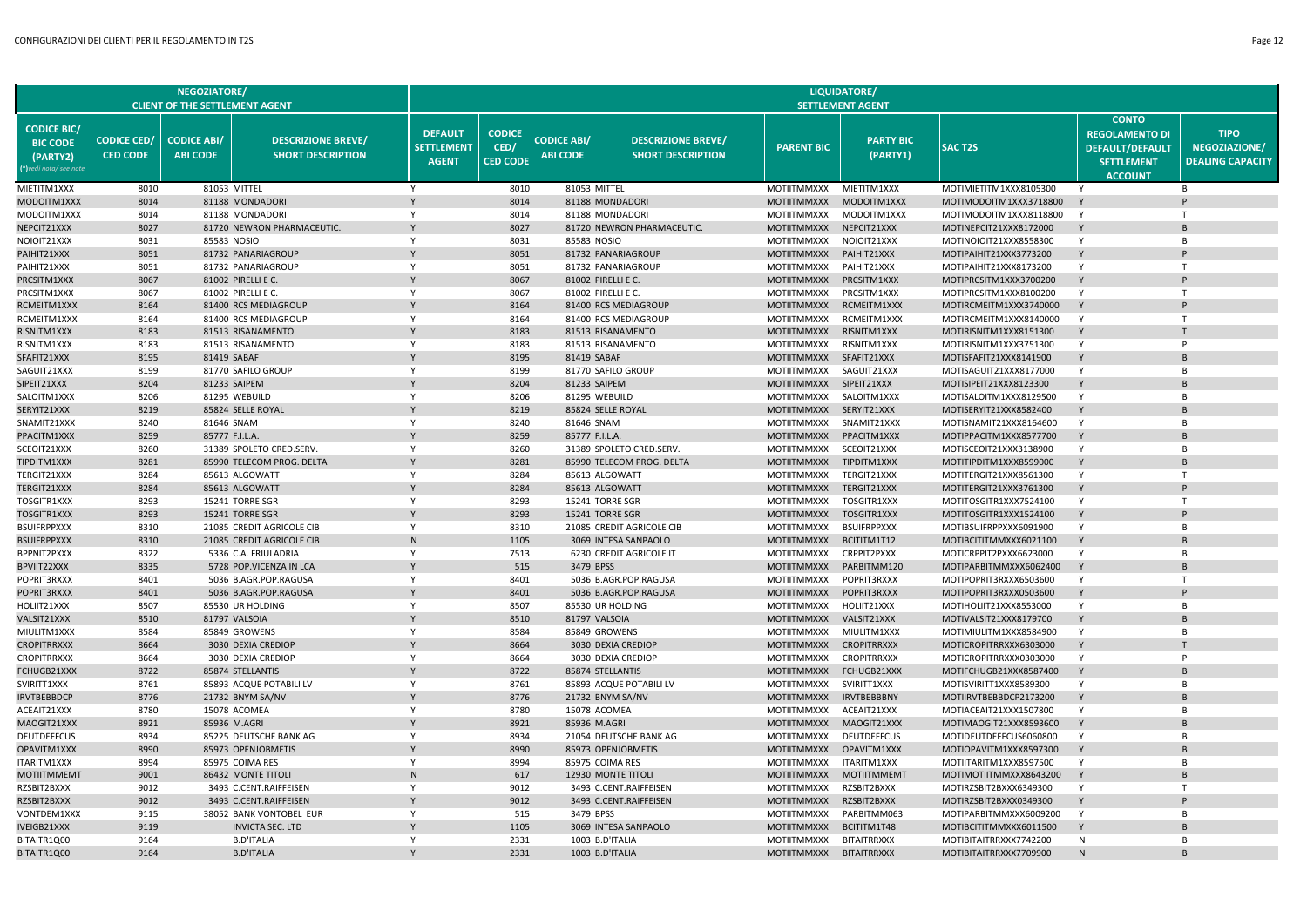| NEGOZIATORE/                                                                           |                                       |                                       |                                                       | LIQUIDATORE/                                        |                                          |                                       |                                                       |                                          |                                          |                                                  |                                                                                                        |                                                         |
|----------------------------------------------------------------------------------------|---------------------------------------|---------------------------------------|-------------------------------------------------------|-----------------------------------------------------|------------------------------------------|---------------------------------------|-------------------------------------------------------|------------------------------------------|------------------------------------------|--------------------------------------------------|--------------------------------------------------------------------------------------------------------|---------------------------------------------------------|
|                                                                                        | <b>CLIENT OF THE SETTLEMENT AGENT</b> | <b>SETTLEMENT AGENT</b>               |                                                       |                                                     |                                          |                                       |                                                       |                                          |                                          |                                                  |                                                                                                        |                                                         |
| <b>CODICE BIC/</b><br><b>BIC CODE</b><br>(PARTY2)<br><sup>*</sup> )vedi nota/ see note | <b>CODICE CED/</b><br><b>CED CODE</b> | <b>CODICE ABI/</b><br><b>ABI CODE</b> | <b>DESCRIZIONE BREVE/</b><br><b>SHORT DESCRIPTION</b> | <b>DEFAULT</b><br><b>SETTLEMENT</b><br><b>AGENT</b> | <b>CODICE</b><br>CED/<br><b>CED CODE</b> | <b>CODICE ABI/</b><br><b>ABI CODE</b> | <b>DESCRIZIONE BREVE/</b><br><b>SHORT DESCRIPTION</b> | <b>PARENT BIC</b>                        | <b>PARTY BIC</b><br>(PARTY1)             | <b>SACT2S</b>                                    | <b>CONTO</b><br><b>REGOLAMENTO DI</b><br><b>DEFAULT/DEFAULT</b><br><b>SETTLEMENT</b><br><b>ACCOUNT</b> | <b>TIPO</b><br>NEGOZIAZIONE/<br><b>DEALING CAPACITY</b> |
| BITAITR1Q00                                                                            | 9164                                  |                                       | <b>B.D'ITALIA</b>                                     | Y                                                   | 2331                                     |                                       | 1003 B.D'ITALIA                                       | MOTIITMMXXX                              | <b>BITAITRRXXX</b>                       | MOTIBITAITRRXXX7753000                           | N                                                                                                      | B                                                       |
| BITAITR1Q00                                                                            | 9164                                  |                                       | <b>B.D'ITALIA</b>                                     | Y                                                   | 2331                                     |                                       | 1003 B.D'ITALIA                                       | <b>MOTIITMMXXX</b>                       | <b>BITAITRRXXX</b>                       | MOTIBITAITRRXXX7753700                           | N                                                                                                      | B                                                       |
| BITAITR1Q00                                                                            | 9164                                  |                                       | <b>B.D'ITALIA</b>                                     | Y                                                   | 2331                                     |                                       | 1003 B.D'ITALIA                                       | <b>MOTIITMMXXX</b>                       | <b>BITAITRRXXX</b>                       | MOTIBITAITRRXXX7710200                           | N                                                                                                      | B                                                       |
| BITAITR1Q00                                                                            | 9164                                  |                                       | <b>B.D'ITALIA</b>                                     |                                                     | 2331                                     |                                       | 1003 B.D'ITALIA                                       | <b>MOTIITMMXXX</b>                       | <b>BITAITRRXXX</b>                       | MOTIBITAITRRXXX7746000                           | N                                                                                                      | B                                                       |
| BITAITR1Q00                                                                            | 9164                                  |                                       | <b>B.D'ITALIA</b>                                     | Y                                                   | 2331                                     |                                       | 1003 B.D'ITALIA                                       | <b>MOTIITMMXXX</b>                       | <b>BITAITRRXXX</b>                       | MOTIBITAITRRXXX7746100                           | N                                                                                                      | B                                                       |
| BITAITR1Q00                                                                            | 9164                                  |                                       | <b>B.D'ITALIA</b>                                     |                                                     | 2331                                     |                                       | 1003 B.D'ITALIA                                       | <b>MOTIITMMXXX</b>                       | <b>BITAITRRXXX</b>                       | MOTIBITAITRRXXX7713000                           | N                                                                                                      | B                                                       |
| BITAITR1Q00                                                                            | 9164                                  |                                       | <b>B.D'ITALIA</b>                                     | Y                                                   | 2331                                     |                                       | 1003 B.D'ITALIA                                       | <b>MOTIITMMXXX</b>                       | <b>BITAITRRXXX</b>                       | MOTIBITAITRRXXX7703500                           | N                                                                                                      | B                                                       |
| BITAITR1Q00                                                                            | 9164                                  |                                       | <b>B.D'ITALIA</b>                                     |                                                     | 2331                                     |                                       | 1003 B.D'ITALIA                                       | <b>MOTIITMMXXX</b>                       | <b>BITAITRRXXX</b>                       | MOTIBITAITRRXXX7708200                           | N                                                                                                      | B                                                       |
| BITAITR1Q00                                                                            | 9164                                  |                                       | <b>B.D'ITALIA</b>                                     | $\mathsf{Y}$                                        | 2331                                     |                                       | 1003 B.D'ITALIA                                       | <b>MOTIITMMXXX</b>                       | <b>BITAITRRXXX</b>                       | MOTIBITAITRRXXX7741700                           | N                                                                                                      | B                                                       |
| BITAITR1Q00                                                                            | 9164                                  |                                       | <b>B.D'ITALIA</b>                                     |                                                     | 2331                                     |                                       | 1003 B.D'ITALIA                                       | <b>MOTIITMMXXX</b>                       | <b>BITAITRRXXX</b>                       | MOTIBITAITRRXXX7750800                           | N                                                                                                      | B                                                       |
| BITAITR1Q00                                                                            | 9164                                  |                                       | <b>B.D'ITALIA</b>                                     | Y                                                   | 2331                                     |                                       | 1003 B.D'ITALIA                                       | <b>MOTIITMMXXX</b>                       | <b>BITAITRRXXX</b>                       | MOTIBITAITRRXXX7741100                           | N                                                                                                      | B                                                       |
| BITAITR1Q00                                                                            | 9164                                  |                                       | <b>B.D'ITALIA</b>                                     |                                                     | 2331                                     |                                       | 1003 B.D'ITALIA                                       | <b>MOTIITMMXXX</b>                       | <b>BITAITRRXXX</b>                       | MOTIBITAITRRXXX7741500                           | N                                                                                                      | B                                                       |
| BITAITR1Q00                                                                            | 9164                                  |                                       | <b>B.D'ITALIA</b>                                     | Y                                                   | 2331                                     |                                       | 1003 B.D'ITALIA                                       | <b>MOTIITMMXXX</b>                       | <b>BITAITRRXXX</b>                       | MOTIBITAITRRXXX7750100                           | N                                                                                                      | B                                                       |
| BITAITR1Q00                                                                            | 9164                                  |                                       | <b>B.D'ITALIA</b>                                     | $\mathsf{Y}$                                        | 2331                                     |                                       | 1003 B.D'ITALIA                                       | <b>MOTIITMMXXX</b>                       | <b>BITAITRRXXX</b><br><b>BITAITRRXXX</b> | MOTIBITAITRRXXX7750300                           | N<br>N                                                                                                 | B<br>R                                                  |
| BITAITR1Q00<br>BITAITR1Q00                                                             | 9164<br>9164                          |                                       | <b>B.D'ITALIA</b><br><b>B.D'ITALIA</b>                | Y                                                   | 2331<br>2331                             |                                       | 1003 B.D'ITALIA<br>1003 B.D'ITALIA                    | <b>MOTIITMMXXX</b><br><b>MOTIITMMXXX</b> | <b>BITAITRRXXX</b>                       | MOTIBITAITRRXXX7700100<br>MOTIBITAITRRXXX7700600 |                                                                                                        | B                                                       |
| BITAITR1Q00                                                                            | 9164                                  |                                       | <b>B.D'ITALIA</b>                                     | Y                                                   | 2331                                     |                                       | 1003 B.D'ITALIA                                       | <b>MOTIITMMXXX</b>                       | <b>BITAITRRXXX</b>                       | MOTIBITAITRRXXX7751100                           | ${\sf N}$<br>N                                                                                         | B                                                       |
| BITAITR1Q00                                                                            | 9164                                  |                                       | <b>B.D'ITALIA</b>                                     |                                                     | 2331                                     |                                       | 1003 B.D'ITALIA                                       | <b>MOTIITMMXXX</b>                       | <b>BITAITRRXXX</b>                       | MOTIBITAITRRXXX7705500                           | ${\sf N}$                                                                                              | B                                                       |
| BITAITR1Q00                                                                            | 9164                                  |                                       | <b>B.D'ITALIA</b>                                     | $\mathsf{Y}$                                        | 2331                                     |                                       | 1003 B.D'ITALIA                                       | <b>MOTIITMMXXX</b>                       | <b>BITAITRRXXX</b>                       | MOTIBITAITRRXXX7706700                           | N                                                                                                      | R                                                       |
| BITAITR1Q00                                                                            | 9164                                  |                                       | <b>B.D'ITALIA</b>                                     | Y                                                   | 2331                                     |                                       | 1003 B.D'ITALIA                                       | <b>MOTIITMMXXX</b>                       | <b>BITAITRRXXX</b>                       | MOTIBITAITRRXXX7707000                           | ${\sf N}$                                                                                              | B                                                       |
| BITAITR1Q00                                                                            | 9164                                  |                                       | <b>B.D'ITALIA</b>                                     | Y                                                   | 2331                                     |                                       | 1003 B.D'ITALIA                                       | <b>MOTIITMMXXX</b>                       | <b>BITAITRRXXX</b>                       | MOTIBITAITRRXXX7708000                           | N                                                                                                      | B                                                       |
| BITAITR1Q00                                                                            | 9164                                  |                                       | <b>B.D'ITALIA</b>                                     | Y                                                   | 2331                                     |                                       | 1003 B.D'ITALIA                                       | <b>MOTIITMMXXX</b>                       | <b>BITAITRRXXX</b>                       | MOTIBITAITRRXXX7708100                           | N                                                                                                      | B                                                       |
| BITAITR1Q00                                                                            | 9164                                  |                                       | <b>B.D'ITALIA</b>                                     | Y                                                   | 2331                                     |                                       | 1003 B.D'ITALIA                                       | <b>MOTIITMMXXX</b>                       | <b>BITAITRRXXX</b>                       | MOTIBITAITRRXXX7752200                           | N                                                                                                      | B                                                       |
| BITAITR1Q00                                                                            | 9164                                  |                                       | <b>B.D'ITALIA</b>                                     | Y                                                   | 2331                                     |                                       | 1003 B.D'ITALIA                                       | <b>MOTIITMMXXX</b>                       | <b>BITAITRRXXX</b>                       | MOTIBITAITRRXXX7710900                           | ${\sf N}$                                                                                              | B                                                       |
| BITAITR1Q00                                                                            | 9164                                  |                                       | <b>B.D'ITALIA</b>                                     | Y                                                   | 2331                                     |                                       | 1003 B.D'ITALIA                                       | <b>MOTIITMMXXX</b>                       | <b>BITAITRRXXX</b>                       | MOTIBITAITRRXXX7752800                           | N                                                                                                      | B                                                       |
| BITAITR1Q00                                                                            | 9164                                  |                                       | <b>B.D'ITALIA</b>                                     | Y                                                   | 2331                                     |                                       | 1003 B.D'ITALIA                                       | <b>MOTIITMMXXX</b>                       | <b>BITAITRRXXX</b>                       | MOTIBITAITRRXXX7713300                           | ${\sf N}$                                                                                              | B.                                                      |
| BITAITR1Q00                                                                            | 9164                                  |                                       | <b>B.D'ITALIA</b>                                     | Y                                                   | 2331                                     |                                       | 1003 B.D'ITALIA                                       | <b>MOTIITMMXXX</b>                       | <b>BITAITRRXXX</b>                       | MOTIBITAITRRXXX7711600                           | N                                                                                                      | B                                                       |
| BITAITR1Q00                                                                            | 9164                                  |                                       | <b>B.D'ITALIA</b>                                     | Y                                                   | 2331                                     |                                       | 1003 B.D'ITALIA                                       | <b>MOTIITMMXXX</b>                       | <b>BITAITRRXXX</b>                       | MOTIBITAITRRXXX7712500                           | ${\sf N}$                                                                                              | B                                                       |
| BITAITR1Q00                                                                            | 9164                                  |                                       | <b>B.D'ITALIA</b>                                     | Y                                                   | 2331                                     |                                       | 1003 B.D'ITALIA                                       | <b>MOTIITMMXXX</b>                       | <b>BITAITRRXXX</b>                       | MOTIBITAITRRXXX7753100                           | N                                                                                                      | B                                                       |
| BITAITR1Q00                                                                            | 9164                                  |                                       | <b>B.D'ITALIA</b>                                     | Y                                                   | 2331                                     |                                       | 1003 B.D'ITALIA                                       | <b>MOTIITMMXXX</b>                       | <b>BITAITRRXXX</b>                       | MOTIBITAITRRXXX7761100                           | N                                                                                                      | B                                                       |
| BITAITR1Q00                                                                            | 9164                                  |                                       | <b>B.D'ITALIA</b>                                     | Y                                                   | 2331                                     |                                       | 1003 B.D'ITALIA                                       | <b>MOTIITMMXXX</b>                       | <b>BITAITRRXXX</b>                       | MOTIBITAITRRXXX7741900                           | N                                                                                                      | B                                                       |
| BITAITR1Q00                                                                            | 9164                                  |                                       | <b>B.D'ITALIA</b>                                     | Y                                                   | 2331                                     |                                       | 1003 B.D'ITALIA                                       | <b>MOTIITMMXXX</b>                       | <b>BITAITRRXXX</b>                       | MOTIBITAITRRXXX7750900                           | N                                                                                                      | B                                                       |
| BITAITR1Q00                                                                            | 9164                                  |                                       | <b>B.D'ITALIA</b>                                     | Y                                                   | 2331                                     |                                       | 1003 B.D'ITALIA                                       | <b>MOTIITMMXXX</b>                       | <b>BITAITRRXXX</b>                       | MOTIBITAITRRXXX7760500                           | N                                                                                                      | B                                                       |
| BITAITR1Q00                                                                            | 9164                                  |                                       | <b>B.D'ITALIA</b>                                     | Y                                                   | 2331                                     |                                       | 1003 B.D'ITALIA                                       | <b>MOTIITMMXXX</b>                       | <b>BITAITRRXXX</b>                       | MOTIBITAITRRXXX7708500                           | N                                                                                                      | B                                                       |
| BITAITR1Q00                                                                            | 9164                                  |                                       | <b>B.D'ITALIA</b>                                     | Y                                                   | 2331                                     |                                       | 1003 B.D'ITALIA                                       | <b>MOTIITMMXXX</b>                       | <b>BITAITRRXXX</b>                       | MOTIBITAITRRXXX7700400                           | N                                                                                                      | B                                                       |
| BITAITR1Q00                                                                            | 9164                                  |                                       | <b>B.D'ITALIA</b>                                     |                                                     | 2331                                     |                                       | 1003 B.D'ITALIA                                       | <b>MOTIITMMXXX</b>                       | <b>BITAITRRXXX</b>                       | MOTIBITAITRRXXX7702900                           | ${\sf N}$                                                                                              | B                                                       |
| BITAITR1Q00                                                                            | 9164                                  |                                       | <b>B.D'ITALIA</b>                                     | Y                                                   | 2331                                     |                                       | 1003 B.D'ITALIA                                       | <b>MOTIITMMXXX</b>                       | <b>BITAITRRXXX</b>                       | MOTIBITAITRRXXX7751000                           | N                                                                                                      | B                                                       |
| BITAITR1Q00                                                                            | 9164                                  |                                       | <b>B.D'ITALIA</b>                                     | Y                                                   | 2331                                     |                                       | 1003 B.D'ITALIA                                       | <b>MOTIITMMXXX</b>                       | <b>BITAITRRXXX</b>                       | MOTIBITAITRRXXX7705600                           | N                                                                                                      | B                                                       |
| BITAITR1Q00                                                                            | 9164                                  |                                       | <b>B.D'ITALIA</b>                                     | Y                                                   | 2331                                     |                                       | 1003 B.D'ITALIA                                       | <b>MOTIITMMXXX</b>                       | <b>BITAITRRXXX</b>                       | MOTIBITAITRRXXX7706300                           | $\mathsf{N}$                                                                                           | R                                                       |
| BITAITR1Q00                                                                            | 9164                                  |                                       | <b>B.D'ITALIA</b>                                     | Y                                                   | 2331                                     |                                       | 1003 B.D'ITALIA                                       | <b>MOTIITMMXXX</b>                       | <b>BITAITRRXXX</b>                       | MOTIBITAITRRXXX7706800                           | N                                                                                                      | B                                                       |
| BITAITR1Q00                                                                            | 9164                                  |                                       | <b>B.D'ITALIA</b>                                     | Y                                                   | 2331                                     |                                       | 1003 B.D'ITALIA                                       | <b>MOTIITMMXXX</b>                       | <b>BITAITRRXXX</b>                       | MOTIBITAITRRXXX7751800                           | N                                                                                                      | B                                                       |
| BITAITR1Q00                                                                            | 9164                                  |                                       | <b>B.D'ITALIA</b>                                     | Y                                                   | 2331                                     |                                       | 1003 B.D'ITALIA                                       | <b>MOTIITMMXXX</b>                       | <b>BITAITRRXXX</b>                       | MOTIBITAITRRXXX7753500                           | $\mathsf{N}$                                                                                           | $\mathsf{R}$                                            |
| BITAITR1Q00                                                                            | 9164                                  |                                       | <b>B.D'ITALIA</b>                                     | Y                                                   | 2331                                     |                                       | 1003 B.D'ITALIA                                       | MOTIITMMXXX                              | <b>BITAITRRXXX</b>                       | MOTIBITAITRRXXX7753600                           | $\mathsf{N}$                                                                                           | B                                                       |
| BITAITR1Q00                                                                            | 9164                                  |                                       | <b>B.D'ITALIA</b>                                     |                                                     | 2331                                     |                                       | 1003 B.D'ITALIA                                       | <b>MOTIITMMXXX</b>                       | <b>BITAITRRXXX</b>                       | MOTIBITAITRRXXX7710800                           | N                                                                                                      | <sub>R</sub>                                            |
| BITAITR1Q00                                                                            | 9164                                  |                                       | <b>B.D'ITALIA</b>                                     | Y                                                   | 2331                                     |                                       | 1003 B.D'ITALIA                                       | MOTIITMMXXX                              | <b>BITAITRRXXX</b>                       | MOTIBITAITRRXXX7752600                           | N                                                                                                      | B                                                       |
| BITAITR1Q00                                                                            | 9164                                  |                                       | <b>B.D'ITALIA</b>                                     | Y                                                   | 2331                                     |                                       | 1003 B.D'ITALIA                                       | <b>MOTIITMMXXX</b>                       | <b>BITAITRRXXX</b>                       | MOTIBITAITRRXXX7754200                           | $\mathsf{N}$                                                                                           | $\mathsf{R}$                                            |
| BITAITR1Q00                                                                            | 9164                                  |                                       | <b>B.D'ITALIA</b>                                     | Y                                                   | 2331                                     |                                       | 1003 B.D'ITALIA                                       | <b>MOTIITMMXXX</b>                       | <b>BITAITRRXXX</b>                       | MOTIBITAITRRXXX7752400                           | $\mathsf{N}$                                                                                           | B                                                       |
| BITAITR1Q00                                                                            | 9164                                  |                                       | <b>B.D'ITALIA</b>                                     | Y                                                   | 2331                                     |                                       | 1003 B.D'ITALIA                                       | <b>MOTIITMMXXX</b>                       | <b>BITAITRRXXX</b>                       | MOTIBITAITRRXXX7712200                           | N                                                                                                      | B                                                       |
| BITAITR1Q00                                                                            | 9164                                  |                                       | <b>B.D'ITALIA</b>                                     | Y                                                   | 2331                                     |                                       | 1003 B.D'ITALIA                                       | <b>MOTIITMMXXX</b>                       | <b>BITAITRRXXX</b>                       | MOTIBITAITRRXXX7709600                           | N                                                                                                      | B                                                       |
| BITAITR1Q00                                                                            | 9164                                  |                                       | <b>B.D'ITALIA</b>                                     |                                                     | 2331                                     |                                       | 1003 B.D'ITALIA                                       | <b>MOTIITMMXXX</b>                       | <b>BITAITRRXXX</b>                       | MOTIBITAITRRXXX7709800                           | N                                                                                                      | B                                                       |
| BITAITR1Q00                                                                            | 9164                                  |                                       | <b>B.D'ITALIA</b>                                     | Y                                                   | 2331                                     |                                       | 1003 B.D'ITALIA                                       | MOTIITMMXXX                              | <b>BITAITRRXXX</b>                       | MOTIBITAITRRXXX7710400                           | N                                                                                                      | B                                                       |
| BITAITR1Q00                                                                            | 9164                                  |                                       | <b>B.D'ITALIA</b>                                     |                                                     | 2331                                     |                                       | 1003 B.D'ITALIA                                       | <b>MOTIITMMXXX</b>                       | <b>BITAITRRXXX</b>                       | MOTIBITAITRRXXX7713400                           | N                                                                                                      | $\overline{R}$                                          |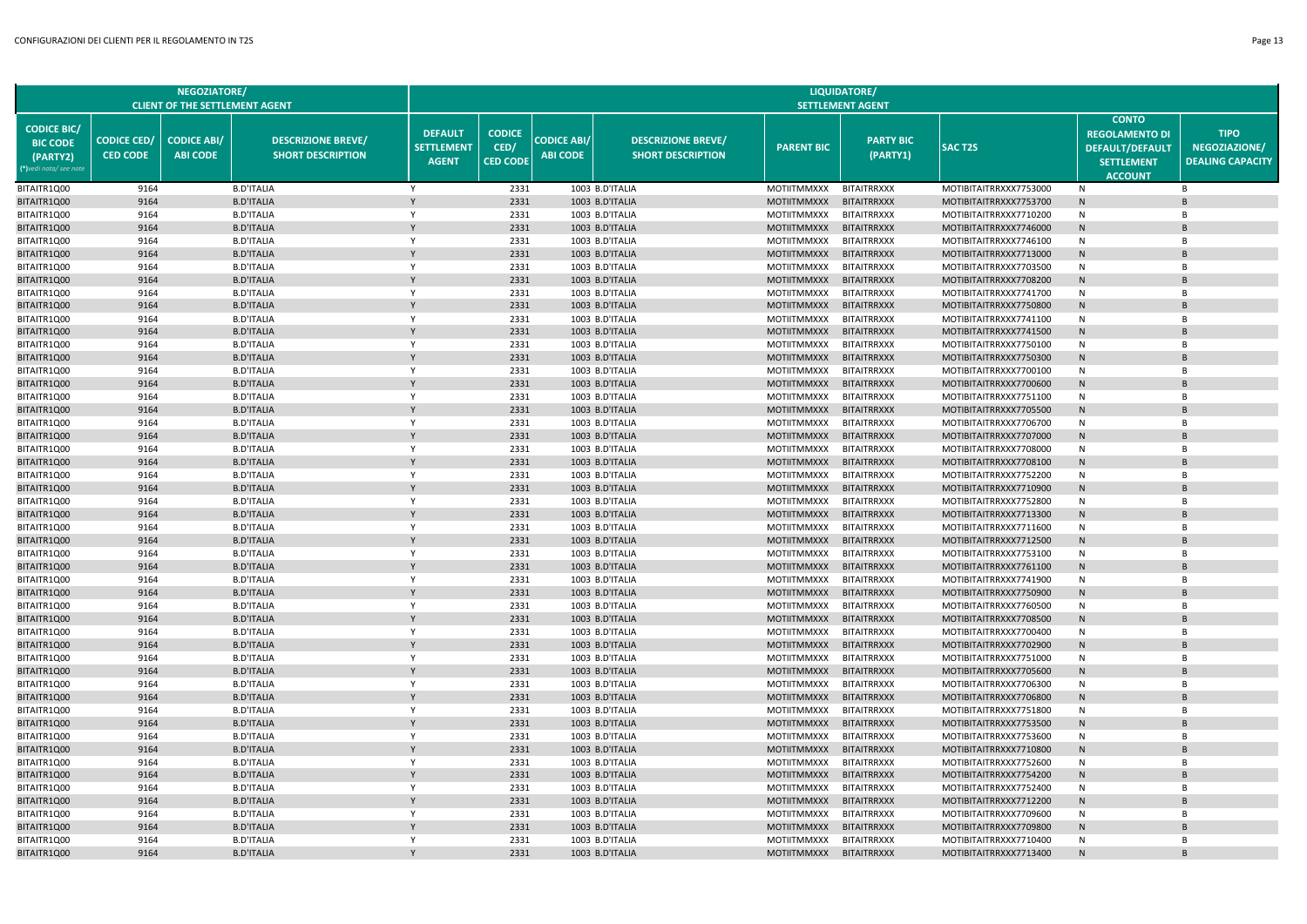**NEGOZIATORE/**

|                                                                             | CLIENT OF THE SETTLEMENT AGENT        |                                       |                                                       |                                                     | SETTLEMENT AGENT                         |                                       |                                                       |                    |                              |                        |                                                                                                        |                                                         |  |
|-----------------------------------------------------------------------------|---------------------------------------|---------------------------------------|-------------------------------------------------------|-----------------------------------------------------|------------------------------------------|---------------------------------------|-------------------------------------------------------|--------------------|------------------------------|------------------------|--------------------------------------------------------------------------------------------------------|---------------------------------------------------------|--|
| <b>CODICE BIC/</b><br><b>BIC CODE</b><br>(PARTY2)<br>(*)vedi nota/ see note | <b>CODICE CED/</b><br><b>CED CODE</b> | <b>CODICE ABI/</b><br><b>ABI CODE</b> | <b>DESCRIZIONE BREVE/</b><br><b>SHORT DESCRIPTION</b> | <b>DEFAULT</b><br><b>SETTLEMENT</b><br><b>AGENT</b> | <b>CODICE</b><br>CED/<br><b>CED CODE</b> | <b>CODICE ABI/</b><br><b>ABI CODE</b> | <b>DESCRIZIONE BREVE/</b><br><b>SHORT DESCRIPTION</b> | <b>PARENT BIC</b>  | <b>PARTY BIC</b><br>(PARTY1) | <b>SAC T2S</b>         | <b>CONTO</b><br><b>REGOLAMENTO DI</b><br><b>DEFAULT/DEFAULT</b><br><b>SETTLEMENT</b><br><b>ACCOUNT</b> | <b>TIPO</b><br>NEGOZIAZIONE/<br><b>DEALING CAPACITY</b> |  |
| BITAITR1Q00                                                                 | 9164                                  |                                       | <b>B.D'ITALIA</b>                                     | Y                                                   | 2331                                     |                                       | 1003 B.D'ITALIA                                       | <b>MOTIITMMXXX</b> | <b>BITAITRRXXX</b>           | MOTIBITAITRRXXX7709100 | N                                                                                                      | $\overline{B}$                                          |  |
| BITAITR1Q00                                                                 | 9164                                  |                                       | <b>B.D'ITALIA</b>                                     | $\mathsf{Y}$                                        | 2331                                     |                                       | 1003 B.D'ITALIA                                       | <b>MOTIITMMXXX</b> | <b>BITAITRRXXX</b>           | MOTIBITAITRRXXX7703100 | $\mathsf{N}$                                                                                           | <b>B</b>                                                |  |
| BITAITR1Q00                                                                 | 9164                                  |                                       | <b>B.D'ITALIA</b>                                     | Y                                                   | 2331                                     |                                       | 1003 B.D'ITALIA                                       | <b>MOTIITMMXXX</b> | <b>BITAITRRXXX</b>           | MOTIBITAITRRXXX7703800 | N                                                                                                      | $\overline{B}$                                          |  |
| BITAITR1Q00                                                                 | 9164                                  |                                       | <b>B.D'ITALIA</b>                                     |                                                     | 2331                                     |                                       | 1003 B.D'ITALIA                                       | <b>MOTIITMMXXX</b> | <b>BITAITRRXXX</b>           | MOTIBITAITRRXXX7750600 | $\mathsf{N}$                                                                                           |                                                         |  |
| BITAITR1Q00                                                                 | 9164                                  |                                       | <b>B.D'ITALIA</b>                                     | Y                                                   | 2331                                     |                                       | 1003 B.D'ITALIA                                       | MOTIITMMXXX        | <b>BITAITRRXXX</b>           | MOTIBITAITRRXXX7741800 | N                                                                                                      | $\overline{B}$                                          |  |
| BITAITR1Q00                                                                 | 9164                                  |                                       | <b>B.D'ITALIA</b>                                     |                                                     | 2331                                     |                                       | 1003 B.D'ITALIA                                       | <b>MOTIITMMXXX</b> | <b>BITAITRRXXX</b>           | MOTIBITAITRRXXX7745200 | $\mathsf{N}$                                                                                           |                                                         |  |
| BITAITR1Q00                                                                 | 9164                                  |                                       | <b>B.D'ITALIA</b>                                     | Y                                                   | 2331                                     |                                       | 1003 B.D'ITALIA                                       | <b>MOTIITMMXXX</b> | <b>BITAITRRXXX</b>           | MOTIBITAITRRXXX7760100 | N                                                                                                      | $\overline{B}$                                          |  |
| BITAITR1Q00                                                                 | 9164                                  |                                       | <b>B.D'ITALIA</b>                                     |                                                     | 2331                                     |                                       | 1003 B.D'ITALIA                                       | <b>MOTIITMMXXX</b> | <b>BITAITRRXXX</b>           | MOTIBITAITRRXXX7702300 | N                                                                                                      | <b>B</b>                                                |  |
| BITAITR1Q00                                                                 | 9164                                  |                                       | <b>B.D'ITALIA</b>                                     | $\mathsf{v}$                                        | 2331                                     |                                       | 1003 B.D'ITALIA                                       | <b>MOTIITMMXXX</b> | <b>BITAITRRXXX</b>           | MOTIBITAITRRXXX7704100 | N                                                                                                      | <b>R</b>                                                |  |
| BITAITR1Q00                                                                 | 9164                                  |                                       | <b>B.D'ITALIA</b>                                     | Y                                                   | 2331                                     |                                       | 1003 B.D'ITALIA                                       | <b>MOTIITMMXXX</b> | <b>BITAITRRXXX</b>           | MOTIBITAITRRXXX7705200 | $\mathsf{N}$                                                                                           | $\overline{B}$                                          |  |
| BITAITR1Q00                                                                 | 9164                                  |                                       | <b>B.D'ITALIA</b>                                     | Y                                                   | 2331                                     |                                       | 1003 B.D'ITALIA                                       | <b>MOTIITMMXXX</b> | <b>BITAITRRXXX</b>           | MOTIBITAITRRXXX7705900 | N                                                                                                      | B                                                       |  |
| BITAITR1Q00                                                                 | 9164                                  |                                       | <b>B.D'ITALIA</b>                                     | Y                                                   | 2331                                     |                                       | 1003 B.D'ITALIA                                       | <b>MOTIITMMXXX</b> | <b>BITAITRRXXX</b>           | MOTIBITAITRRXXX7707700 | N                                                                                                      | B                                                       |  |
| BITAITR1Q00                                                                 | 9164                                  |                                       | <b>B.D'ITALIA</b>                                     | Y                                                   | 2331                                     |                                       | 1003 B.D'ITALIA                                       | <b>MOTIITMMXXX</b> | <b>BITAITRRXXX</b>           | MOTIBITAITRRXXX7741600 | N                                                                                                      | B                                                       |  |
| BITAITR1Q00                                                                 | 9164                                  |                                       | <b>B.D'ITALIA</b>                                     | $\mathsf{v}$                                        | 2331                                     |                                       | 1003 B.D'ITALIA                                       | <b>MOTIITMMXXX</b> | <b>BITAITRRXXX</b>           | MOTIBITAITRRXXX7760700 | $\mathsf{N}$                                                                                           |                                                         |  |
| BITAITR1Q00                                                                 | 9164                                  |                                       | <b>B.D'ITALIA</b>                                     | Y                                                   | 2331                                     |                                       | 1003 B.D'ITALIA                                       | <b>MOTIITMMXXX</b> | <b>BITAITRRXXX</b>           | MOTIBITAITRRXXX7760800 | N                                                                                                      | <b>B</b>                                                |  |
| BITAITR1Q00                                                                 | 9164                                  |                                       | <b>B.D'ITALIA</b>                                     |                                                     | 2331                                     |                                       | 1003 B.D'ITALIA                                       | <b>MOTIITMMXXX</b> | <b>BITAITRRXXX</b>           | MOTIBITAITRRXXX7752100 | $\mathsf{N}$                                                                                           |                                                         |  |
| BITAITR1Q00                                                                 | 9164                                  |                                       | <b>B.D'ITALIA</b>                                     | Y                                                   | 2331                                     |                                       | 1003 B.D'ITALIA                                       | <b>MOTIITMMXXX</b> | <b>BITAITRRXXX</b>           | MOTIBITAITRRXXX7710600 | N                                                                                                      | $\overline{B}$                                          |  |
| BITAITR1Q00                                                                 | 9164                                  |                                       | <b>B.D'ITALIA</b>                                     |                                                     | 2331                                     |                                       | 1003 B.D'ITALIA                                       | <b>MOTIITMMXXX</b> | <b>BITAITRRXXX</b>           | MOTIBITAITRRXXX7713200 | $\mathsf{N}$                                                                                           |                                                         |  |
| BITAITR1Q00                                                                 | 9164                                  |                                       | <b>B.D'ITALIA</b>                                     | Y                                                   | 2331                                     |                                       | 1003 B.D'ITALIA                                       | <b>MOTIITMMXXX</b> | <b>BITAITRRXXX</b>           | MOTIBITAITRRXXX7752900 | N                                                                                                      | $\overline{B}$                                          |  |
| BITAITR1Q00                                                                 | 9164                                  |                                       | <b>B.D'ITALIA</b>                                     |                                                     | 2331                                     |                                       | 1003 B.D'ITALIA                                       | <b>MOTIITMMXXX</b> | <b>BITAITRRXXX</b>           | MOTIBITAITRRXXX7712900 | N                                                                                                      | <b>B</b>                                                |  |
| BITAITR1Q00                                                                 | 9164                                  |                                       | <b>B.D'ITALIA</b>                                     | Y                                                   | 2331                                     |                                       | 1003 B.D'ITALIA                                       | <b>MOTIITMMXXX</b> | <b>BITAITRRXXX</b>           | MOTIBITAITRRXXX7713100 | N                                                                                                      | <b>B</b>                                                |  |
| BITAITR1Q00                                                                 | 9164                                  |                                       | <b>B.D'ITALIA</b>                                     | $\mathsf{v}$                                        | 2331                                     |                                       | 1003 B.D'ITALIA                                       | <b>MOTIITMMXXX</b> | <b>BITAITRRXXX</b>           | MOTIBITAITRRXXX7750500 | N                                                                                                      | $\overline{B}$                                          |  |
| BITAITR1Q00                                                                 | 9164                                  |                                       | <b>B.D'ITALIA</b>                                     | Y                                                   | 2331                                     |                                       | 1003 B.D'ITALIA                                       | <b>MOTIITMMXXX</b> | <b>BITAITRRXXX</b>           | MOTIBITAITRRXXX7750700 | N                                                                                                      | $\overline{B}$                                          |  |
| BITAITR1Q00                                                                 | 9164                                  |                                       | <b>B.D'ITALIA</b>                                     | Y                                                   | 2331                                     |                                       | 1003 B.D'ITALIA                                       | <b>MOTIITMMXXX</b> | <b>BITAITRRXXX</b>           | MOTIBITAITRRXXX7741200 | N                                                                                                      | <b>B</b>                                                |  |
| BITAITR1Q00                                                                 | 9164                                  |                                       | <b>B.D'ITALIA</b>                                     | Y                                                   | 2331                                     |                                       | 1003 B.D'ITALIA                                       | <b>MOTIITMMXXX</b> | <b>BITAITRRXXX</b>           | MOTIBITAITRRXXX7750200 | N                                                                                                      | B                                                       |  |
| BITAITR1Q00                                                                 | 9164                                  |                                       | <b>B.D'ITALIA</b>                                     |                                                     | 2331                                     |                                       | 1003 B.D'ITALIA                                       | <b>MOTIITMMXXX</b> | <b>BITAITRRXXX</b>           | MOTIBITAITRRXXX7760200 | $\mathsf{N}$                                                                                           | <b>B</b>                                                |  |
| BITAITR1Q00                                                                 | 9164                                  |                                       | <b>B.D'ITALIA</b>                                     | Y                                                   | 2331                                     |                                       | 1003 B.D'ITALIA                                       | MOTIITMMXXX        | <b>BITAITRRXXX</b>           | MOTIBITAITRRXXX7760300 | N                                                                                                      | <b>B</b>                                                |  |
| BITAITR1Q00                                                                 | 9164                                  |                                       | <b>B.D'ITALIA</b>                                     |                                                     | 2331                                     |                                       | 1003 B.D'ITALIA                                       | <b>MOTIITMMXXX</b> | <b>BITAITRRXXX</b>           | MOTIBITAITRRXXX7700000 | Y                                                                                                      |                                                         |  |
| BITAITR1Q00                                                                 | 9164                                  |                                       | <b>B.D'ITALIA</b>                                     | Y                                                   | 2331                                     |                                       | 1003 B.D'ITALIA                                       | <b>MOTIITMMXXX</b> | <b>BITAITRRXXX</b>           | MOTIBITAITRRXXX7700800 | N                                                                                                      | $\overline{B}$                                          |  |
| BITAITR1Q00                                                                 | 9164                                  |                                       | <b>B.D'ITALIA</b>                                     |                                                     | 2331                                     |                                       | 1003 B.D'ITALIA                                       | <b>MOTIITMMXXX</b> | <b>BITAITRRXXX</b>           | MOTIBITAITRRXXX7701900 | N                                                                                                      |                                                         |  |
| BITAITR1Q00                                                                 | 9164                                  |                                       | <b>B.D'ITALIA</b>                                     | Y                                                   | 2331                                     |                                       | 1003 B.D'ITALIA                                       | <b>MOTIITMMXXX</b> | <b>BITAITRRXXX</b>           | MOTIBITAITRRXXX7702100 | N                                                                                                      | <b>B</b>                                                |  |
| BITAITR1Q00                                                                 | 9164                                  |                                       | <b>B.D'ITALIA</b>                                     |                                                     | 2331                                     |                                       | 1003 B.D'ITALIA                                       | <b>MOTIITMMXXX</b> | <b>BITAITRRXXX</b>           | MOTIBITAITRRXXX7702200 | N                                                                                                      | <b>B</b>                                                |  |
| BITAITR1Q00                                                                 | 9164                                  |                                       | <b>B.D'ITALIA</b>                                     | Y                                                   | 2331                                     |                                       | 1003 B.D'ITALIA                                       | <b>MOTIITMMXXX</b> | <b>BITAITRRXXX</b>           | MOTIBITAITRRXXX7708900 | N                                                                                                      | $\overline{B}$                                          |  |
| BITAITR1Q00                                                                 | 9164                                  |                                       | <b>B.D'ITALIA</b>                                     | Y                                                   | 2331                                     |                                       | 1003 B.D'ITALIA                                       | <b>MOTIITMMXXX</b> | <b>BITAITRRXXX</b>           | MOTIBITAITRRXXX7751400 | N                                                                                                      | <b>B</b>                                                |  |
| BITAITR1Q00                                                                 | 9164                                  |                                       | <b>B.D'ITALIA</b>                                     | Y                                                   | 2331                                     |                                       | 1003 B.D'ITALIA                                       | <b>MOTIITMMXXX</b> | <b>BITAITRRXXX</b>           | MOTIBITAITRRXXX7751600 | N                                                                                                      | B                                                       |  |
| BITAITR1Q00                                                                 | 9164                                  |                                       | <b>B.D'ITALIA</b>                                     | Y                                                   | 2331                                     |                                       | 1003 B.D'ITALIA                                       | <b>MOTIITMMXXX</b> | <b>BITAITRRXXX</b>           | MOTIBITAITRRXXX7740200 | N                                                                                                      | <b>B</b>                                                |  |
| BITAITR1Q00                                                                 | 9164                                  |                                       | <b>B.D'ITALIA</b>                                     | Y                                                   | 2331                                     |                                       | 1003 B.D'ITALIA                                       | <b>MOTIITMMXXX</b> | <b>BITAITRRXXX</b>           | MOTIBITAITRRXXX7706900 | N                                                                                                      | B                                                       |  |
| BITAITR1Q00                                                                 | 9164                                  |                                       | <b>B.D'ITALIA</b>                                     |                                                     | 2331                                     |                                       | 1003 B.D'ITALIA                                       | <b>MOTIITMMXXX</b> | <b>BITAITRRXXX</b>           | MOTIBITAITRRXXX7752000 | N                                                                                                      |                                                         |  |
| BITAITR1Q00                                                                 | 9164                                  |                                       | <b>B.D'ITALIA</b>                                     | Y                                                   | 2331                                     |                                       | 1003 B.D'ITALIA                                       | MOTIITMMXXX        | <b>BITAITRRXXX</b>           | MOTIBITAITRRXXX7709300 | N                                                                                                      | <b>B</b>                                                |  |
| BITAITR1Q00                                                                 | 9164                                  |                                       | <b>B.D'ITALIA</b>                                     |                                                     | 2331                                     |                                       | 1003 B.D'ITALIA                                       | <b>MOTIITMMXXX</b> | <b>BITAITRRXXX</b>           | MOTIBITAITRRXXX7752500 | $\mathsf{N}$                                                                                           | <b>B</b>                                                |  |
| BITAITR1Q00                                                                 | 9164                                  |                                       | <b>B.D'ITALIA</b>                                     | Y                                                   | 2331                                     |                                       | 1003 B.D'ITALIA                                       | <b>MOTIITMMXXX</b> | <b>BITAITRRXXX</b>           | MOTIBITAITRRXXX7710500 | N                                                                                                      | $\overline{B}$                                          |  |
| BITAITR1Q00                                                                 | 9164                                  |                                       | <b>B.D'ITALIA</b>                                     |                                                     | 2331                                     |                                       | 1003 B.D'ITALIA                                       | <b>MOTIITMMXXX</b> | <b>BITAITRRXXX</b>           | MOTIBITAITRRXXX7711900 | N                                                                                                      |                                                         |  |
| BITAITR1Q00                                                                 | 9164                                  |                                       | <b>B.D'ITALIA</b>                                     | Y                                                   | 2331                                     |                                       | 1003 B.D'ITALIA                                       | <b>MOTIITMMXXX</b> | <b>BITAITRRXXX</b>           | MOTIBITAITRRXXX7753200 | N                                                                                                      | <b>B</b>                                                |  |
| BITAITR1Q00                                                                 | 9164                                  |                                       | <b>B.D'ITALIA</b>                                     |                                                     | 2331                                     |                                       | 1003 B.D'ITALIA                                       | <b>MOTIITMMXXX</b> | <b>BITAITRRXXX</b>           | MOTIBITAITRRXXX7753300 | $\mathsf{N}$                                                                                           | <b>B</b>                                                |  |
| BITAITR1Q00                                                                 | 9164                                  |                                       | <b>B.D'ITALIA</b>                                     | Y                                                   | 2331                                     |                                       | 1003 B.D'ITALIA                                       | <b>MOTIITMMXXX</b> | <b>BITAITRRXXX</b>           | MOTIBITAITRRXXX7752700 | N                                                                                                      | $\overline{B}$                                          |  |
| BITAITR1Q00                                                                 | 9164                                  |                                       | <b>B.D'ITALIA</b>                                     | <b>V</b>                                            | 2331                                     |                                       | 1003 B.D'ITALIA                                       | <b>MOTIITMMXXX</b> | <b>BITAITRRXXX</b>           | MOTIBITAITRRXXX7703700 | N                                                                                                      | $\overline{B}$                                          |  |
| BITAITR1Q00                                                                 | 9164                                  |                                       | <b>B.D'ITALIA</b>                                     | Y                                                   | 2331                                     |                                       | 1003 B.D'ITALIA                                       | <b>MOTIITMMXXX</b> | <b>BITAITRRXXX</b>           | MOTIBITAITRRXXX7708300 | N                                                                                                      | $\overline{B}$                                          |  |
| BITAITR1Q00                                                                 | 9164                                  |                                       | <b>B.D'ITALIA</b>                                     | Y                                                   | 2331                                     |                                       | 1003 B.D'ITALIA                                       | <b>MOTIITMMXXX</b> | <b>BITAITRRXXX</b>           | MOTIBITAITRRXXX7708400 | N                                                                                                      | <b>B</b>                                                |  |
| BITAITR1Q00                                                                 | 9164                                  |                                       | <b>B.D'ITALIA</b>                                     | Y                                                   | 2331                                     |                                       | 1003 B.D'ITALIA                                       | <b>MOTIITMMXXX</b> | <b>BITAITRRXXX</b>           | MOTIBITAITRRXXX7700200 | N                                                                                                      | B                                                       |  |
| BITAITR1Q00                                                                 | 9164                                  |                                       | <b>B.D'ITALIA</b>                                     |                                                     | 2331                                     |                                       | 1003 B.D'ITALIA                                       | <b>MOTIITMMXXX</b> | <b>BITAITRRXXX</b>           | MOTIBITAITRRXXX7760600 | N                                                                                                      |                                                         |  |
| BITAITR1Q00                                                                 | 9164                                  |                                       | <b>B.D'ITALIA</b>                                     | $\mathsf{v}$                                        | 2331                                     |                                       | 1003 B.D'ITALIA                                       | MOTIITMMXXX        | <b>BITAITRRXXX</b>           | MOTIBITAITRRXXX7708800 | N                                                                                                      | <b>B</b>                                                |  |
| BITAITR1Q00                                                                 | 9164                                  |                                       | <b>B.D'ITALIA</b>                                     |                                                     | 2331                                     |                                       | 1003 B.D'ITALIA                                       | <b>MOTIITMMXXX</b> | <b>BITAITRRXXX</b>           | MOTIBITAITRRXXX7704200 | N                                                                                                      |                                                         |  |

**LIQUIDATORE/**